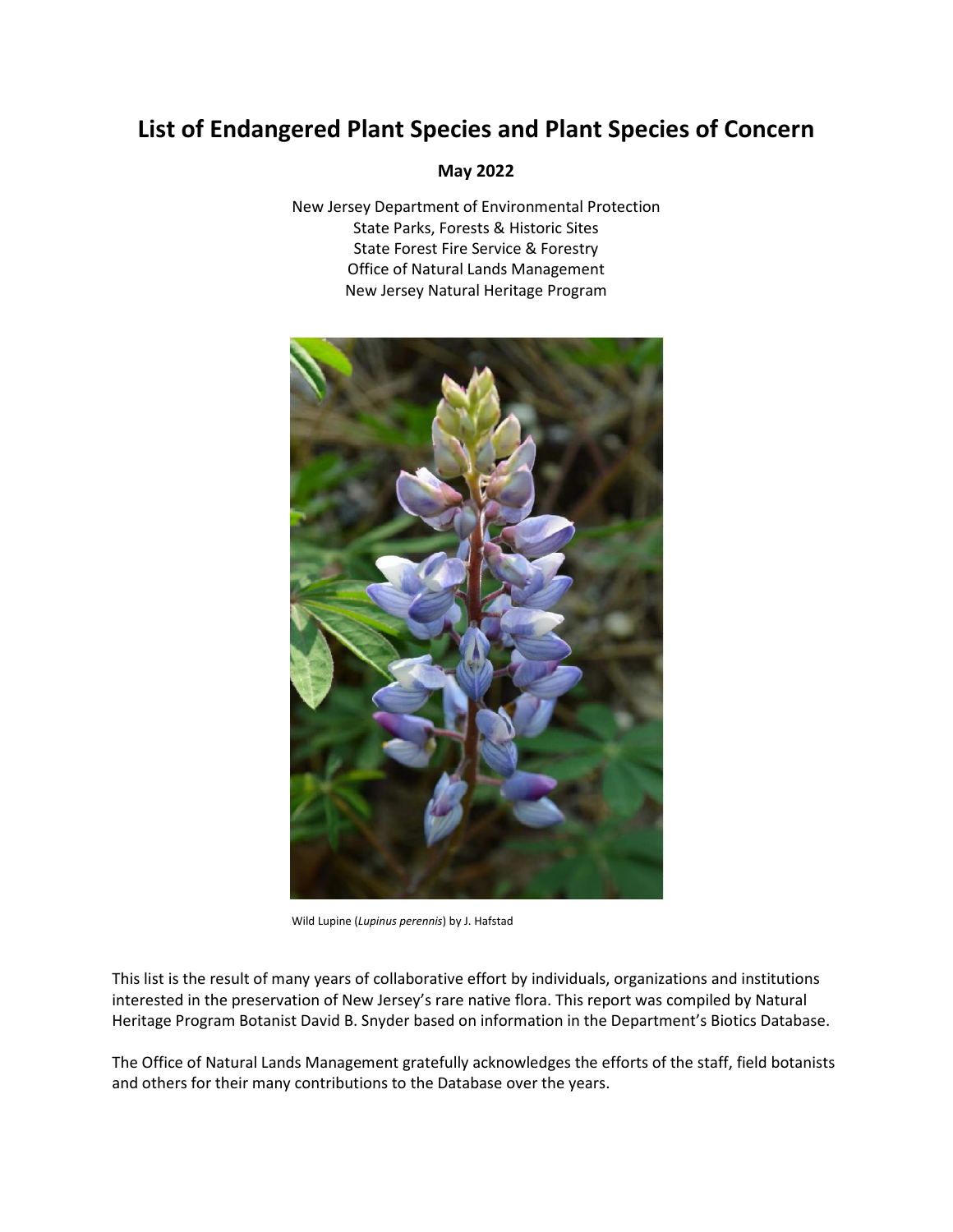| <b>Scientific Name</b>                | <b>Common Name</b>             | <b>G</b> Rank  | S Rank         | <b>Federal Status</b> |   | <b>State Status Other Status</b> |
|---------------------------------------|--------------------------------|----------------|----------------|-----------------------|---|----------------------------------|
| Abies balsamea                        | <b>Balsam Fir</b>              | G5             | S1             |                       | Ε | LP, HL                           |
| Acer nigrum                           | <b>Black Maple</b>             | G <sub>5</sub> | S1?            |                       |   | HL.                              |
| Acorus americanus                     | American Sweetflag             | G <sub>5</sub> | S <sub>1</sub> |                       |   | HL.                              |
| Actaea rubra var. rubra               | Red Baneberry                  | G5T5           | S <sub>2</sub> |                       |   | HL.                              |
| Adlumia fungosa                       | <b>Climbing Fumitory</b>       | G4             | S <sub>2</sub> |                       |   | HL.                              |
| Aeschynomene virginica                | Sensitive Joint-vetch          | G <sub>2</sub> | S <sub>1</sub> | LT                    | Ε | LP, HL                           |
| Agalinis auriculata                   | Ear-leaf False Foxglove        | G <sub>3</sub> | SX             |                       |   | HL.                              |
| Agalinis fasciculata                  | Pine Barren Foxglove           | G <sub>5</sub> | S <sub>3</sub> |                       |   | HL.                              |
| Agalinis paupercula var. paupercula   | Small-flower False Foxglove    | G5T5           | S <sub>1</sub> |                       |   | HL.                              |
| Agastache nepetoides                  | Yellow Giant-hyssop            | G5             | S <sub>2</sub> |                       |   | HL.                              |
| Agastache scrophulariifolia           | Purple Giant-hyssop            | G4             | S <sub>2</sub> |                       |   | HL                               |
| Ageratina aromatica                   | Smaller White Snakeroot        | G5             | S <sub>1</sub> |                       |   | HL.                              |
| Agrimonia microcarpa                  | Small-fruit Grooveburr         | G <sub>5</sub> | S <sub>2</sub> |                       |   | HL.                              |
| Agrimonia striata                     | <b>Britton's Grooveburr</b>    | G5             | S <sub>3</sub> |                       |   | HL.                              |
| Agrostis geminata                     | <b>Ticklegrass</b>             | G <sub>5</sub> | S1?            |                       |   | HL.                              |
| Alisma triviale                       | Large Water-plantain           | G <sub>5</sub> | S <sub>2</sub> |                       | Ε | LP, HL                           |
| Alopecurus aequalis var. aequalis     | Short-awn Meadow-foxtail       | G5T5           | S <sub>2</sub> |                       |   | HL.                              |
| Alopecurus carolinianus               | <b>Tufted Meadow-foxtail</b>   | G <sub>5</sub> | S <sub>3</sub> |                       |   | HL.                              |
| Amaranthus pumilus                    | Seabeach Amaranth              | G <sub>2</sub> | S <sub>1</sub> | LT                    | Ε | LP, HL                           |
| Amelanchier humilis                   | Low Service-berry              | G5             | S <sub>1</sub> |                       |   | HL.                              |
| Amelanchier nantucketensis            | Nantucket Service-berry        | G3Q            | S <sub>1</sub> |                       |   | HL.                              |
| Amelanchier sanguinea var. sanguinea  | Round-leaf Service-berry       | G5T5           | S1.1           |                       | Ε | LP, HL                           |
| Amelanchier spicata                   | Running Service-berry          | G <sub>5</sub> | S <sub>3</sub> |                       |   | HL.                              |
| Amianthium muscitoxicum               | Fly Poison                     | G4G5           | S <sub>2</sub> |                       |   | HL.                              |
| Ammannia latifolia                    | Koehn's Toothcup               | G5             | S <sub>1</sub> |                       | Ε | LP, HL                           |
| Andromeda polifolia var. latifolia    | <b>Bog Rosemary</b>            | G5T5           | S <sub>1</sub> |                       | E | LP, HL                           |
| Andropogon gyrans                     | Elliott's Beardgrass           | G <sub>5</sub> | S <sub>2</sub> |                       |   | HL                               |
| Andropogon hirsutior                  | <b>Hairy Beardgrass</b>        | G5T5           | S <sub>1</sub> |                       |   | HL.                              |
| Andropogon ternarius var. ternarius   | Silvery Beardgrass             | G5T5?          | S <sub>2</sub> |                       |   | HL.                              |
| Anemone canadensis                    | Canada Anemone                 | G <sub>5</sub> | S <sub>1</sub> |                       |   | HL.                              |
| Anemone cylindrica                    | Long-head Anemone              | G5             | S <sub>1</sub> |                       | Ε | LP, HL                           |
| Anemone virginiana var. alba          | <b>Riverbank Anemone</b>       | G5T4T5         | S <sub>2</sub> |                       |   | HL                               |
| Angelica venenosa                     | Hairy Angelica                 | G <sub>5</sub> | S <sub>2</sub> |                       |   | HL                               |
| Antennaria howellii ssp. canadensis   | Canada Pussytoes               | G5T5?          | S <sub>1</sub> |                       | Ε | LP, HL                           |
| Aplectrum hyemale                     | Puttyroot                      | G5             | S <sub>1</sub> |                       | E | LP, HL                           |
| Arabis drummondii                     | <b>Drummond's Rockcress</b>    | G5             | S1.1           |                       | Ε | LP, HL                           |
| Arabis missouriensis                  | Missouri Rock-cress            | G5             | S1.1           |                       | Ε | LP, HL                           |
| Arabis pycnocarpa var. pycnocarpa     | <b>Western Hairy Rockcress</b> | G5T5           | S <sub>1</sub> |                       |   | HL.                              |
| Aralia hispida                        | <b>Bristly Sarsaparilla</b>    | G5             | S <sub>3</sub> |                       |   | HL.                              |
| Aralia racemosa ssp. racemosa         | American Spikenard             | G5T5           | S <sub>3</sub> |                       |   | HL.                              |
| Arceuthobium pusillum                 | <b>Dwarf Mistletoe</b>         | G5             | S <sub>1</sub> |                       | Ε | LP, HL                           |
| Arethusa bulbosa                      | Dragon Mouth                   | G5             | S <sub>2</sub> |                       |   | HL.                              |
| Arisaema triphyllum ssp. stewardsonii | Northern Jack-in-the-pulpit    | G5T5           | S <sub>2</sub> |                       |   | HL.                              |
| Aristida dichotoma var. curtissii     | Curtiss' Three-awn Grass       | G5T5           | S <sub>3</sub> |                       |   | HL.                              |
| Aristida lanosa                       | Woolly Three-awn Grass         | G5             | S <sub>1</sub> |                       | Ε | LP, HL                           |
| Aristida virgata                      | Wand-like Three-awn Grass      | G5T4T5         | S <sub>2</sub> |                       |   | HL.                              |
| Aristolochia serpentaria              | Virginia Snakeroot             | G4             | S <sub>3</sub> |                       |   | HL.                              |
| Arnica acaulis                        | Leopardbane                    | G4             | SX.1           |                       |   | HL.                              |
| Arnoglossum atriplicifolium           | Pale Wild Caraway              | G4G5           | S <sub>1</sub> |                       | Ε | LP, HL                           |
| Arnoglossum reniforme                 | Muehlenberg's Wild Caraway     | G4             | SX.1           |                       |   | HL.                              |
| Artemisia campestris ssp. caudata     | Beach Wormwood                 | G5T5           | S <sub>2</sub> |                       |   | HL.                              |
| Asclepias lanceolata                  | Smooth Orange Milkweed         | G <sub>5</sub> | S <sub>2</sub> |                       |   | HL.                              |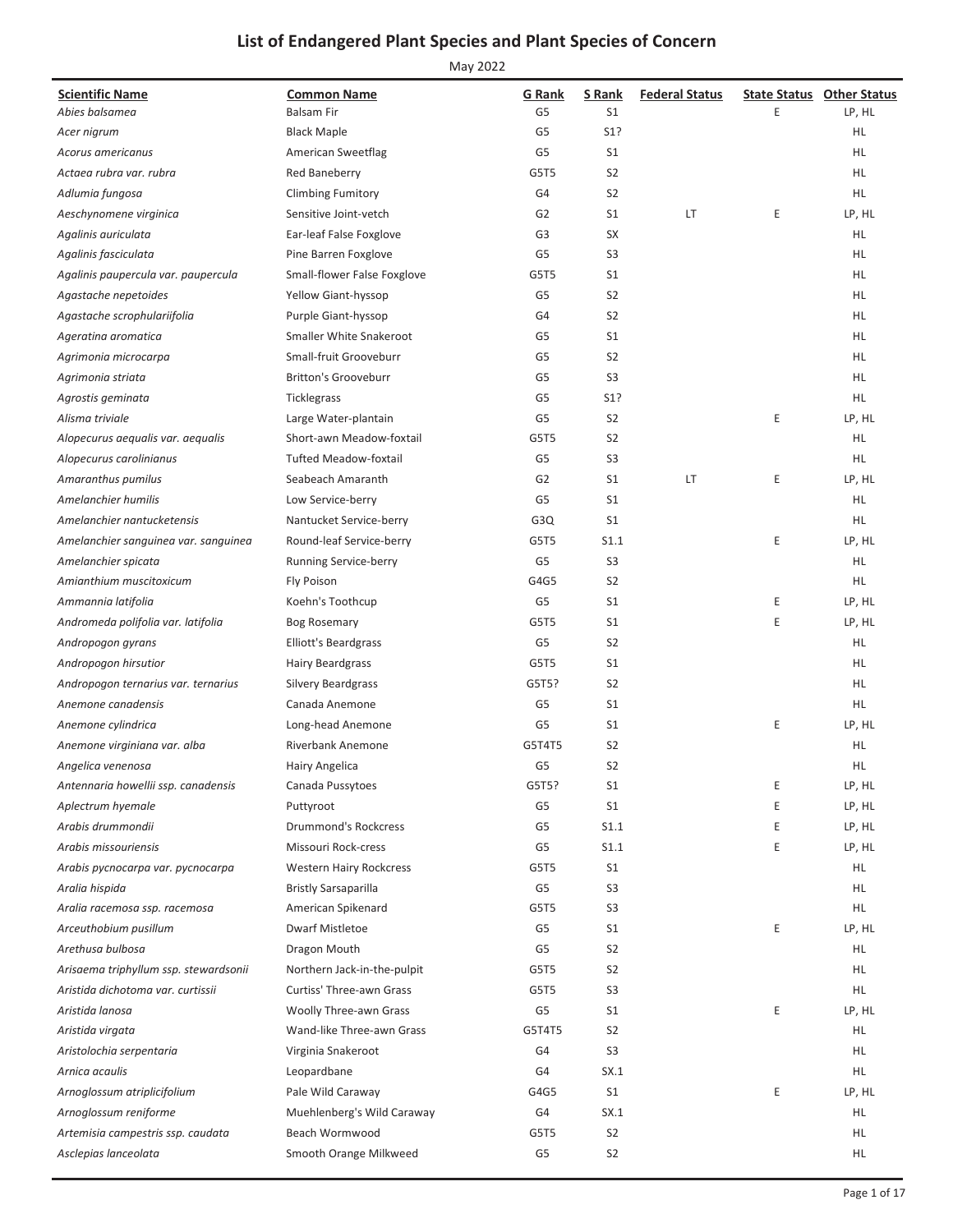| <b>Scientific Name</b>                          | <b>Common Name</b>                  | <b>G</b> Rank  | S Rank         | <b>Federal Status</b> |   | <b>State Status Other Status</b> |
|-------------------------------------------------|-------------------------------------|----------------|----------------|-----------------------|---|----------------------------------|
| Asclepias purpurascens                          | Purple Milkweed                     | G5?            | S3             |                       |   | HL.                              |
| Asclepias quadrifolia                           | Four-leaf Milkweed                  | G5             | S3             |                       |   | HL.                              |
| Asclepias rubra                                 | <b>Red Milkweed</b>                 | G4G5           | S <sub>2</sub> |                       |   | LP, HL                           |
| Asclepias variegata                             | White Milkweed                      | G5             | S <sub>1</sub> |                       |   | HL                               |
| Asclepias verticillata                          | Whorled Milkweed                    | G <sub>5</sub> | S <sub>2</sub> |                       |   | HL.                              |
| Asclepias viridiflora                           | Green Milkweed                      | G5             | S <sub>2</sub> |                       |   | HL                               |
| Asimina triloba                                 | Pawpaw                              | G5             | S <sub>3</sub> |                       | Ε | LP, HL                           |
| Asplenium bradleyi                              | <b>Bradley's Spleenwort</b>         | G4             | S <sub>1</sub> |                       | E | LP, HL                           |
| Asplenium montanum                              | Mountain Spleenwort                 | G5             | S <sub>1</sub> |                       |   | HL                               |
| Asplenium pinnatifidum                          | Lobed Spleenwort                    | G4             | S <sub>1</sub> |                       | Ε | LP, HL                           |
| Asplenium ruta-muraria var. cryptolepis         | Wall-rue                            | G5T5           | S <sub>2</sub> |                       |   | HL                               |
| Astragalus canadensis var. canadensis           | Canadian Milk-vetch                 | G5T5           | SX.1           |                       |   | <b>HL</b>                        |
| Atriplex dioica                                 | Saline Orache                       | G5             | S <sub>1</sub> |                       | Ε | LP, HL                           |
| Atriplex glabriuscula var. glabriuscula         | Smooth Orache                       | G5             | S1.1           |                       |   | HL                               |
| Azolla caroliniana                              | Eastern Mosquito-fern               | G5             | S <sub>3</sub> |                       |   | HL.                              |
| Betula papyrifera var. papyrifera               | Paper Birch                         | G5T5           | S <sub>2</sub> |                       |   | HL                               |
| Betula pumila var. pumila                       | Swamp Birch                         | G5T5?          | S <sub>2</sub> |                       |   | HL                               |
| <b>Bidens beckii</b>                            | Water-marigold                      | G5             | S <sub>1</sub> |                       | Ε | LP, HL                           |
| <b>Bidens bidentoides</b>                       | <b>Estuary Burr-marigold</b>        | G3G4           | S <sub>2</sub> |                       |   | HL                               |
| <b>Bidens eatonii</b>                           | Eaton's Beggar-ticks                | G <sub>3</sub> | S1.1           |                       | Ε | LP, HL                           |
| <b>Bidens mitis</b>                             | Small-fruit Beggars-ticks           | G4?            | S <sub>1</sub> |                       | Ε | LP, HL                           |
| Blephilia ciliata                               | Downy Woodmint                      | G5             | SH.1           |                       | Ε | LP, HL                           |
| <b>Bolboschoenus maritimus</b>                  | Saltmarsh Bulrush                   | G5             | S <sub>1</sub> |                       | Ε | LP, HL                           |
| Bolboschoenus novae-angliae                     | New England Bulrush                 | G <sub>3</sub> | S <sub>1</sub> |                       |   | HL                               |
| Boltonia asteroides var. glastifolia            | Southern Boltonia                   | G5TNR          | S <sub>1</sub> |                       | Ε | LP, HL                           |
| Boltonia montana                                | Appalachian Mountain Boltonia       | G1G2           | S <sub>1</sub> |                       | E | LP, HL                           |
| Botrychium lanceolatum var.<br>angustisegmentum | Lance-leaf Moonwort                 | G5T4           | S <sub>2</sub> |                       |   | HL                               |
| Botrychium simplex var. laxifolium              | <b>Upland Least Moonwort</b>        | G5TNR          | SH             |                       |   | HL.                              |
| Botrychium simplex var. simplex                 | Least Moonwort                      | G5T3T4         | SX.1           |                       |   | HL.                              |
| Botrychium simplex var. tenebrosum              | Slender Least Moonwort              | G5T4?          | S <sub>2</sub> |                       |   | <b>HL</b>                        |
| Bouteloua curtipendula var. curtipendula        | Side-oats Grama Grass               | G5T5           | S <sub>1</sub> |                       | Ε | LP, HL                           |
| Brickellia eupatorioides var. eupatorioides     | <b>False Boneset</b>                | G5T5           | S <sub>1</sub> |                       | E | LP, HL                           |
| Bromus ciliatus var. ciliatus                   | Fringed Brome                       | G5T5           | S2             |                       |   | HL                               |
| Bromus kalmii                                   | Kalm's Brome                        | G <sub>5</sub> | S <sub>2</sub> |                       |   | HL                               |
| Bromus latiglumis                               | Early Brome                         | G5             | S <sub>2</sub> |                       |   | HL.                              |
| Buchnera americana                              | <b>Bluehearts</b>                   | G5?            | SX             |                       |   | HL                               |
| Calamagrostis canadensis var. macouniana        | Macoun's Reedgrass                  | G5T5?          | SH.1           |                       |   | HL.                              |
| Calamagrostis pickeringii                       | Pickering's Reed Grass              | G5             | S <sub>2</sub> |                       | Ε | LP, HL                           |
| Calla palustris                                 | Wild Calla                          | G5             | S <sub>3</sub> |                       |   | HL.                              |
| Callitriche palustris                           | Marsh Water-starwort                | G5             | S <sub>2</sub> |                       |   | HL                               |
| Callitriche terrestris                          | Austin's Terrestrial Water-starwort | G5             | S3             |                       |   | HL                               |
| Calystegia sepium ssp. appalachiana             | Appalachian Bindweed                | G5T4?          | SU             |                       |   | HL.                              |
| Calystegia sepium ssp. erratica                 | Occluded Bindweed                   | G5TNR          | SH.1           |                       | Ε | LP, HL                           |
| Calystegia spithamaea ssp. spithamaea           | <b>Erect Bindweed</b>               | G4G5T4T5       | S1             |                       | E | LP, HL                           |
| Campanula rotundifolia                          | Bluebell-of-scotland                | G5             | S <sub>3</sub> |                       |   | HL                               |
| Cardamine angustata                             | Slender Toothwort                   | G5             | S <sub>3</sub> |                       |   | HL                               |
| Cardamine diphylla                              | Two-leaf Toothwort                  | G5             | S <sub>3</sub> |                       |   | HL                               |
| Cardamine douglassii                            | <b>Purple Bittercress</b>           | G5             | S <sub>2</sub> |                       |   | HL.                              |
| Cardamine longii                                | Long's Bittercress                  | G3?            | <b>SH</b>      |                       | Ε | LP, HL                           |
| Cardamine maxima                                | Large Toothwort                     | G5             | S1.1           |                       | Ε | LP, HL                           |
| Cardamine pratensis var. palustris              | Meadow Cuckoo-flower                | G5T5           | S <sub>3</sub> |                       |   | HL.                              |
|                                                 |                                     |                |                |                       |   |                                  |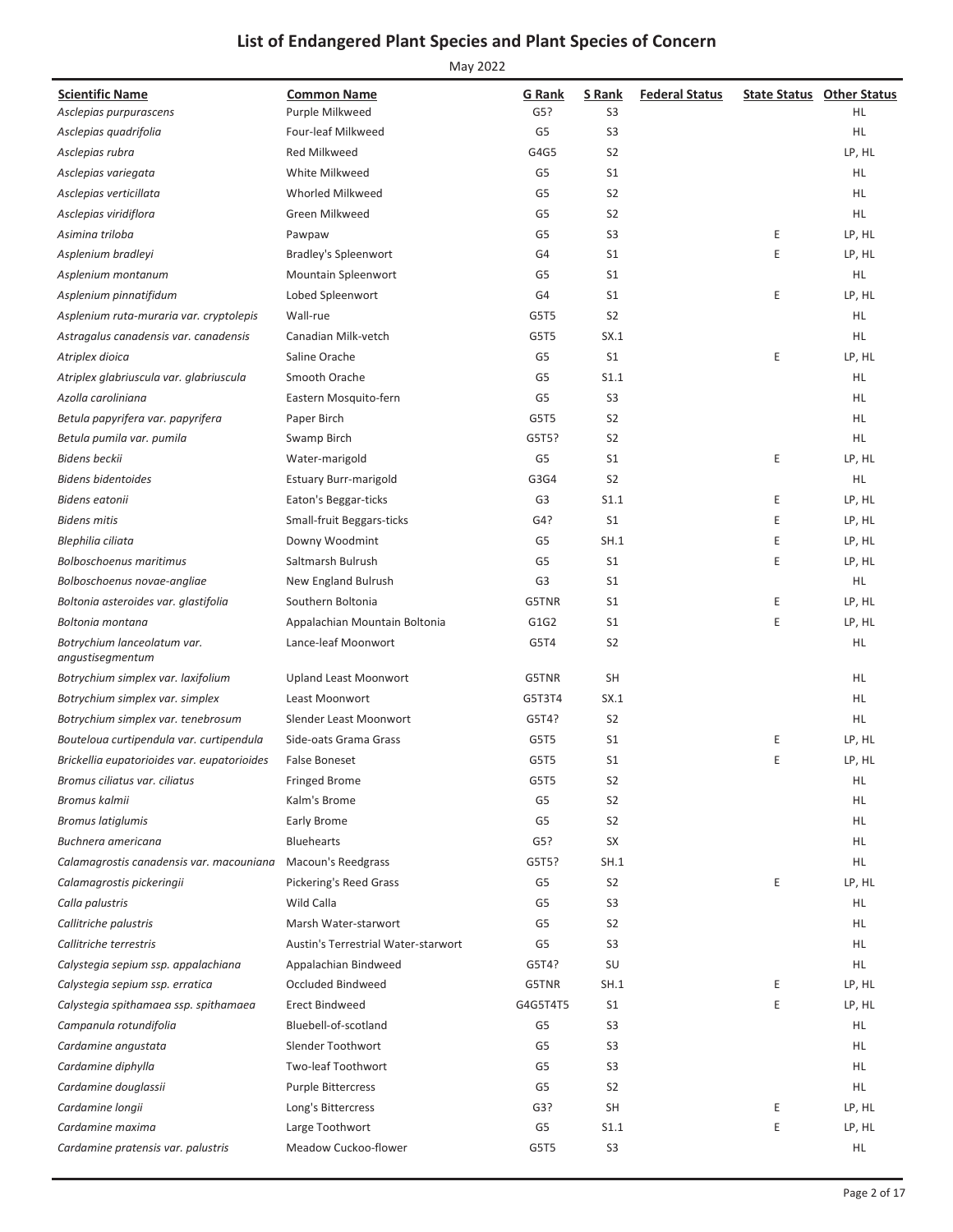| <b>Scientific Name</b>                | <b>Common Name</b>         | <b>G</b> Rank  | S Rank         | <b>Federal Status</b> |   | <b>State Status Other Status</b> |
|---------------------------------------|----------------------------|----------------|----------------|-----------------------|---|----------------------------------|
| Cardamine rotundifolia                | Round-leaf Bittercress     | G4             | S <sub>1</sub> |                       | Ε | LP, HL                           |
| Carex aggregata                       | Glomerate Sedge            | G <sub>5</sub> | S <sub>2</sub> |                       |   | HL                               |
| Carex albursina                       | White Bear Lake Sedge      | G <sub>5</sub> | S <sub>3</sub> |                       |   | <b>HL</b>                        |
| Carex alopecoidea                     | <b>Foxtail Sedge</b>       | G <sub>5</sub> | S <sub>1</sub> |                       | Ε | LP, HL                           |
| Carex aquatilis var. substricta       | Water Sedge                | G5TNR          | S <sub>1</sub> |                       | Ε | LP, HL                           |
| Carex arctata                         | Drooping Wood Sedge        | G5             | S <sub>1</sub> |                       | Ε | LP, HL                           |
| Carex backii                          | Back's Sedge               | G <sub>5</sub> | SH.1           |                       | E | LP, HL                           |
| Carex bebbii                          | Bebb's Sedge               | G <sub>5</sub> | S <sub>2</sub> |                       |   | HL                               |
| Carex bicknellii                      | <b>Bicknell's Sedge</b>    | G <sub>5</sub> | S <sub>2</sub> |                       |   | HL.                              |
| Carex brunnescens var. sphaerostachya | Round-spike Brownish Sedge | G5T5           | S <sub>1</sub> |                       | Ε | LP, HL                           |
| Carex bushii                          | <b>Bush's Sedge</b>        | G4             | S <sub>1</sub> |                       | E | LP, HL                           |
| Carex buxbaumii                       | <b>Brown Sedge</b>         | G <sub>5</sub> | S <sub>3</sub> |                       |   | HL.                              |
| Carex canescens var. canescens        | Silvery Sedge              | G5T5           | <b>SH</b>      |                       |   | HL                               |
| Carex caroliniana                     | Carolina Sedge             | G5             | S <sub>3</sub> |                       |   | HL                               |
| Carex cephaloidea                     | Thin-leaf Sedge            | G <sub>5</sub> | S <sub>2</sub> |                       |   | HL.                              |
| Carex conjuncta                       | Soft Fox Sedge             | G4G5           | S <sub>2</sub> |                       |   | HL                               |
| Carex conoidea                        | <b>Field Sedge</b>         | G5             | S <sub>1</sub> |                       |   | HL                               |
| Carex copulata                        | Coupled Sedge              | G5T4           | S <sub>1</sub> |                       | Ε | LP, HL                           |
| Carex crawei                          | Crawe's Sedge              | G5             | S <sub>1</sub> |                       | E | LP, HL                           |
| Carex crawfordii                      | Crawford's Sedge           | G5             | S <sub>2</sub> |                       |   | HL                               |
| Carex cryptolepis                     | Small Yellow Sedge         | G4G5           | S <sub>2</sub> |                       |   | HL                               |
| Carex cumulata                        | <b>Clustered Sedge</b>     | G4G5           | S1             |                       | Ε | LP, HL                           |
| Carex deweyana var. deweyana          | Dewey's Sedge              | G5T5           | S <sub>2</sub> |                       | E | LP, HL                           |
| Carex diandra                         | Lesser Panicled Sedge      | G5             | S <sub>1</sub> |                       |   | HL                               |
| Carex disperma                        | Soft-leaf Sedge            | G5             | S <sub>2</sub> |                       |   | HL                               |
| Carex eburnea                         | <b>Ebony Sedge</b>         | G5             | S <sub>2</sub> |                       |   | HL                               |
| Carex floridana                       | Florida Sedge              | G5?            | S <sub>1</sub> |                       |   | HL                               |
| Carex formosa                         | Handsome Sedge             | G4             | S1.1           |                       | Ε | LP, HL                           |
| Carex granularis var. haleana         | Hale's Meadow Sedge        | G5T4           | <b>S2S3</b>    |                       |   | HL                               |
| Carex haydenii                        | Cloud Sedge                | G5             | S <sub>1</sub> |                       | E | LP, HL                           |
| Carex hitchcockiana                   | Hitchcock's Sedge          | G <sub>5</sub> | S <sub>3</sub> |                       |   | HL.                              |
| Carex hyalinolepis                    | Shore-line Sedge           | G4G5           | SX.1           |                       |   | <b>HL</b>                        |
| Carex jamesii                         | James' Sedge               | G5             | S <sub>1</sub> |                       | Ε | LP, HL                           |
| Carex joorii                          | Cypress-swamp Sedge        | G4G5           | S1.1           |                       | Е | LP, HL                           |
| Carex lasiocarpa var. americana       | American Slender Sedge     | G5T5           | S <sub>2</sub> |                       |   | HL.                              |
| Carex leavenworthii                   | Leavenworth's Sedge        | G <sub>5</sub> | S <sub>2</sub> |                       |   | HL.                              |
| Carex leptalea var. harperi           | Harper's Sedge             | G5T4T5         | S <sub>3</sub> |                       |   | HL.                              |
| Carex leptonervia                     | Fine-nerve Sedge           | G5             | S <sub>2</sub> |                       | Ε | LP, HL                           |
| Carex limosa                          | Mud Sedge                  | G5             | S <sub>1</sub> |                       | Ε | LP, HL                           |
| Carex lonchocarpa                     | Southern Long Sedge        | G5             | S <sub>2</sub> |                       |   | HL.                              |
| Carex louisianica                     | Louisiana Sedge            | G5             | S <sub>1</sub> |                       | Ε | LP, HL                           |
| Carex lupuliformis                    | Hop-like Sedge             | G4             | S <sub>1</sub> |                       | Ε | LP, HL                           |
| Carex meadii                          | Mead's Sedge               | G4G5           | S <sub>1</sub> |                       | E | LP, HL                           |
| Carex mesochorea                      |                            |                | S <sub>2</sub> |                       |   |                                  |
|                                       | Midland Sedge              | G4G5           |                |                       |   | HL.                              |
| Carex mitchelliana                    | Mitchell's Sedge           | G4             | S <sub>2</sub> |                       |   | HL.                              |
| Carex oligocarpa                      | Few-fruit Sedge            | G4G5           | S <sub>1</sub> |                       | Ε | LP, HL                           |
| Carex pallescens                      | Pale Sedge                 | G5             | S <sub>2</sub> |                       |   | HL.                              |
| Carex peckii                          | Peck's White-tinged Sedge  | G5             | S <sub>1</sub> |                       | Ε | LP, HL                           |
| Carex planispicata                    | Narrow-leaf Sedge          | G4Q            | S <sub>1</sub> |                       | Ε | LP, HL                           |
| Carex plantaginea                     | Plantain-leaf Sedge        | G5             | S1.1           |                       | Ε | LP, HL                           |
| Carex polymorpha                      | Variable Sedge             | G <sub>3</sub> | S1             |                       | Е | LP, HL                           |
| Carex prairea                         | Prairie Sedge              | G5             | S <sub>2</sub> |                       |   | HL                               |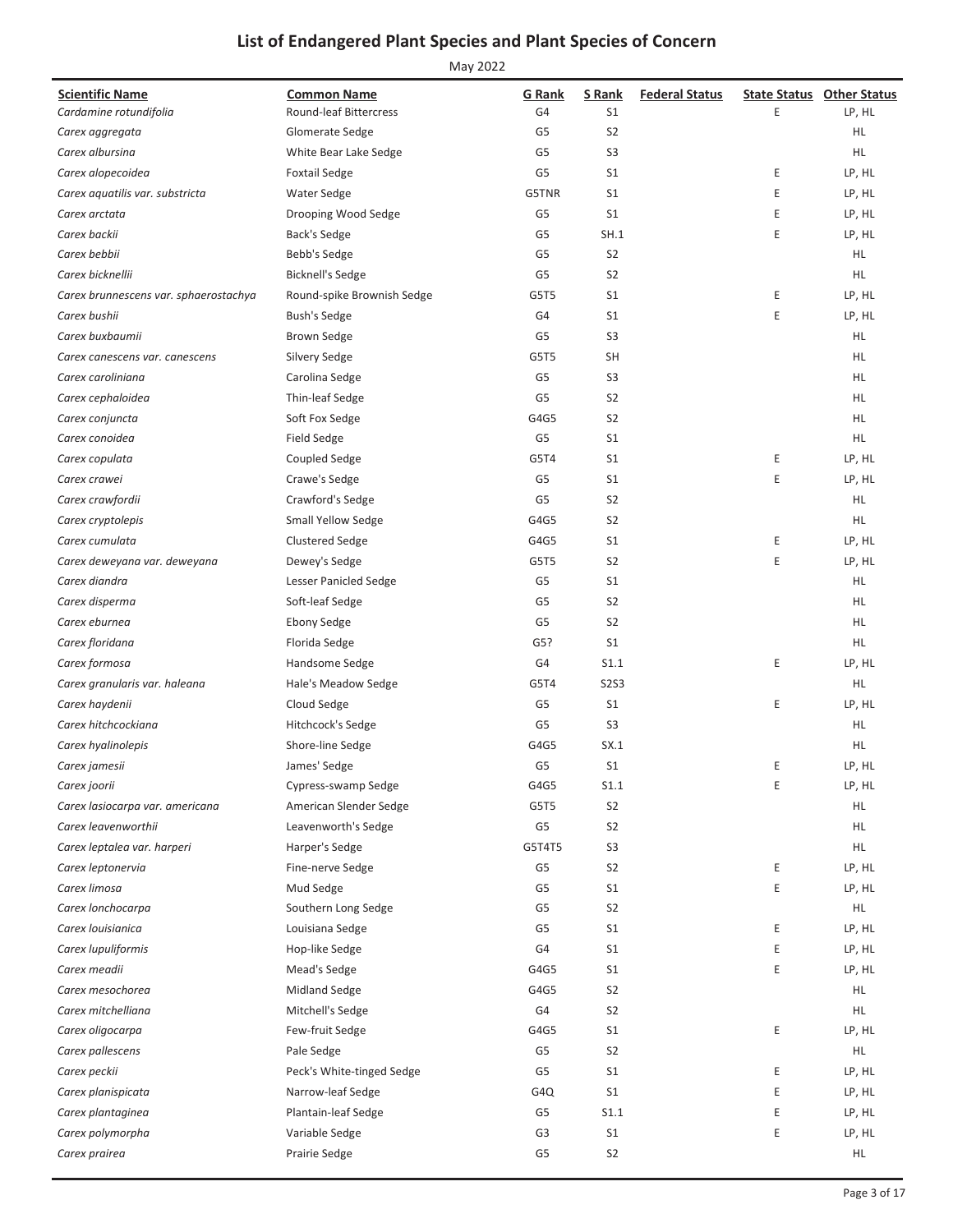| <b>Scientific Name</b>                        | <b>Common Name</b>             | G Rank         | S Rank           | <b>Federal Status</b> |   | <b>State Status Other Status</b> |
|-----------------------------------------------|--------------------------------|----------------|------------------|-----------------------|---|----------------------------------|
| Carex pseudocyperus                           | Cyperus-like Sedge             | G <sub>5</sub> | S <sub>1</sub>   |                       | E | LP, HL                           |
| Carex retrorsa                                | Retrorse Sedge                 | G5             | S <sub>2</sub>   |                       |   | HL.                              |
| Carex reznicekii                              | Reznicek's Sedge               | G <sub>5</sub> | S <sub>2</sub>   |                       |   | HL.                              |
| Carex siccata                                 | Hillside Sedge                 | G <sub>5</sub> | S <sub>1</sub>   |                       | Ε | LP, HL                           |
| Carex silicea                                 | Seabeach Sedge                 | G5             | S <sub>3</sub>   |                       |   | HL.                              |
| Carex sterilis                                | Dioecious Sedge                | G4G5           | S <sub>2</sub>   |                       |   | HL.                              |
| Carex stipata var. maxima                     | Large Awl-fruit Sedge          | G5T5?          | S <sub>1</sub>   |                       | E | LP, HL                           |
| Carex tenera                                  | Quill Sedge                    | G <sub>5</sub> | S <sub>2</sub>   |                       |   | HL.                              |
| Carex tuckermanii                             | <b>Tuckerman's Sedge</b>       | G <sub>5</sub> | S <sub>1</sub>   |                       | E | LP, HL                           |
| Carex typhina                                 | Cat-tail Sedge                 | G5             | S <sub>3</sub>   |                       |   | HL.                              |
| Carex utriculata                              | Bottle-shaped Sedge            | G <sub>5</sub> | S <sub>2</sub>   |                       |   | HL.                              |
| Carex viridula ssp. viridula                  | Green Sedge                    | G5T5           | S <sub>2</sub>   |                       |   | HL.                              |
| Carex willdenowii                             | Willdenow's Sedge              | G5             | S <sub>2</sub>   |                       |   | HL.                              |
| Carex woodii                                  | Wood's Sedge                   | G4             | S <sub>1</sub>   |                       | Ε | LP, HL                           |
| Castanea pumila                               | Chinquapin                     | G <sub>5</sub> | S <sub>1</sub>   |                       | Ε | LP, HL                           |
| Castilleja coccinea                           | Scarlet Paintbrush             | G <sub>5</sub> | S <sub>1</sub>   |                       |   | HL.                              |
| Celastrus scandens                            | <b>Climbing Bittersweet</b>    | G <sub>5</sub> | S <sub>3</sub>   |                       |   | HL.                              |
| Celtis tenuifolia                             | Dwarf Hackberry                | G <sub>5</sub> | S <sub>1</sub>   |                       |   | HL.                              |
| Centella erecta                               | <b>Erect Coinleaf</b>          | G5             | SX.1             |                       |   | HL.                              |
| Centrosema virginianum                        | Spurred Butterfly-pea          | G <sub>5</sub> | <b>SH</b>        |                       | E | LP, HL                           |
| Cerastium velutinum var. villossissimum       | Octoraro Creek Chickweed       | G5T1           | S <sub>1</sub>   |                       |   | HL.                              |
| Ceratophyllum echinatum                       | Spiny Coontail                 | G4             | S <sub>3</sub>   |                       | Ε | LP, HL                           |
| Cercis canadensis var. canadensis             | Redbud                         | G5T5           | S <sub>1</sub>   |                       | E | LP, HL                           |
| Chaerophyllum procumbens var.<br>procumbens   | <b>Spreading Chervil</b>       | G5T5           | S <sub>3</sub>   |                       |   | HL.                              |
| Chamaelirium luteum                           | Devil's-bit                    | G5             | S <sub>3</sub>   |                       |   | HL                               |
| Chamerion angustifolium var.<br>angustifolium | Narrow-leaf Fireweed           | G5T5           | SH               |                       |   | HL.                              |
| Chasmanthium latifolium                       | Broad-leaf Wood-oats           | G5             | S <sub>1</sub>   |                       |   | HL                               |
| Cheilanthes lanosa                            | Hairy Lipfern                  | G5             | S <sub>2</sub>   |                       |   | HL.                              |
| Chenopodiastrum simplex                       | Maple-leaf Goosefoot           | G5             | S <sub>2</sub>   |                       |   | HL.                              |
| Chenopodium berlandieri var.<br>macrocalycium | Large-calyx Goosefoot          | G5T4           | S <sub>3</sub>   |                       |   | HL                               |
| Chenopodium pratericola                       | Narrow-leaf Goosefoot          | G5             | S <sub>1</sub> ? |                       |   | <b>HL</b>                        |
| Chenopodium rubrum var. rubrum                | Red Goosefoot                  | G <sub>5</sub> | S <sub>1</sub>   |                       | Ε | LP, HL                           |
| Chenopodium standleyanum                      | Stanley's Goosefoot            | G5             | S <sub>2</sub>   |                       |   | <b>HL</b>                        |
| Chionanthus virginicus                        | Fringetree                     | G5             | S <sub>3</sub>   |                       |   | HL.                              |
| Cinna latifolia                               | Slender Wood-reed              | G5             | S <sub>1</sub>   |                       | Ε | LP, HL                           |
| Circaea alpina ssp. alpina                    | Small Enchanter's-nightshade   | G5T5           | S <sub>3</sub>   |                       |   | HL.                              |
| Cirsium altissimum                            | Tall Thistle                   | G5             | SX.1             |                       |   | HL.                              |
| Cirsium virginianum                           | Virginia Thistle               | G <sub>3</sub> | S <sub>1</sub>   |                       | Ε | LP, HL                           |
| Claytonia virginica var. hammondiae           | Hammond's Yellow Spring Beauty | G5T1           | S1.1             |                       | Ε | LP, HL                           |
| Cleistes divaricata                           | Spreading Pogonia              | G4             | S <sub>1</sub>   |                       | Ε | LP, HL                           |
| Clematis occidentalis var. occidentalis       | <b>Purple Clematis</b>         | G5T5           | S <sub>2</sub>   |                       |   | <b>HL</b>                        |
| Clintonia borealis                            | Yellow Clintonia               | G5             | S <sub>3</sub>   |                       |   | HL.                              |
| Clitoria mariana var. mariana                 | Butterfly-pea                  | G5TNR          | S <sub>1</sub>   |                       | Ε | LP, HL                           |
| Coeloglossum viride var. virescens            | Long-bract Green Orchid        | G5T5           | S <sub>1</sub>   |                       |   | <b>HL</b>                        |
| Coelorachis rugosa                            | Wrinkled Jointgrass            | G5             | S <sub>1</sub>   |                       | Ε | LP, HL                           |
| Comarum palustre                              | Marsh Cinquefoil               | G5             | S <sub>1</sub>   |                       | Ε | LP, HL                           |
| Commelina erecta var. erecta                  | Slender Dayflower              | G5T5           | SH               |                       | E | LP, HL                           |
| Conioselinum chinense                         | Hemlock-parsley                | G5             | S <sub>1</sub>   |                       | Ε | LP, HL                           |
| Conoclinium coelestinum                       | Mist-flower                    | G5             | S <sub>3</sub>   |                       |   | <b>HL</b>                        |
| Corallorhiza trifida                          | Early Coralroot                | G5             | S <sub>1</sub>   |                       |   | HL.                              |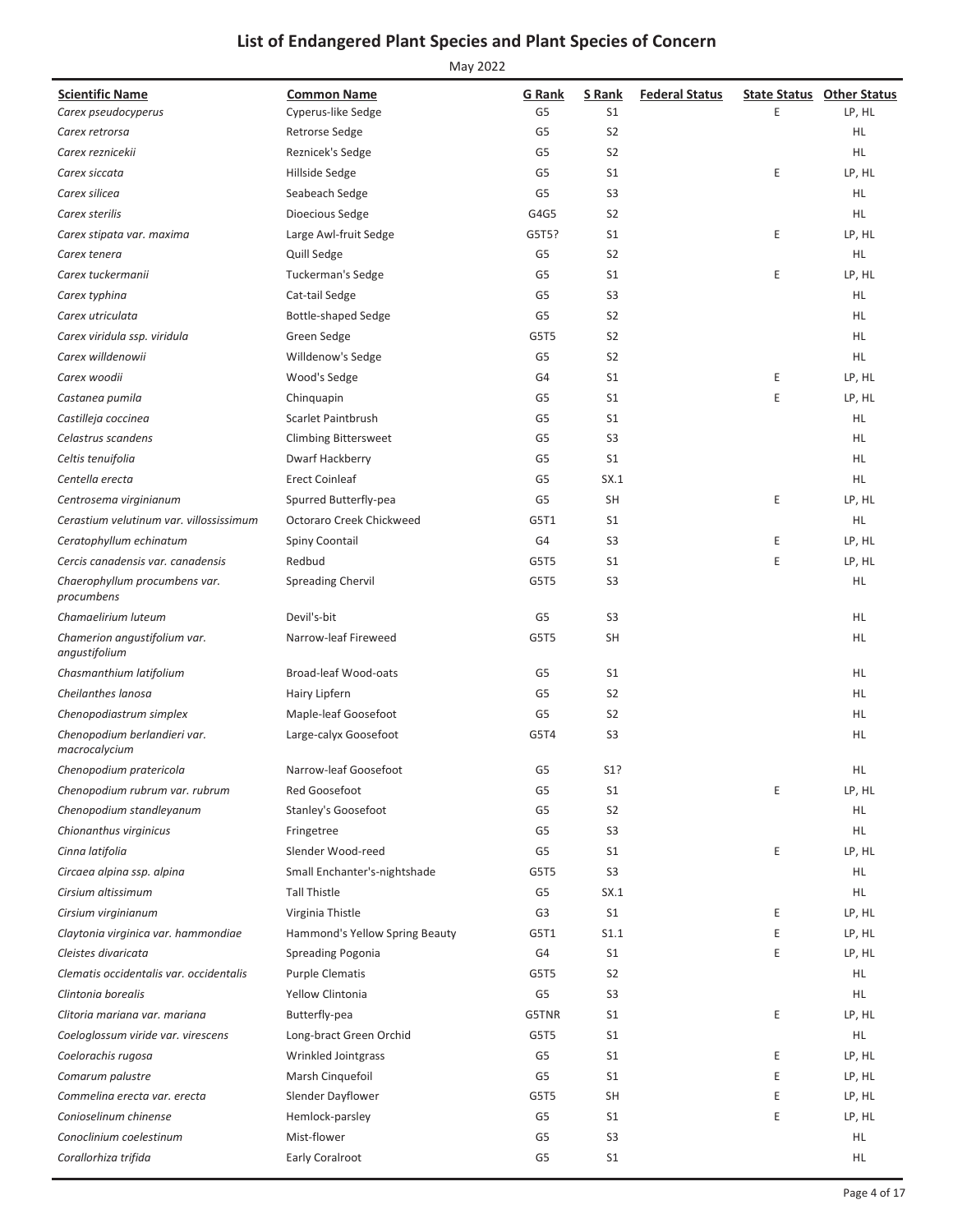| <b>Scientific Name</b><br>Corallorhiza wisteriana | <b>Common Name</b><br><b>Spring Coralroot</b> | <b>G</b> Rank<br>G5 | S Rank<br>SX   | <b>Federal Status</b> |   | <b>State Status Other Status</b><br><b>HL</b> |
|---------------------------------------------------|-----------------------------------------------|---------------------|----------------|-----------------------|---|-----------------------------------------------|
| Corema conradii                                   | <b>Broom Crowberry</b>                        | G4                  | S <sub>3</sub> |                       | Ε | LP, HL                                        |
| Coreopsis rosea                                   | Rose-color Coreopsis                          | G3                  | S <sub>2</sub> |                       |   | LP, HL                                        |
| Cornus canadensis                                 | Bunchberry                                    | G5                  | S1             |                       |   | HL.                                           |
| Cornus foemina                                    | Stiff Dogwood                                 | G <sub>5</sub>      | S <sub>2</sub> |                       |   | <b>HL</b>                                     |
| Cornus obliqua                                    | Pale Dogwood                                  | G <sub>5</sub>      | S <sub>1</sub> |                       | Ε | LP, HL                                        |
| Crataegus calpodendron                            | Pear Hawthorn                                 | G5                  | S <sub>1</sub> |                       | E | LP, HL                                        |
| Crataegus chrysocarpa var. chrysocarpa            | <b>Fireberry Hawthorn</b>                     | G5T5                | S <sub>1</sub> |                       |   | HL                                            |
| Crataegus dodgei                                  | Dodge's Hawthorn                              | G4                  | S <sub>1</sub> |                       |   | HL                                            |
| Crataegus holmesiana                              | Holmes' Hawthorne                             | G <sub>5</sub>      | S <sub>1</sub> |                       | Ε | LP, HL                                        |
| Crataegus pedicellata                             | Scarlet Hawthorn                              | G5                  | S <sub>1</sub> |                       |   | HL                                            |
| Crataegus pennsylvanica                           | Pennsylvania Hawthorn                         | G3                  | S1.1           |                       |   | HL.                                           |
| Crataegus punctata                                | Dotted Hawthorn                               | G <sub>5</sub>      | S <sub>2</sub> |                       |   | <b>HL</b>                                     |
| Crataegus succulenta var. succulenta              | Fleshy Hawthorn                               | G5T5                | S <sub>1</sub> |                       | Ε | LP, HL                                        |
| Crepidomanes intricatum                           | Weft Fern                                     | G4G5                | S1.1           |                       | E | LP, HL                                        |
| Crocanthemum bicknellii                           | <b>Hoary Frostweed</b>                        | G5                  | S <sub>3</sub> |                       |   | HL                                            |
| Croton willdenowii                                | <b>Elliptical Rushfoil</b>                    | G <sub>5</sub>      | S <sub>3</sub> |                       |   | LP, HL                                        |
| Cryptogramma stelleri                             | Slender Rockbrake                             | G5                  | SH.1           |                       | Ε | LP, HL                                        |
| Cuphea viscosissima                               | <b>Blue Waxweed</b>                           | G5?                 | S <sub>3</sub> |                       |   | HL.                                           |
| Cuscuta cephalanthi                               | <b>Buttonbush Dodder</b>                      | G5                  | S <sub>1</sub> |                       | Ε | LP, HL                                        |
| Cuscuta coryli                                    | Hazel Dodder                                  | G5?                 | S <sub>2</sub> |                       |   | <b>HL</b>                                     |
| Cuscuta indecora var. indecora                    | <b>Collared Dodder</b>                        | G5T2T4              | S1.1           |                       | Ε | LP, HL                                        |
| Cuscuta polygonorum                               | Smartweed Dodder                              | G5                  | S <sub>2</sub> |                       |   | HL                                            |
| Cynoglossum virginianum var. boreale              | Northern Wild Comfrey                         | G5T4T5              | SH.1           |                       | E | LP, HL                                        |
| Cynoglossum virginianum var. virginianum          | Wild Comfrey                                  | G5T5                | S <sub>2</sub> |                       |   | HL.                                           |
| Cyperus engelmannii                               | Engelmann's Flat Sedge                        | G4Q                 | S <sub>2</sub> |                       |   | HL                                            |
| Cyperus hystricinus                               | <b>Bristly Flat Sedge</b>                     | G4                  | <b>SH</b>      |                       | Ε | LP, HL                                        |
| Cyperus lancastriensis                            | Lancaster Flat Sedge                          | G5                  | S <sub>2</sub> |                       | Ε | LP, HL                                        |
| Cyperus plukenetii                                | Plukenet's Flat Sedge                         | G5                  | <b>SH</b>      |                       | E | LP, HL                                        |
| Cyperus polystachyos var. texensis                | Coast Flat Sedge                              | G5T5                | S <sub>1</sub> |                       | Ε | LP, HL                                        |
| Cyperus pseudovegetus                             | Marsh Flat Sedge                              | G5                  | S <sub>1</sub> |                       | Ε | LP, HL                                        |
| Cyperus refractus                                 | <b>Reflexed Flat Sedge</b>                    | G5                  | <b>SH</b>      |                       | Ε | LP, HL                                        |
| Cyperus retrofractus                              | Rough Flatsedge                               | G <sub>5</sub>      | <b>SH</b>      |                       | E | LP, HL                                        |
| Cyperus schweinitzii                              | Schweinitz's Flat Sedge                       | G5                  | S <sub>1</sub> |                       | Ε | LP, HL                                        |
| Cypripedium candidum                              | Small White Lady's-slipper                    | G4                  | S1             |                       | E | LP, HL                                        |
| Cypripedium parviflorum var. makasin              | Fen Small Yellow Lady's-slipper               | G5T4T5              | S <sub>2</sub> |                       |   | HL.                                           |
| Cypripedium reginae                               | Showy Lady's-slipper                          | G4G5                | S <sub>1</sub> |                       | Ε | LP, HL                                        |
| Cystopteris protrusa                              | Lowland Fragile Fern                          | G5                  | S <sub>2</sub> |                       |   | HL.                                           |
| Dalibarda repens                                  | Robin-run-away                                | G5                  | SH.1           |                       | Ε | LP, HL                                        |
| Danthonia epilis                                  | Bog Wild Oat Grass                            | G4                  | S <sub>3</sub> |                       |   | HL                                            |
| Deschampsia cespitosa var. glauca                 | <b>Tufted Hair Grass</b>                      | G5                  | S3             |                       |   | HL.                                           |
| Desmodium canescens                               | Hoary Tick-treefoil                           | G5                  | S <sub>3</sub> |                       |   | HL                                            |
| Desmodium cuspidatum var. cuspidatum              | <b>Toothed Tick-trefoil</b>                   | G5T5?               | S <sub>2</sub> |                       |   | HL.                                           |
| Desmodium humifusum                               | <b>Trailing Tick-trefoil</b>                  | G1G2Q               | <b>SH</b>      |                       | Ε | LP, HL                                        |
| Desmodium laevigatum                              | Smooth Tick-trefoil                           | G5                  | S <sub>3</sub> |                       |   | HL.                                           |
| Desmodium nuttallii                               | <b>Nuttall's Tick Trefoil</b>                 | G5                  | S <sub>2</sub> |                       |   | HL.                                           |
| Desmodium ochroleucum                             | Cream-flower Tick-trefoil                     | G2G3                | SX.1           |                       |   | HL                                            |
| Desmodium pauciflorum                             | Few-flower Tick-trefoil                       | G5                  | <b>SH</b>      |                       | Ε | LP, HL                                        |
| Desmodium sessilifolium                           | Sessile-leaf Tick-trefoil                     | G5                  | S <sub>1</sub> |                       | Ε | LP, HL                                        |
| Desmodium strictum                                | <b>Pineland Tick-trefoil</b>                  | G4                  | S <sub>2</sub> |                       |   | LP, HL                                        |
| Desmodium viridiflorum                            | Velvety Tick-trefoil                          | G5?                 | S <sub>2</sub> |                       |   | HL.                                           |
| Dicentra canadensis                               | Squirrel-corn                                 | G5                  | S1             |                       | Ε | LP, HL                                        |
|                                                   |                                               |                     |                |                       |   |                                               |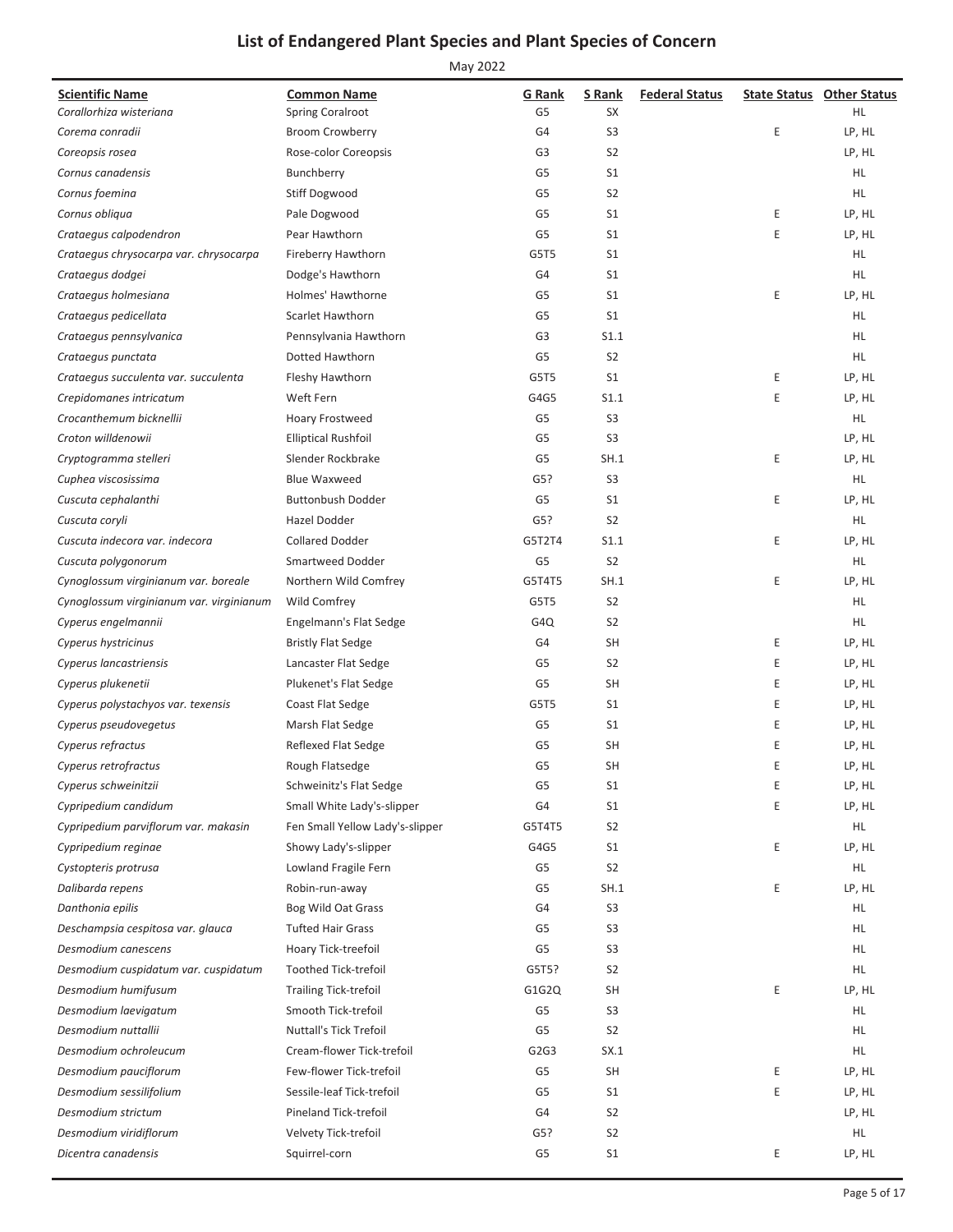| Wild Bleeding-heart<br>G4<br>SH.1<br>Ε<br>LP, HL<br>Dicentra eximia<br>E<br>G5<br><b>SH</b><br>LP, HL<br>Dichanthelium aciculare<br><b>Bristling Panic Grass</b><br>Dichanthelium acuminatum var.<br><b>Walter Benner's Panic Grass</b><br>G5T5<br>SX<br>HL.<br>acuminatum<br>E<br>G5<br>S <sub>1</sub><br>LP, HL<br>Dichanthelium boreale<br><b>Northern Panic Grass</b><br><b>Hidden-flowered Panic Grass</b><br>S <sub>1</sub><br>HL<br>Dichanthelium cryptanthum<br>G3G4Q<br>Dichanthelium hirstii<br><b>Hirst Brothers' Panic Grass</b><br>G1<br>S <sub>1</sub><br>Ε<br>LP, HL<br>G4?Q<br><b>SH</b><br>HL.<br>Dichanthelium leucothrix<br>Rough Panic Grass<br>E<br>S <sub>1</sub><br>LP, HL<br>Dichanthelium longiligulatum<br>Coastal-plain Panic Grass<br>G4G5Q<br>G <sub>3</sub><br>SH.1<br>Dichanthelium malacon<br><b>Oval-flower Panic Grass</b><br>HL<br>Dichanthelium oligosanthes var.<br><b>Few-flower Panic Grass</b><br>G5T5?<br><b>S1S2</b><br>HL<br>oligosanthes<br>S <sub>2</sub><br>G5T5<br>HL<br>Dichanthelium oligosanthes var.<br>Scribner's Panic Grass<br>scribnerianum<br>Dichanthelium roanokense<br><b>Bluish Panic Grass</b><br>G5T4?<br><b>SH</b><br>HL.<br>Dichanthelium scabriusculum<br><b>Sheathed Panic Grass</b><br>G4<br>S <sub>3</sub><br>HL<br>G5T4T5<br>S <sub>1</sub><br>HL.<br>Dichanthelium tenue<br>White-edge Panic Grass<br>S <sub>2</sub><br>HL<br>Dichanthelium wrightianum<br><b>Wright's Panic Grass</b><br>G4<br><b>Slender Panic Grass</b><br>G <sub>5</sub><br>SH.1<br>Ε<br>LP, HL<br>Dichanthelium xanthophysum<br>Dichanthelium yadkinense<br>Spotted-sheath Panic Grass<br><b>SH</b><br>Ε<br>LP, HL<br>G5T4Q<br>Slender Crab Grass<br>S <sub>2</sub><br>HL<br>Digitaria filiformis var. filiformis<br>G5TNR<br>S <sub>1</sub><br>HL.<br>Diodia teres var. hystricina<br>Rough Buttonweed<br>G5T5<br>G5T5<br>S4<br>Ε<br>LP, HL<br>Diodia virginiana var. virginiana<br>Larger Buttonweed<br>G5T5<br>S <sub>2</sub><br>HL<br>Diplachne maritima<br>Long-awn Sprangletop<br>Glade Fern<br>G <sub>5</sub><br>S <sub>1</sub><br>Ε<br>LP, HL<br>Diplazium pycnocarpon<br>G4<br>S <sub>2</sub><br>HL<br>Dirca palustris<br>Leatherwood<br>Cornel-leaf Aster<br>G <sub>5</sub><br>S <sub>2</sub><br>HL.<br>Doellingeria infirma<br>Carolina Whitlow-grass<br>G <sub>5</sub><br><b>SH</b><br>Ε<br>LP, HL<br>Draba reptans<br><b>Tall Cinquefoil</b><br>G <sub>5</sub><br>S <sub>2</sub><br>HL<br>Drymocallis arguta<br>Log Fern<br>G4<br>S <sub>1</sub><br>Ε<br>LP, HL<br>Dryopteris celsa<br>Clinton's Woodfern<br>G <sub>5</sub><br>S <sub>2</sub><br>HL.<br>Dryopteris clintoniana<br>S <sub>2</sub><br>HL.<br>Dryopteris goldieana<br>Goldie's Wood Fern<br>G4G5<br>Echinochloa muricata var. microstachya<br>Small-spike Rough Barnyard Grass<br>G5T5<br>S <sub>2</sub><br>HL<br>G3Q<br>SH.1<br>HL<br>Echinodorus parvulus<br>Dwarf Burrhead<br>G4<br>S <sub>2</sub><br>Elatine americana<br>American Waterwort<br>HL<br>Elatine minima<br>Small Waterwort<br>G5<br>S <sub>3</sub><br>HL<br><b>Tidal Spikerush</b><br>G3<br><b>SH</b><br>HL.<br>Eleocharis aestuum<br>Britton's Spike-rush<br>G4G5<br><b>SH</b><br>Ε<br>LP, HL<br>Eleocharis brittonii<br>Е<br>Flat-stem Spike-rush<br>G4<br>S1<br>LP, HL<br>Eleocharis compressa var. compressa<br>Elliptic Spike-rush<br>G5<br>S <sub>2</sub><br>HL.<br>Eleocharis elliptica<br>Eleocharis equisetoides<br>Knotted Spike-rush<br>G4<br>S <sub>1</sub><br>Ε<br>LP, HL<br>Eleocharis erythropoda<br><b>Bald Spike-rush</b><br>G5<br>S <sub>3</sub><br>HL.<br>Salt-marsh Spike-rush<br>S <sub>2</sub><br>HL.<br>Eleocharis halophila<br>G4Q<br>Eleocharis intermedia<br>Matted Spike-rush<br>G5<br>S <sub>2</sub><br>HL.<br>Е<br>Eleocharis melanocarpa<br>Black-fruit Spike-rush<br>G4<br>S1<br>LP, HL<br>Eleocharis minima<br>Small Spike-rush<br>G4G5<br>SX.1<br>HL.<br>Pine Barren Spike-rush<br>Ε<br>LP, HL<br>Eleocharis olivacea var. reductiseta<br>G5T1T2<br>S1<br>G <sub>5</sub><br>Few-flower Spike-rush<br>S1<br>Ε<br>LP, HL<br>Eleocharis quinqueflora<br>G5T3T5<br>SH.1<br>Ε<br>LP, HL<br>Eleocharis tenuis var. verrucosa<br>Warty Spike-rush<br>Twisted Spike-rush<br>G5<br>S <sub>2</sub><br>Ε<br>LP, HL<br>Eleocharis tortilis<br>E<br>Carolina Elephant-foot<br>G5<br>SH<br>Elephantopus carolinianus<br>LP, HL<br>Ellisia nyctelea<br>G5<br>S1<br>Ε<br>LP, HL<br>Aunt Lucy | <b>Scientific Name</b> | <b>Common Name</b> | G Rank | S Rank | <b>Federal Status</b> | <b>State Status Other Status</b> |
|-----------------------------------------------------------------------------------------------------------------------------------------------------------------------------------------------------------------------------------------------------------------------------------------------------------------------------------------------------------------------------------------------------------------------------------------------------------------------------------------------------------------------------------------------------------------------------------------------------------------------------------------------------------------------------------------------------------------------------------------------------------------------------------------------------------------------------------------------------------------------------------------------------------------------------------------------------------------------------------------------------------------------------------------------------------------------------------------------------------------------------------------------------------------------------------------------------------------------------------------------------------------------------------------------------------------------------------------------------------------------------------------------------------------------------------------------------------------------------------------------------------------------------------------------------------------------------------------------------------------------------------------------------------------------------------------------------------------------------------------------------------------------------------------------------------------------------------------------------------------------------------------------------------------------------------------------------------------------------------------------------------------------------------------------------------------------------------------------------------------------------------------------------------------------------------------------------------------------------------------------------------------------------------------------------------------------------------------------------------------------------------------------------------------------------------------------------------------------------------------------------------------------------------------------------------------------------------------------------------------------------------------------------------------------------------------------------------------------------------------------------------------------------------------------------------------------------------------------------------------------------------------------------------------------------------------------------------------------------------------------------------------------------------------------------------------------------------------------------------------------------------------------------------------------------------------------------------------------------------------------------------------------------------------------------------------------------------------------------------------------------------------------------------------------------------------------------------------------------------------------------------------------------------------------------------------------------------------------------------------------------------------------------------------------------------------------------------------------------------------------------------------------------------------------------------------------------------------------------------------------------------------------------------------------------------------------------------------------------------------------------------------------------------------------------------------------------------------------------------------------------------------------------------------------------------------------------------------------------------------------------------------------------------------------------------------------------------------------------------------------------------------------------|------------------------|--------------------|--------|--------|-----------------------|----------------------------------|
|                                                                                                                                                                                                                                                                                                                                                                                                                                                                                                                                                                                                                                                                                                                                                                                                                                                                                                                                                                                                                                                                                                                                                                                                                                                                                                                                                                                                                                                                                                                                                                                                                                                                                                                                                                                                                                                                                                                                                                                                                                                                                                                                                                                                                                                                                                                                                                                                                                                                                                                                                                                                                                                                                                                                                                                                                                                                                                                                                                                                                                                                                                                                                                                                                                                                                                                                                                                                                                                                                                                                                                                                                                                                                                                                                                                                                                                                                                                                                                                                                                                                                                                                                                                                                                                                                                                                                                                                     |                        |                    |        |        |                       |                                  |
|                                                                                                                                                                                                                                                                                                                                                                                                                                                                                                                                                                                                                                                                                                                                                                                                                                                                                                                                                                                                                                                                                                                                                                                                                                                                                                                                                                                                                                                                                                                                                                                                                                                                                                                                                                                                                                                                                                                                                                                                                                                                                                                                                                                                                                                                                                                                                                                                                                                                                                                                                                                                                                                                                                                                                                                                                                                                                                                                                                                                                                                                                                                                                                                                                                                                                                                                                                                                                                                                                                                                                                                                                                                                                                                                                                                                                                                                                                                                                                                                                                                                                                                                                                                                                                                                                                                                                                                                     |                        |                    |        |        |                       |                                  |
|                                                                                                                                                                                                                                                                                                                                                                                                                                                                                                                                                                                                                                                                                                                                                                                                                                                                                                                                                                                                                                                                                                                                                                                                                                                                                                                                                                                                                                                                                                                                                                                                                                                                                                                                                                                                                                                                                                                                                                                                                                                                                                                                                                                                                                                                                                                                                                                                                                                                                                                                                                                                                                                                                                                                                                                                                                                                                                                                                                                                                                                                                                                                                                                                                                                                                                                                                                                                                                                                                                                                                                                                                                                                                                                                                                                                                                                                                                                                                                                                                                                                                                                                                                                                                                                                                                                                                                                                     |                        |                    |        |        |                       |                                  |
|                                                                                                                                                                                                                                                                                                                                                                                                                                                                                                                                                                                                                                                                                                                                                                                                                                                                                                                                                                                                                                                                                                                                                                                                                                                                                                                                                                                                                                                                                                                                                                                                                                                                                                                                                                                                                                                                                                                                                                                                                                                                                                                                                                                                                                                                                                                                                                                                                                                                                                                                                                                                                                                                                                                                                                                                                                                                                                                                                                                                                                                                                                                                                                                                                                                                                                                                                                                                                                                                                                                                                                                                                                                                                                                                                                                                                                                                                                                                                                                                                                                                                                                                                                                                                                                                                                                                                                                                     |                        |                    |        |        |                       |                                  |
|                                                                                                                                                                                                                                                                                                                                                                                                                                                                                                                                                                                                                                                                                                                                                                                                                                                                                                                                                                                                                                                                                                                                                                                                                                                                                                                                                                                                                                                                                                                                                                                                                                                                                                                                                                                                                                                                                                                                                                                                                                                                                                                                                                                                                                                                                                                                                                                                                                                                                                                                                                                                                                                                                                                                                                                                                                                                                                                                                                                                                                                                                                                                                                                                                                                                                                                                                                                                                                                                                                                                                                                                                                                                                                                                                                                                                                                                                                                                                                                                                                                                                                                                                                                                                                                                                                                                                                                                     |                        |                    |        |        |                       |                                  |
|                                                                                                                                                                                                                                                                                                                                                                                                                                                                                                                                                                                                                                                                                                                                                                                                                                                                                                                                                                                                                                                                                                                                                                                                                                                                                                                                                                                                                                                                                                                                                                                                                                                                                                                                                                                                                                                                                                                                                                                                                                                                                                                                                                                                                                                                                                                                                                                                                                                                                                                                                                                                                                                                                                                                                                                                                                                                                                                                                                                                                                                                                                                                                                                                                                                                                                                                                                                                                                                                                                                                                                                                                                                                                                                                                                                                                                                                                                                                                                                                                                                                                                                                                                                                                                                                                                                                                                                                     |                        |                    |        |        |                       |                                  |
|                                                                                                                                                                                                                                                                                                                                                                                                                                                                                                                                                                                                                                                                                                                                                                                                                                                                                                                                                                                                                                                                                                                                                                                                                                                                                                                                                                                                                                                                                                                                                                                                                                                                                                                                                                                                                                                                                                                                                                                                                                                                                                                                                                                                                                                                                                                                                                                                                                                                                                                                                                                                                                                                                                                                                                                                                                                                                                                                                                                                                                                                                                                                                                                                                                                                                                                                                                                                                                                                                                                                                                                                                                                                                                                                                                                                                                                                                                                                                                                                                                                                                                                                                                                                                                                                                                                                                                                                     |                        |                    |        |        |                       |                                  |
|                                                                                                                                                                                                                                                                                                                                                                                                                                                                                                                                                                                                                                                                                                                                                                                                                                                                                                                                                                                                                                                                                                                                                                                                                                                                                                                                                                                                                                                                                                                                                                                                                                                                                                                                                                                                                                                                                                                                                                                                                                                                                                                                                                                                                                                                                                                                                                                                                                                                                                                                                                                                                                                                                                                                                                                                                                                                                                                                                                                                                                                                                                                                                                                                                                                                                                                                                                                                                                                                                                                                                                                                                                                                                                                                                                                                                                                                                                                                                                                                                                                                                                                                                                                                                                                                                                                                                                                                     |                        |                    |        |        |                       |                                  |
|                                                                                                                                                                                                                                                                                                                                                                                                                                                                                                                                                                                                                                                                                                                                                                                                                                                                                                                                                                                                                                                                                                                                                                                                                                                                                                                                                                                                                                                                                                                                                                                                                                                                                                                                                                                                                                                                                                                                                                                                                                                                                                                                                                                                                                                                                                                                                                                                                                                                                                                                                                                                                                                                                                                                                                                                                                                                                                                                                                                                                                                                                                                                                                                                                                                                                                                                                                                                                                                                                                                                                                                                                                                                                                                                                                                                                                                                                                                                                                                                                                                                                                                                                                                                                                                                                                                                                                                                     |                        |                    |        |        |                       |                                  |
|                                                                                                                                                                                                                                                                                                                                                                                                                                                                                                                                                                                                                                                                                                                                                                                                                                                                                                                                                                                                                                                                                                                                                                                                                                                                                                                                                                                                                                                                                                                                                                                                                                                                                                                                                                                                                                                                                                                                                                                                                                                                                                                                                                                                                                                                                                                                                                                                                                                                                                                                                                                                                                                                                                                                                                                                                                                                                                                                                                                                                                                                                                                                                                                                                                                                                                                                                                                                                                                                                                                                                                                                                                                                                                                                                                                                                                                                                                                                                                                                                                                                                                                                                                                                                                                                                                                                                                                                     |                        |                    |        |        |                       |                                  |
|                                                                                                                                                                                                                                                                                                                                                                                                                                                                                                                                                                                                                                                                                                                                                                                                                                                                                                                                                                                                                                                                                                                                                                                                                                                                                                                                                                                                                                                                                                                                                                                                                                                                                                                                                                                                                                                                                                                                                                                                                                                                                                                                                                                                                                                                                                                                                                                                                                                                                                                                                                                                                                                                                                                                                                                                                                                                                                                                                                                                                                                                                                                                                                                                                                                                                                                                                                                                                                                                                                                                                                                                                                                                                                                                                                                                                                                                                                                                                                                                                                                                                                                                                                                                                                                                                                                                                                                                     |                        |                    |        |        |                       |                                  |
|                                                                                                                                                                                                                                                                                                                                                                                                                                                                                                                                                                                                                                                                                                                                                                                                                                                                                                                                                                                                                                                                                                                                                                                                                                                                                                                                                                                                                                                                                                                                                                                                                                                                                                                                                                                                                                                                                                                                                                                                                                                                                                                                                                                                                                                                                                                                                                                                                                                                                                                                                                                                                                                                                                                                                                                                                                                                                                                                                                                                                                                                                                                                                                                                                                                                                                                                                                                                                                                                                                                                                                                                                                                                                                                                                                                                                                                                                                                                                                                                                                                                                                                                                                                                                                                                                                                                                                                                     |                        |                    |        |        |                       |                                  |
|                                                                                                                                                                                                                                                                                                                                                                                                                                                                                                                                                                                                                                                                                                                                                                                                                                                                                                                                                                                                                                                                                                                                                                                                                                                                                                                                                                                                                                                                                                                                                                                                                                                                                                                                                                                                                                                                                                                                                                                                                                                                                                                                                                                                                                                                                                                                                                                                                                                                                                                                                                                                                                                                                                                                                                                                                                                                                                                                                                                                                                                                                                                                                                                                                                                                                                                                                                                                                                                                                                                                                                                                                                                                                                                                                                                                                                                                                                                                                                                                                                                                                                                                                                                                                                                                                                                                                                                                     |                        |                    |        |        |                       |                                  |
|                                                                                                                                                                                                                                                                                                                                                                                                                                                                                                                                                                                                                                                                                                                                                                                                                                                                                                                                                                                                                                                                                                                                                                                                                                                                                                                                                                                                                                                                                                                                                                                                                                                                                                                                                                                                                                                                                                                                                                                                                                                                                                                                                                                                                                                                                                                                                                                                                                                                                                                                                                                                                                                                                                                                                                                                                                                                                                                                                                                                                                                                                                                                                                                                                                                                                                                                                                                                                                                                                                                                                                                                                                                                                                                                                                                                                                                                                                                                                                                                                                                                                                                                                                                                                                                                                                                                                                                                     |                        |                    |        |        |                       |                                  |
|                                                                                                                                                                                                                                                                                                                                                                                                                                                                                                                                                                                                                                                                                                                                                                                                                                                                                                                                                                                                                                                                                                                                                                                                                                                                                                                                                                                                                                                                                                                                                                                                                                                                                                                                                                                                                                                                                                                                                                                                                                                                                                                                                                                                                                                                                                                                                                                                                                                                                                                                                                                                                                                                                                                                                                                                                                                                                                                                                                                                                                                                                                                                                                                                                                                                                                                                                                                                                                                                                                                                                                                                                                                                                                                                                                                                                                                                                                                                                                                                                                                                                                                                                                                                                                                                                                                                                                                                     |                        |                    |        |        |                       |                                  |
|                                                                                                                                                                                                                                                                                                                                                                                                                                                                                                                                                                                                                                                                                                                                                                                                                                                                                                                                                                                                                                                                                                                                                                                                                                                                                                                                                                                                                                                                                                                                                                                                                                                                                                                                                                                                                                                                                                                                                                                                                                                                                                                                                                                                                                                                                                                                                                                                                                                                                                                                                                                                                                                                                                                                                                                                                                                                                                                                                                                                                                                                                                                                                                                                                                                                                                                                                                                                                                                                                                                                                                                                                                                                                                                                                                                                                                                                                                                                                                                                                                                                                                                                                                                                                                                                                                                                                                                                     |                        |                    |        |        |                       |                                  |
|                                                                                                                                                                                                                                                                                                                                                                                                                                                                                                                                                                                                                                                                                                                                                                                                                                                                                                                                                                                                                                                                                                                                                                                                                                                                                                                                                                                                                                                                                                                                                                                                                                                                                                                                                                                                                                                                                                                                                                                                                                                                                                                                                                                                                                                                                                                                                                                                                                                                                                                                                                                                                                                                                                                                                                                                                                                                                                                                                                                                                                                                                                                                                                                                                                                                                                                                                                                                                                                                                                                                                                                                                                                                                                                                                                                                                                                                                                                                                                                                                                                                                                                                                                                                                                                                                                                                                                                                     |                        |                    |        |        |                       |                                  |
|                                                                                                                                                                                                                                                                                                                                                                                                                                                                                                                                                                                                                                                                                                                                                                                                                                                                                                                                                                                                                                                                                                                                                                                                                                                                                                                                                                                                                                                                                                                                                                                                                                                                                                                                                                                                                                                                                                                                                                                                                                                                                                                                                                                                                                                                                                                                                                                                                                                                                                                                                                                                                                                                                                                                                                                                                                                                                                                                                                                                                                                                                                                                                                                                                                                                                                                                                                                                                                                                                                                                                                                                                                                                                                                                                                                                                                                                                                                                                                                                                                                                                                                                                                                                                                                                                                                                                                                                     |                        |                    |        |        |                       |                                  |
|                                                                                                                                                                                                                                                                                                                                                                                                                                                                                                                                                                                                                                                                                                                                                                                                                                                                                                                                                                                                                                                                                                                                                                                                                                                                                                                                                                                                                                                                                                                                                                                                                                                                                                                                                                                                                                                                                                                                                                                                                                                                                                                                                                                                                                                                                                                                                                                                                                                                                                                                                                                                                                                                                                                                                                                                                                                                                                                                                                                                                                                                                                                                                                                                                                                                                                                                                                                                                                                                                                                                                                                                                                                                                                                                                                                                                                                                                                                                                                                                                                                                                                                                                                                                                                                                                                                                                                                                     |                        |                    |        |        |                       |                                  |
|                                                                                                                                                                                                                                                                                                                                                                                                                                                                                                                                                                                                                                                                                                                                                                                                                                                                                                                                                                                                                                                                                                                                                                                                                                                                                                                                                                                                                                                                                                                                                                                                                                                                                                                                                                                                                                                                                                                                                                                                                                                                                                                                                                                                                                                                                                                                                                                                                                                                                                                                                                                                                                                                                                                                                                                                                                                                                                                                                                                                                                                                                                                                                                                                                                                                                                                                                                                                                                                                                                                                                                                                                                                                                                                                                                                                                                                                                                                                                                                                                                                                                                                                                                                                                                                                                                                                                                                                     |                        |                    |        |        |                       |                                  |
|                                                                                                                                                                                                                                                                                                                                                                                                                                                                                                                                                                                                                                                                                                                                                                                                                                                                                                                                                                                                                                                                                                                                                                                                                                                                                                                                                                                                                                                                                                                                                                                                                                                                                                                                                                                                                                                                                                                                                                                                                                                                                                                                                                                                                                                                                                                                                                                                                                                                                                                                                                                                                                                                                                                                                                                                                                                                                                                                                                                                                                                                                                                                                                                                                                                                                                                                                                                                                                                                                                                                                                                                                                                                                                                                                                                                                                                                                                                                                                                                                                                                                                                                                                                                                                                                                                                                                                                                     |                        |                    |        |        |                       |                                  |
|                                                                                                                                                                                                                                                                                                                                                                                                                                                                                                                                                                                                                                                                                                                                                                                                                                                                                                                                                                                                                                                                                                                                                                                                                                                                                                                                                                                                                                                                                                                                                                                                                                                                                                                                                                                                                                                                                                                                                                                                                                                                                                                                                                                                                                                                                                                                                                                                                                                                                                                                                                                                                                                                                                                                                                                                                                                                                                                                                                                                                                                                                                                                                                                                                                                                                                                                                                                                                                                                                                                                                                                                                                                                                                                                                                                                                                                                                                                                                                                                                                                                                                                                                                                                                                                                                                                                                                                                     |                        |                    |        |        |                       |                                  |
|                                                                                                                                                                                                                                                                                                                                                                                                                                                                                                                                                                                                                                                                                                                                                                                                                                                                                                                                                                                                                                                                                                                                                                                                                                                                                                                                                                                                                                                                                                                                                                                                                                                                                                                                                                                                                                                                                                                                                                                                                                                                                                                                                                                                                                                                                                                                                                                                                                                                                                                                                                                                                                                                                                                                                                                                                                                                                                                                                                                                                                                                                                                                                                                                                                                                                                                                                                                                                                                                                                                                                                                                                                                                                                                                                                                                                                                                                                                                                                                                                                                                                                                                                                                                                                                                                                                                                                                                     |                        |                    |        |        |                       |                                  |
|                                                                                                                                                                                                                                                                                                                                                                                                                                                                                                                                                                                                                                                                                                                                                                                                                                                                                                                                                                                                                                                                                                                                                                                                                                                                                                                                                                                                                                                                                                                                                                                                                                                                                                                                                                                                                                                                                                                                                                                                                                                                                                                                                                                                                                                                                                                                                                                                                                                                                                                                                                                                                                                                                                                                                                                                                                                                                                                                                                                                                                                                                                                                                                                                                                                                                                                                                                                                                                                                                                                                                                                                                                                                                                                                                                                                                                                                                                                                                                                                                                                                                                                                                                                                                                                                                                                                                                                                     |                        |                    |        |        |                       |                                  |
|                                                                                                                                                                                                                                                                                                                                                                                                                                                                                                                                                                                                                                                                                                                                                                                                                                                                                                                                                                                                                                                                                                                                                                                                                                                                                                                                                                                                                                                                                                                                                                                                                                                                                                                                                                                                                                                                                                                                                                                                                                                                                                                                                                                                                                                                                                                                                                                                                                                                                                                                                                                                                                                                                                                                                                                                                                                                                                                                                                                                                                                                                                                                                                                                                                                                                                                                                                                                                                                                                                                                                                                                                                                                                                                                                                                                                                                                                                                                                                                                                                                                                                                                                                                                                                                                                                                                                                                                     |                        |                    |        |        |                       |                                  |
|                                                                                                                                                                                                                                                                                                                                                                                                                                                                                                                                                                                                                                                                                                                                                                                                                                                                                                                                                                                                                                                                                                                                                                                                                                                                                                                                                                                                                                                                                                                                                                                                                                                                                                                                                                                                                                                                                                                                                                                                                                                                                                                                                                                                                                                                                                                                                                                                                                                                                                                                                                                                                                                                                                                                                                                                                                                                                                                                                                                                                                                                                                                                                                                                                                                                                                                                                                                                                                                                                                                                                                                                                                                                                                                                                                                                                                                                                                                                                                                                                                                                                                                                                                                                                                                                                                                                                                                                     |                        |                    |        |        |                       |                                  |
|                                                                                                                                                                                                                                                                                                                                                                                                                                                                                                                                                                                                                                                                                                                                                                                                                                                                                                                                                                                                                                                                                                                                                                                                                                                                                                                                                                                                                                                                                                                                                                                                                                                                                                                                                                                                                                                                                                                                                                                                                                                                                                                                                                                                                                                                                                                                                                                                                                                                                                                                                                                                                                                                                                                                                                                                                                                                                                                                                                                                                                                                                                                                                                                                                                                                                                                                                                                                                                                                                                                                                                                                                                                                                                                                                                                                                                                                                                                                                                                                                                                                                                                                                                                                                                                                                                                                                                                                     |                        |                    |        |        |                       |                                  |
|                                                                                                                                                                                                                                                                                                                                                                                                                                                                                                                                                                                                                                                                                                                                                                                                                                                                                                                                                                                                                                                                                                                                                                                                                                                                                                                                                                                                                                                                                                                                                                                                                                                                                                                                                                                                                                                                                                                                                                                                                                                                                                                                                                                                                                                                                                                                                                                                                                                                                                                                                                                                                                                                                                                                                                                                                                                                                                                                                                                                                                                                                                                                                                                                                                                                                                                                                                                                                                                                                                                                                                                                                                                                                                                                                                                                                                                                                                                                                                                                                                                                                                                                                                                                                                                                                                                                                                                                     |                        |                    |        |        |                       |                                  |
|                                                                                                                                                                                                                                                                                                                                                                                                                                                                                                                                                                                                                                                                                                                                                                                                                                                                                                                                                                                                                                                                                                                                                                                                                                                                                                                                                                                                                                                                                                                                                                                                                                                                                                                                                                                                                                                                                                                                                                                                                                                                                                                                                                                                                                                                                                                                                                                                                                                                                                                                                                                                                                                                                                                                                                                                                                                                                                                                                                                                                                                                                                                                                                                                                                                                                                                                                                                                                                                                                                                                                                                                                                                                                                                                                                                                                                                                                                                                                                                                                                                                                                                                                                                                                                                                                                                                                                                                     |                        |                    |        |        |                       |                                  |
|                                                                                                                                                                                                                                                                                                                                                                                                                                                                                                                                                                                                                                                                                                                                                                                                                                                                                                                                                                                                                                                                                                                                                                                                                                                                                                                                                                                                                                                                                                                                                                                                                                                                                                                                                                                                                                                                                                                                                                                                                                                                                                                                                                                                                                                                                                                                                                                                                                                                                                                                                                                                                                                                                                                                                                                                                                                                                                                                                                                                                                                                                                                                                                                                                                                                                                                                                                                                                                                                                                                                                                                                                                                                                                                                                                                                                                                                                                                                                                                                                                                                                                                                                                                                                                                                                                                                                                                                     |                        |                    |        |        |                       |                                  |
|                                                                                                                                                                                                                                                                                                                                                                                                                                                                                                                                                                                                                                                                                                                                                                                                                                                                                                                                                                                                                                                                                                                                                                                                                                                                                                                                                                                                                                                                                                                                                                                                                                                                                                                                                                                                                                                                                                                                                                                                                                                                                                                                                                                                                                                                                                                                                                                                                                                                                                                                                                                                                                                                                                                                                                                                                                                                                                                                                                                                                                                                                                                                                                                                                                                                                                                                                                                                                                                                                                                                                                                                                                                                                                                                                                                                                                                                                                                                                                                                                                                                                                                                                                                                                                                                                                                                                                                                     |                        |                    |        |        |                       |                                  |
|                                                                                                                                                                                                                                                                                                                                                                                                                                                                                                                                                                                                                                                                                                                                                                                                                                                                                                                                                                                                                                                                                                                                                                                                                                                                                                                                                                                                                                                                                                                                                                                                                                                                                                                                                                                                                                                                                                                                                                                                                                                                                                                                                                                                                                                                                                                                                                                                                                                                                                                                                                                                                                                                                                                                                                                                                                                                                                                                                                                                                                                                                                                                                                                                                                                                                                                                                                                                                                                                                                                                                                                                                                                                                                                                                                                                                                                                                                                                                                                                                                                                                                                                                                                                                                                                                                                                                                                                     |                        |                    |        |        |                       |                                  |
|                                                                                                                                                                                                                                                                                                                                                                                                                                                                                                                                                                                                                                                                                                                                                                                                                                                                                                                                                                                                                                                                                                                                                                                                                                                                                                                                                                                                                                                                                                                                                                                                                                                                                                                                                                                                                                                                                                                                                                                                                                                                                                                                                                                                                                                                                                                                                                                                                                                                                                                                                                                                                                                                                                                                                                                                                                                                                                                                                                                                                                                                                                                                                                                                                                                                                                                                                                                                                                                                                                                                                                                                                                                                                                                                                                                                                                                                                                                                                                                                                                                                                                                                                                                                                                                                                                                                                                                                     |                        |                    |        |        |                       |                                  |
|                                                                                                                                                                                                                                                                                                                                                                                                                                                                                                                                                                                                                                                                                                                                                                                                                                                                                                                                                                                                                                                                                                                                                                                                                                                                                                                                                                                                                                                                                                                                                                                                                                                                                                                                                                                                                                                                                                                                                                                                                                                                                                                                                                                                                                                                                                                                                                                                                                                                                                                                                                                                                                                                                                                                                                                                                                                                                                                                                                                                                                                                                                                                                                                                                                                                                                                                                                                                                                                                                                                                                                                                                                                                                                                                                                                                                                                                                                                                                                                                                                                                                                                                                                                                                                                                                                                                                                                                     |                        |                    |        |        |                       |                                  |
|                                                                                                                                                                                                                                                                                                                                                                                                                                                                                                                                                                                                                                                                                                                                                                                                                                                                                                                                                                                                                                                                                                                                                                                                                                                                                                                                                                                                                                                                                                                                                                                                                                                                                                                                                                                                                                                                                                                                                                                                                                                                                                                                                                                                                                                                                                                                                                                                                                                                                                                                                                                                                                                                                                                                                                                                                                                                                                                                                                                                                                                                                                                                                                                                                                                                                                                                                                                                                                                                                                                                                                                                                                                                                                                                                                                                                                                                                                                                                                                                                                                                                                                                                                                                                                                                                                                                                                                                     |                        |                    |        |        |                       |                                  |
|                                                                                                                                                                                                                                                                                                                                                                                                                                                                                                                                                                                                                                                                                                                                                                                                                                                                                                                                                                                                                                                                                                                                                                                                                                                                                                                                                                                                                                                                                                                                                                                                                                                                                                                                                                                                                                                                                                                                                                                                                                                                                                                                                                                                                                                                                                                                                                                                                                                                                                                                                                                                                                                                                                                                                                                                                                                                                                                                                                                                                                                                                                                                                                                                                                                                                                                                                                                                                                                                                                                                                                                                                                                                                                                                                                                                                                                                                                                                                                                                                                                                                                                                                                                                                                                                                                                                                                                                     |                        |                    |        |        |                       |                                  |
|                                                                                                                                                                                                                                                                                                                                                                                                                                                                                                                                                                                                                                                                                                                                                                                                                                                                                                                                                                                                                                                                                                                                                                                                                                                                                                                                                                                                                                                                                                                                                                                                                                                                                                                                                                                                                                                                                                                                                                                                                                                                                                                                                                                                                                                                                                                                                                                                                                                                                                                                                                                                                                                                                                                                                                                                                                                                                                                                                                                                                                                                                                                                                                                                                                                                                                                                                                                                                                                                                                                                                                                                                                                                                                                                                                                                                                                                                                                                                                                                                                                                                                                                                                                                                                                                                                                                                                                                     |                        |                    |        |        |                       |                                  |
|                                                                                                                                                                                                                                                                                                                                                                                                                                                                                                                                                                                                                                                                                                                                                                                                                                                                                                                                                                                                                                                                                                                                                                                                                                                                                                                                                                                                                                                                                                                                                                                                                                                                                                                                                                                                                                                                                                                                                                                                                                                                                                                                                                                                                                                                                                                                                                                                                                                                                                                                                                                                                                                                                                                                                                                                                                                                                                                                                                                                                                                                                                                                                                                                                                                                                                                                                                                                                                                                                                                                                                                                                                                                                                                                                                                                                                                                                                                                                                                                                                                                                                                                                                                                                                                                                                                                                                                                     |                        |                    |        |        |                       |                                  |
|                                                                                                                                                                                                                                                                                                                                                                                                                                                                                                                                                                                                                                                                                                                                                                                                                                                                                                                                                                                                                                                                                                                                                                                                                                                                                                                                                                                                                                                                                                                                                                                                                                                                                                                                                                                                                                                                                                                                                                                                                                                                                                                                                                                                                                                                                                                                                                                                                                                                                                                                                                                                                                                                                                                                                                                                                                                                                                                                                                                                                                                                                                                                                                                                                                                                                                                                                                                                                                                                                                                                                                                                                                                                                                                                                                                                                                                                                                                                                                                                                                                                                                                                                                                                                                                                                                                                                                                                     |                        |                    |        |        |                       |                                  |
|                                                                                                                                                                                                                                                                                                                                                                                                                                                                                                                                                                                                                                                                                                                                                                                                                                                                                                                                                                                                                                                                                                                                                                                                                                                                                                                                                                                                                                                                                                                                                                                                                                                                                                                                                                                                                                                                                                                                                                                                                                                                                                                                                                                                                                                                                                                                                                                                                                                                                                                                                                                                                                                                                                                                                                                                                                                                                                                                                                                                                                                                                                                                                                                                                                                                                                                                                                                                                                                                                                                                                                                                                                                                                                                                                                                                                                                                                                                                                                                                                                                                                                                                                                                                                                                                                                                                                                                                     |                        |                    |        |        |                       |                                  |
|                                                                                                                                                                                                                                                                                                                                                                                                                                                                                                                                                                                                                                                                                                                                                                                                                                                                                                                                                                                                                                                                                                                                                                                                                                                                                                                                                                                                                                                                                                                                                                                                                                                                                                                                                                                                                                                                                                                                                                                                                                                                                                                                                                                                                                                                                                                                                                                                                                                                                                                                                                                                                                                                                                                                                                                                                                                                                                                                                                                                                                                                                                                                                                                                                                                                                                                                                                                                                                                                                                                                                                                                                                                                                                                                                                                                                                                                                                                                                                                                                                                                                                                                                                                                                                                                                                                                                                                                     |                        |                    |        |        |                       |                                  |
|                                                                                                                                                                                                                                                                                                                                                                                                                                                                                                                                                                                                                                                                                                                                                                                                                                                                                                                                                                                                                                                                                                                                                                                                                                                                                                                                                                                                                                                                                                                                                                                                                                                                                                                                                                                                                                                                                                                                                                                                                                                                                                                                                                                                                                                                                                                                                                                                                                                                                                                                                                                                                                                                                                                                                                                                                                                                                                                                                                                                                                                                                                                                                                                                                                                                                                                                                                                                                                                                                                                                                                                                                                                                                                                                                                                                                                                                                                                                                                                                                                                                                                                                                                                                                                                                                                                                                                                                     |                        |                    |        |        |                       |                                  |
|                                                                                                                                                                                                                                                                                                                                                                                                                                                                                                                                                                                                                                                                                                                                                                                                                                                                                                                                                                                                                                                                                                                                                                                                                                                                                                                                                                                                                                                                                                                                                                                                                                                                                                                                                                                                                                                                                                                                                                                                                                                                                                                                                                                                                                                                                                                                                                                                                                                                                                                                                                                                                                                                                                                                                                                                                                                                                                                                                                                                                                                                                                                                                                                                                                                                                                                                                                                                                                                                                                                                                                                                                                                                                                                                                                                                                                                                                                                                                                                                                                                                                                                                                                                                                                                                                                                                                                                                     |                        |                    |        |        |                       |                                  |
|                                                                                                                                                                                                                                                                                                                                                                                                                                                                                                                                                                                                                                                                                                                                                                                                                                                                                                                                                                                                                                                                                                                                                                                                                                                                                                                                                                                                                                                                                                                                                                                                                                                                                                                                                                                                                                                                                                                                                                                                                                                                                                                                                                                                                                                                                                                                                                                                                                                                                                                                                                                                                                                                                                                                                                                                                                                                                                                                                                                                                                                                                                                                                                                                                                                                                                                                                                                                                                                                                                                                                                                                                                                                                                                                                                                                                                                                                                                                                                                                                                                                                                                                                                                                                                                                                                                                                                                                     |                        |                    |        |        |                       |                                  |
|                                                                                                                                                                                                                                                                                                                                                                                                                                                                                                                                                                                                                                                                                                                                                                                                                                                                                                                                                                                                                                                                                                                                                                                                                                                                                                                                                                                                                                                                                                                                                                                                                                                                                                                                                                                                                                                                                                                                                                                                                                                                                                                                                                                                                                                                                                                                                                                                                                                                                                                                                                                                                                                                                                                                                                                                                                                                                                                                                                                                                                                                                                                                                                                                                                                                                                                                                                                                                                                                                                                                                                                                                                                                                                                                                                                                                                                                                                                                                                                                                                                                                                                                                                                                                                                                                                                                                                                                     |                        |                    |        |        |                       |                                  |
|                                                                                                                                                                                                                                                                                                                                                                                                                                                                                                                                                                                                                                                                                                                                                                                                                                                                                                                                                                                                                                                                                                                                                                                                                                                                                                                                                                                                                                                                                                                                                                                                                                                                                                                                                                                                                                                                                                                                                                                                                                                                                                                                                                                                                                                                                                                                                                                                                                                                                                                                                                                                                                                                                                                                                                                                                                                                                                                                                                                                                                                                                                                                                                                                                                                                                                                                                                                                                                                                                                                                                                                                                                                                                                                                                                                                                                                                                                                                                                                                                                                                                                                                                                                                                                                                                                                                                                                                     |                        |                    |        |        |                       |                                  |
|                                                                                                                                                                                                                                                                                                                                                                                                                                                                                                                                                                                                                                                                                                                                                                                                                                                                                                                                                                                                                                                                                                                                                                                                                                                                                                                                                                                                                                                                                                                                                                                                                                                                                                                                                                                                                                                                                                                                                                                                                                                                                                                                                                                                                                                                                                                                                                                                                                                                                                                                                                                                                                                                                                                                                                                                                                                                                                                                                                                                                                                                                                                                                                                                                                                                                                                                                                                                                                                                                                                                                                                                                                                                                                                                                                                                                                                                                                                                                                                                                                                                                                                                                                                                                                                                                                                                                                                                     |                        |                    |        |        |                       |                                  |
|                                                                                                                                                                                                                                                                                                                                                                                                                                                                                                                                                                                                                                                                                                                                                                                                                                                                                                                                                                                                                                                                                                                                                                                                                                                                                                                                                                                                                                                                                                                                                                                                                                                                                                                                                                                                                                                                                                                                                                                                                                                                                                                                                                                                                                                                                                                                                                                                                                                                                                                                                                                                                                                                                                                                                                                                                                                                                                                                                                                                                                                                                                                                                                                                                                                                                                                                                                                                                                                                                                                                                                                                                                                                                                                                                                                                                                                                                                                                                                                                                                                                                                                                                                                                                                                                                                                                                                                                     |                        |                    |        |        |                       |                                  |
|                                                                                                                                                                                                                                                                                                                                                                                                                                                                                                                                                                                                                                                                                                                                                                                                                                                                                                                                                                                                                                                                                                                                                                                                                                                                                                                                                                                                                                                                                                                                                                                                                                                                                                                                                                                                                                                                                                                                                                                                                                                                                                                                                                                                                                                                                                                                                                                                                                                                                                                                                                                                                                                                                                                                                                                                                                                                                                                                                                                                                                                                                                                                                                                                                                                                                                                                                                                                                                                                                                                                                                                                                                                                                                                                                                                                                                                                                                                                                                                                                                                                                                                                                                                                                                                                                                                                                                                                     |                        |                    |        |        |                       |                                  |
| Elymus trachycaulus<br>Slender Wheatgrass<br>G5<br>S <sub>1</sub><br>Ε<br>LP, HL                                                                                                                                                                                                                                                                                                                                                                                                                                                                                                                                                                                                                                                                                                                                                                                                                                                                                                                                                                                                                                                                                                                                                                                                                                                                                                                                                                                                                                                                                                                                                                                                                                                                                                                                                                                                                                                                                                                                                                                                                                                                                                                                                                                                                                                                                                                                                                                                                                                                                                                                                                                                                                                                                                                                                                                                                                                                                                                                                                                                                                                                                                                                                                                                                                                                                                                                                                                                                                                                                                                                                                                                                                                                                                                                                                                                                                                                                                                                                                                                                                                                                                                                                                                                                                                                                                                    |                        |                    |        |        |                       |                                  |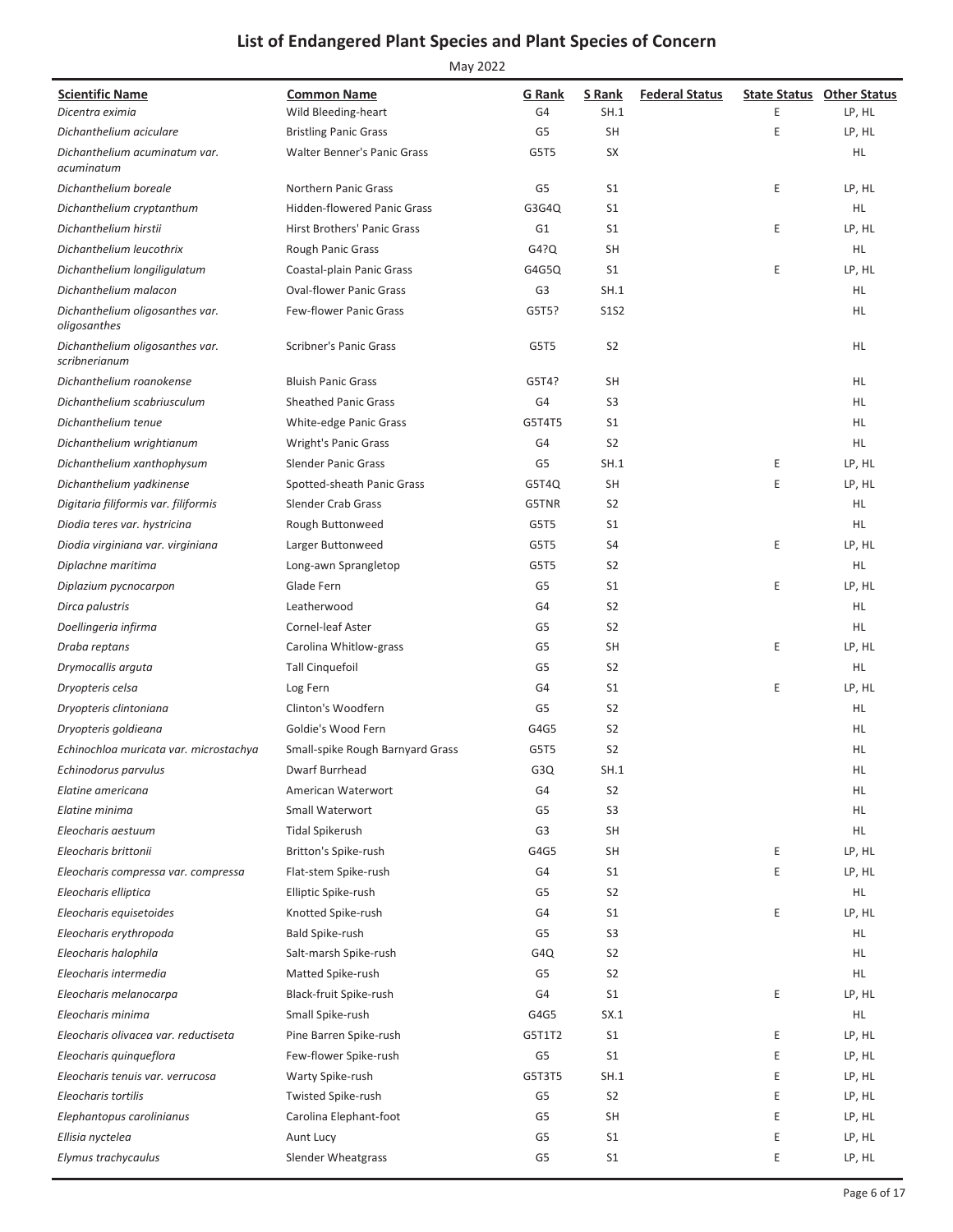| <b>Scientific Name</b>                      | <b>Common Name</b>                | <b>G</b> Rank  | S Rank         | <b>Federal Status</b> |   | <b>State Status Other Status</b> |
|---------------------------------------------|-----------------------------------|----------------|----------------|-----------------------|---|----------------------------------|
| Epilobium leptophyllum                      | Bog Willowherb                    | G5             | S <sub>2</sub> |                       |   | HL                               |
| Epilobium strictum                          | Downy Willowherb                  | G5             | S <sub>2</sub> |                       |   | HL.                              |
| Equisetum pratense                          | Meadow Horsetail                  | G5             | S <sub>1</sub> |                       | Ε | LP, HL                           |
| Equisetum sylvaticum                        | Woodland Horsetail                | G5             | S <sub>3</sub> |                       |   | HL.                              |
| Equisetum variegatum var. variegatum        | Variegated Horsetail              | G5T5           | S1             |                       | Ε | LP, HL                           |
| Eragrostis frankii                          | Frank's Love Grass                | G5             | S <sub>2</sub> |                       |   | HL                               |
| Eragrostis hirsuta                          | <b>Stout Love Grass</b>           | G5             | S4             |                       | Ε | LP, HL                           |
| Erechtites hieraciifolius var. megalocarpus | Large-fruit Fireweed              | G5T3           | S <sub>2</sub> |                       |   | HL.                              |
| Eriocaulon parkeri                          | Parker's Pipewort                 | G <sub>3</sub> | S <sub>2</sub> |                       |   | HL.                              |
| Eriophorum gracile                          | Slender Cotton-grass              | G5             | <b>SH</b>      |                       | Ε | LP, HL                           |
| Eriophorum tenellum                         | Rough Cotton-grass                | G5             | S <sub>1</sub> |                       | Ε | LP, HL                           |
| Eriophorum vaginatum var. spissum           | Sheathed Cotton-grass             | G5T5           | <b>SH</b>      |                       | Ε | LP, HL                           |
| Eriophorum viridicarinatum                  | Thin-leaf Cotton-grass            | G5             | S <sub>2</sub> |                       |   | HL                               |
| Eryngium aquaticum var. aquaticum           | Marsh Rattlesnake-master          | G4T4           | S <sub>3</sub> |                       |   | HL.                              |
| Eryngium yuccifolium var. yuccifolium       | Tall Rattlesnake-master           | G5T5           | SX             |                       |   | HL.                              |
| Euonymus atropurpurea var. atropurpurea     | Wahoo                             | G5T5           | S <sub>1</sub> |                       |   | HL.                              |
| Eupatorium album var. vaseyi                | Vasey's Boneset                   | G5T3T5         | S <sub>2</sub> |                       |   | HL                               |
| Eupatorium capillifolium                    | Dog-fennel Thoroughwort           | G5             | S4             |                       | Ε | LP, HL                           |
| Eupatorium resinosum                        | Pine Barren Boneset               | G3             | S <sub>2</sub> |                       | Ε | LP, HL                           |
| Eupatorium sessilifolium var. brittonianum  | <b>Britton's Upland Boneset</b>   | G5T3T5         | S <sub>1</sub> |                       |   | HL.                              |
| Euphorbia corollata                         | <b>Flowering Spurge</b>           | <b>GNR</b>     | S <sub>2</sub> |                       |   | HL.                              |
| Euphorbia purpurea                          | Darlington's Glade Spurge         | G3             | S <sub>1</sub> |                       | Ε | LP, HL                           |
| Eurybia radula                              | Low Rough Aster                   | G5             | <b>SH</b>      |                       | Ε | LP, HL                           |
| Fallopia cilinodis                          | Fringed Black-bindweed            | G5             | S <sub>3</sub> |                       |   | HL.                              |
| Filipendula rubra                           | Queen-of-the-prairie              | G4G5           | S1             |                       |   | HL                               |
| Fimbristylis caroliniana                    | Carolina Fimbry                   | G4             | S <sub>2</sub> |                       |   | HL                               |
| Fimbristylis castanea                       | Marsh Fimbry                      | G5             | S <sub>2</sub> |                       |   | HL.                              |
| Fimbristylis puberula var. puberula         | <b>Hairy Fimbry</b>               | G5T5           | S <sub>1</sub> |                       |   | HL                               |
| Fraxinus nigra                              | <b>Black Ash</b>                  | G5             | S <sub>3</sub> |                       |   | HL.                              |
| Fraxinus profunda                           | Pumpkin Ash                       | G4             | S <sub>1</sub> |                       | E | LP, HL                           |
| Fraxinus smallii                            | Small's White Ash                 | <b>GNR</b>     | <b>S1S2</b>    |                       |   | HL.                              |
| Fuirena squarrosa                           | Hairy Umbrella-sedge              | G4G5           | S <sub>3</sub> |                       |   | HL.                              |
| Galactia volubilis                          | Downy Milk-pea                    | G5             | SH             |                       | Ε | LP, HL                           |
| Galium boreale                              | Northern Bedstraw                 | G5             | S <sub>2</sub> |                       |   | HL                               |
| Galium concinnum                            | <b>Shining Bedstraw</b>           | G5             | SX.1           |                       |   | HL.                              |
| Galium hispidulum                           | Coast Bedstraw                    | G5             | S <sub>1</sub> |                       | Ε | LP, HL                           |
| Galium labradoricum                         | Labrador Marsh Bedstraw           | G5             | S1             |                       | E | LP, HL                           |
| Galium palustre                             | Marsh Bedstraw                    | G5             | S <sub>3</sub> |                       |   | <b>HL</b>                        |
| Galium trifidum var. trifidum               | Small Bedstraw                    | G5T5           | S <sub>2</sub> |                       |   | HL.                              |
| Gaultheria hispidula                        | Creeping-snowberry                | G5             | S <sub>1</sub> |                       | Ε | LP, HL                           |
| Gentiana andrewsii var. andrewsii           | <b>Fringed Bottle Gentian</b>     | G5?T5?         | S <sub>2</sub> |                       |   | <b>HL</b>                        |
| Gentiana autumnalis                         | Pine Barren Gentian               | G3             | S <sub>3</sub> |                       |   | LP, HL                           |
| Gentiana catesbyi                           | Catesby's Gentian                 | G5             | SX.1           |                       |   | HL.                              |
| Gentiana linearis                           | Narrow-leaf Gentian               | G4G5           | <b>SH</b>      |                       | Ε | LP, HL                           |
| Gentiana saponaria                          | Soapwort Gentian                  | G5             | S <sub>3</sub> |                       |   | HL.                              |
| Gentiana villosa                            | <b>Striped Gentian</b>            | G4             | SX.1           |                       |   | HL.                              |
| Gentianella quinquefolia var. quinquefolia  | <b>Stiff Gentian</b>              | G5T4T5         | S <sub>2</sub> |                       |   | HL.                              |
| Geum aleppicum                              | <b>Yellow Avens</b>               | G5             | S <sub>3</sub> |                       |   | HL.                              |
| Gillenia trifoliata                         | <b>Indian Physic</b>              | G4G5           | S <sub>2</sub> |                       |   | HL.                              |
| Glaux maritima                              | Sea-milkwort                      | G5             | SX.1           |                       |   | HL                               |
| Glyceria acutiflora                         | Sharp-scaled Manna Grass          | G5             | S <sub>3</sub> |                       |   | HL.                              |
| Glyceria borealis                           | <b>Small Floating Manna Grass</b> | G5             | SH.1           |                       | Ε | LP, HL                           |
|                                             |                                   |                |                |                       |   |                                  |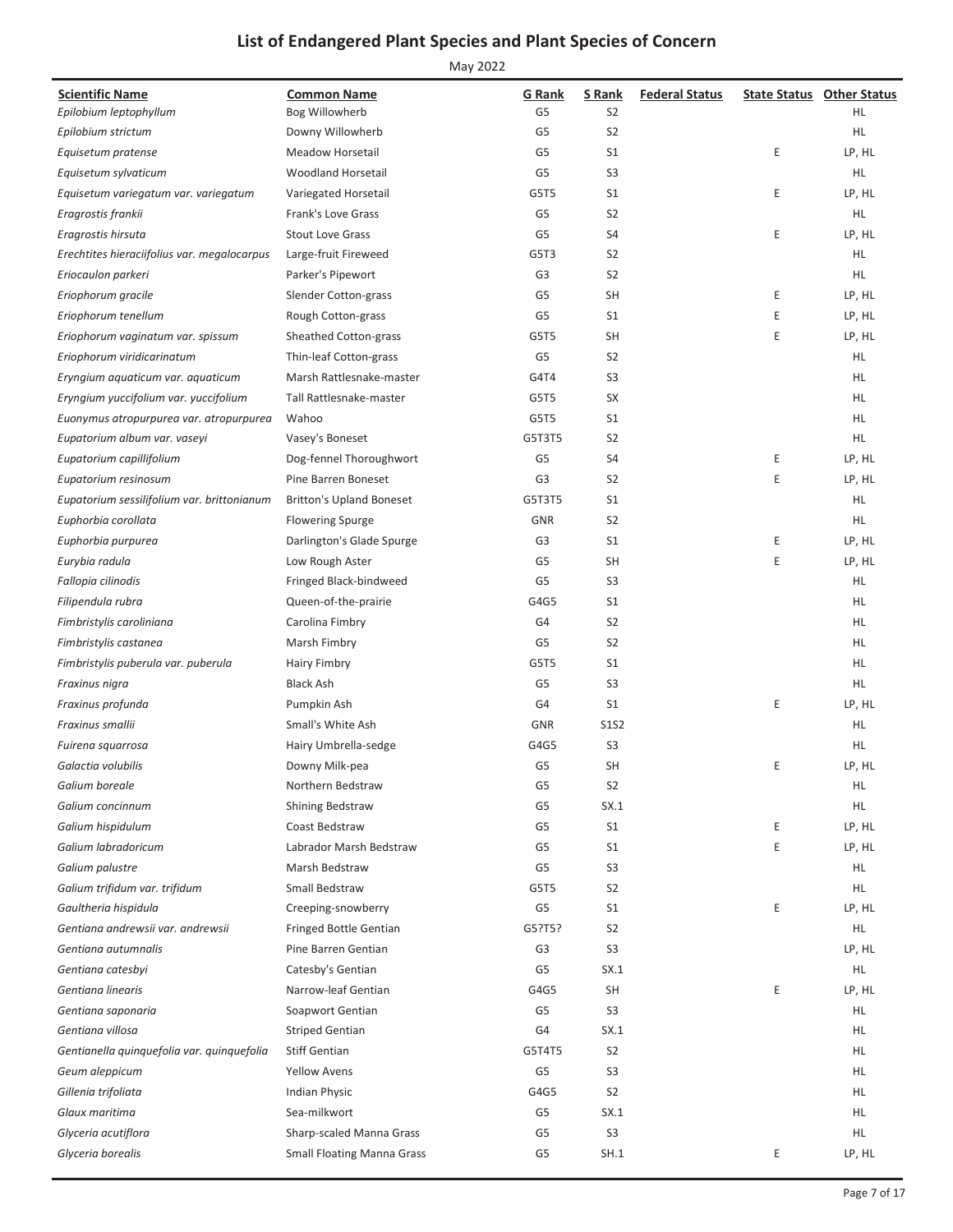| <b>Scientific Name</b>                     | <b>Common Name</b>              | <b>G</b> Rank  | S Rank         | <b>Federal Status</b> |   | <b>State Status Other Status</b> |
|--------------------------------------------|---------------------------------|----------------|----------------|-----------------------|---|----------------------------------|
| Glyceria grandis var. grandis              | American Manna Grass            | G5T5           | S2             |                       | E | LP, HL                           |
| Glyceria laxa                              | Northern Manna Grass            | G <sub>5</sub> | S <sub>1</sub> |                       |   | HL.                              |
| Goodyera tesselata                         | Checkered Rattlesnake-plantain  | G5             | S <sub>1</sub> |                       |   | HL                               |
| Gratiola virginiana                        | Round-fruit Hedge-hyssop        | G5             | S <sub>2</sub> |                       |   | HL                               |
| Gymnocarpium dryopteris                    | Oak Fern                        | G5             | S <sub>1</sub> |                       |   | HL.                              |
| Gymnopogon ambiguus                        | <b>Bearded Skeleton Grass</b>   | G4             | S <sub>3</sub> |                       |   | HL.                              |
| Gymnopogon brevifolius                     | Short-leaf Skeleton Grass       | G <sub>5</sub> | <b>SH</b>      |                       | Ε | LP, HL                           |
| Hasteola suaveolens                        | Sweet-scent Wild Caraway        | G4             | SX.1           |                       |   | HL                               |
| Heliopsis helianthoides var. scabra        | Rough Ox-eye                    | G5T5           | S1?            |                       |   | HL                               |
| Helonias bullata                           | Swamp-pink                      | G <sub>3</sub> | S <sub>3</sub> | LT                    | Ε | LP, HL                           |
| Hieracium marianum                         | Maryland Hawkweed               | G5?            | <b>SH</b>      |                       |   | HL                               |
| Hieracium umbellatum                       | Canada Hawkweed                 | G5             | S <sub>1</sub> |                       | Ε | LP, HL                           |
| Honckenya peploides var. robusta           | Seabeach Sandwort               | G5T5           | S <sub>1</sub> |                       | Ε | LP, HL                           |
| Hottonia inflata                           | Featherfoil                     | G4             | S <sub>1</sub> |                       | E | LP, HL                           |
| Houstonia longifolia                       | Long-leaf Summer Bluet          | G <sub>5</sub> | SX             |                       |   | HL                               |
| Hybanthus concolor                         | Green Violet                    | G5             | S <sub>1</sub> |                       | Ε | LP, HL                           |
| Hydrastis canadensis                       | Golden Seal                     | G3G4           | S <sub>1</sub> |                       | E | LP, HL                           |
| Hydrocotyle prolifera                      | Canby's Marsh-pennywort         | G5T5?          | S <sub>1</sub> |                       |   | HL                               |
| Hydrocotyle ranunculoides                  | Floating Marsh-pennywort        | G5             | <b>S3S4</b>    |                       | Ε | LP, HL                           |
| Hydrocotyle verticillata var. verticillata | Whorled Marsh-pennywort         | G5T5           | S <sub>2</sub> |                       |   | HL                               |
| Hydrophyllum canadense                     | <b>Broad-leaf Waterleaf</b>     | G5             | S <sub>1</sub> |                       | Ε | LP, HL                           |
| Hypericum adpressum                        | Barton's St. John's-wort        | G <sub>3</sub> | S <sub>1</sub> |                       | Ε | LP, HL                           |
| Hypericum ascyron                          | Great St. John's-wort           | G4T4           | S <sub>1</sub> |                       |   | HL                               |
| Hypericum ellipticum                       | Pale St. John's-wort            | G5             | S <sub>2</sub> |                       |   | <b>HL</b>                        |
| Hypericum gymnanthum                       | Clasping-leaf St. John's-wort   | G4             | S <sub>1</sub> |                       | E | LP, HL                           |
| Hypericum majus                            | Larger Canadian St. John's Wort | G <sub>5</sub> | S <sub>1</sub> |                       | E | LP, HL                           |
| Hypericum prolificum                       | Shrubby St. John's-wort         | G5             | S <sub>1</sub> |                       | Ε | LP, HL                           |
| Ilex montana                               | Large-leaf Holly                | G5             | S <sub>1</sub> |                       | Ε | LP, HL                           |
| <b>Isoetes lacustris</b>                   | Lake Quillwort                  | G5             | S1.1           |                       | E | LP, HL                           |
| Isoetes melanopoda ssp. silvatica          | Eastern Black-base Quillwort    | G5TNR          | <b>SH</b>      |                       | E | LP, HL                           |
| Isoetes riparia var. riparia               | Shore Quillwort                 | G5T5?Q         | S <sub>2</sub> |                       |   | HL                               |
| Isoetes septentrionalis                    | Northern Quillwort              | <b>GNR</b>     | <b>SH</b>      |                       |   | <b>HL</b>                        |
| Isoetes tuckermanii                        | <b>Tuckerman's Quillwort</b>    | G4G5           | SH.1           |                       | E | LP, HL                           |
| Isotria medeoloides                        | Small Whorled Pogonia           | G2G3           | S1             | LT                    | Ε | LP, HL                           |
| Jeffersonia diphylla                       | Twinleaf                        | G5             | S <sub>1</sub> |                       | E | LP, HL                           |
| Juglans cinerea                            | <b>Butternut</b>                | G3             | S <sub>1</sub> |                       |   | HL.                              |
| Juncus articulatus                         | Jointed Rush                    | G <sub>5</sub> | S <sub>3</sub> |                       |   | HL.                              |
| Juncus brachycarpus                        | Short-fruit Rush                | G4G5           | S <sub>1</sub> |                       | Е | LP, HL                           |
| Juncus brachycephalus                      | Fen Rush                        | G5             | S <sub>3</sub> |                       |   | HL.                              |
| Juncus brevicaudatus                       | Narrow-panicle Rush             | G5             | S <sub>2</sub> |                       |   | HL.                              |
| Juncus caesariensis                        | New Jersey Rush                 | G2G3           | S <sub>2</sub> |                       | Ε | LP, HL                           |
| Juncus coriaceus                           | Awl-leaf Rush                   | G5             | S <sub>1</sub> |                       | Ε | LP, HL                           |
| Juncus diffusissimus                       | Slim-pod Rush                   | G5             | S3S4           |                       | Ε | LP, HL                           |
| Juncus dudleyi                             | Dudley's Rush                   | G5             | S <sub>3</sub> |                       |   | HL.                              |
| Juncus elliottii                           | Elliott's Rush                  | G4G5           | SX.1           |                       |   | HL                               |
| Juncus greenei                             | Greene's Rush                   | G5             | S <sub>2</sub> |                       |   | HL.                              |
| Juncus nodosus                             | Knotted Rush                    | G5             | S <sub>3</sub> |                       |   | HL.                              |
| Juncus torreyi                             | Torrey's Rush                   | G5             | S <sub>2</sub> |                       | Ε | LP, HL                           |
| Juniperus communis var. depressa           | Dwarf Juniper                   | G5T5           | S <sub>1</sub> |                       |   | HL                               |
| Kalmia polifolia                           | Pale-laurel                     | G5             | S1             |                       | Ε | LP, HL                           |
| Krigia dandelion                           | Potato Dwarf-dandelion          | G5             | SH.1           |                       | Ε | LP, HL                           |
| Kyllinga pumila                            | Low Spike Sedge                 | G5             | <b>SH</b>      |                       | E | LP, HL                           |
|                                            |                                 |                |                |                       |   |                                  |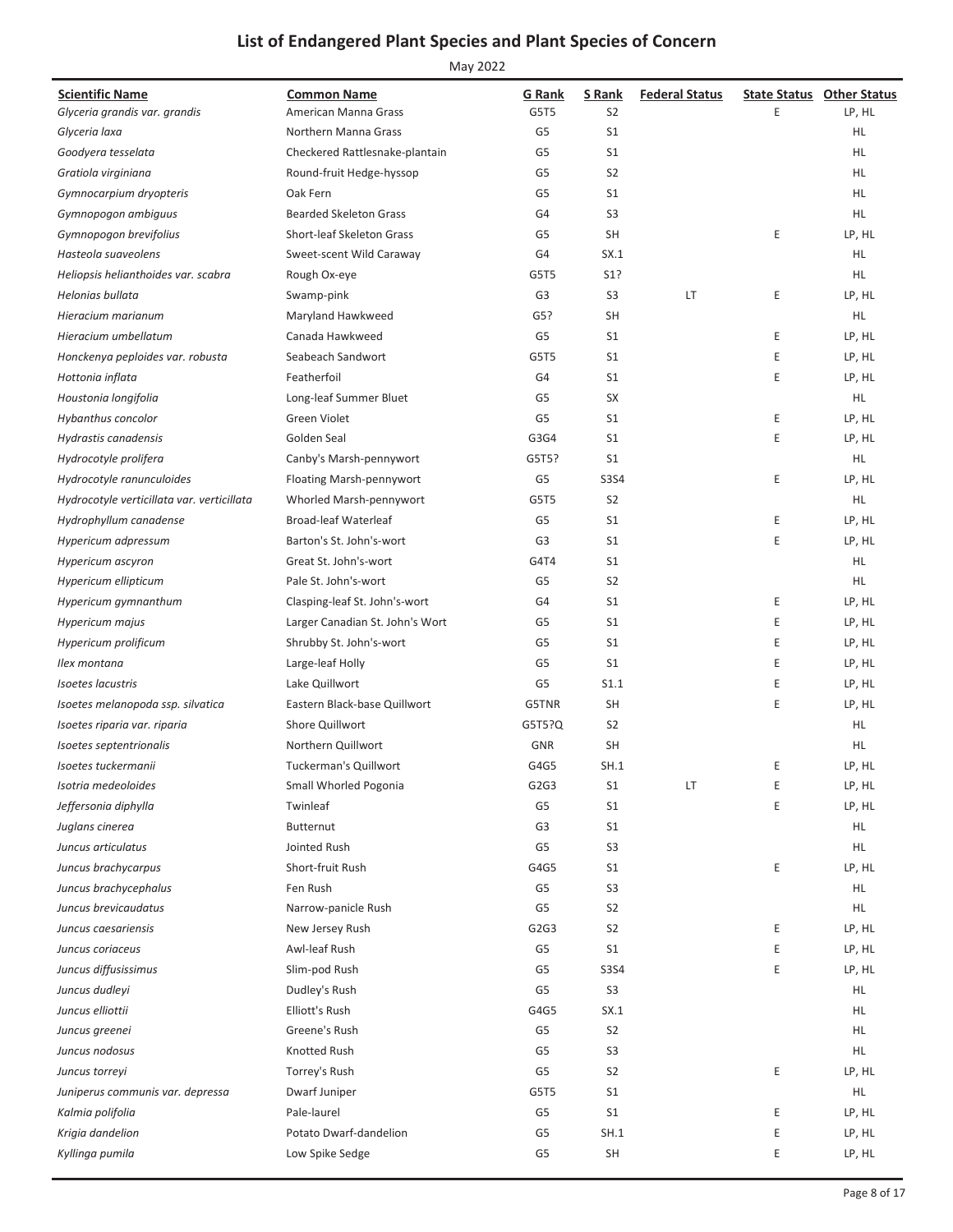| <b>Scientific Name</b>                    | <b>Common Name</b>               | G Rank         | S Rank         | <b>Federal Status</b> |   | <b>State Status Other Status</b> |
|-------------------------------------------|----------------------------------|----------------|----------------|-----------------------|---|----------------------------------|
| Lactuca floridana var. floridana          | Florida Blue Lettuce             | G5T5?          | S <sub>2</sub> |                       |   | HL.                              |
| Lactuca graminifolia var. graminifolia    | Grass-leaf Lettuce               | G5?T3T5        | SU             |                       |   | <b>HL</b>                        |
| Lactuca hirsuta var. sanguinea            | Red-stem Hairy Lettuce           | G5?T5?         | S <sub>2</sub> |                       |   | HL                               |
| Larix laricina                            | American Larch                   | G5             | S <sub>3</sub> |                       |   | HL.                              |
| Lathyrus ochroleucus                      | Cream Vetchling                  | G5             | SX             |                       | Ε | LP, HL                           |
| Lathyrus palustris                        | Marsh Vetchling                  | G5             | S <sub>2</sub> |                       |   | HL                               |
| Lathyrus venosus                          | Veiny Vetchling                  | G5             | <b>SX</b>      |                       |   | HL                               |
| Lechea intermedia var. intermedia         | Large-pod Pinweed                | G5T4T5         | S <sub>2</sub> |                       |   | HL.                              |
| Lechea tenuifolia                         | Narrow-leaf Pinweed              | G5             | S <sub>1</sub> |                       | Ε | LP, HL                           |
| Ledum groenlandicum                       | Labrador Tea                     | G5             | S <sub>1</sub> |                       | E | LP, HL                           |
| Lemna perpusilla                          | Minute Duckweed                  | G5             | S <sub>1</sub> |                       | E | LP, HL                           |
| Lemna trisulca                            | <b>Star Duckweed</b>             | G5             | S <sub>2</sub> |                       |   | HL.                              |
| Lemna valdiviana                          | Pale Duckweed                    | G5             | S <sub>1</sub> |                       | E | LP, HL                           |
| Lespedeza stuevei                         | Stueve's Downy Bush-clover       | G4?            | S <sub>2</sub> |                       |   | HL.                              |
| Liatris scariosa var. novae-angliae       | Northern Blazing-star            | G5?T3          | <b>SH</b>      |                       | E | LP, HL                           |
| Liatris spicata var. spicata              | <b>Blazing-star</b>              | G5T5?          | S <sub>3</sub> |                       |   | HL                               |
| Lilium philadelphicum var. philadelphicum | Wood Lily                        | G5T4T5         | S <sub>2</sub> |                       |   | HL.                              |
| Limnobium spongia                         | American Frog's-bit              | G4             | S1.1           |                       | Ε | LP, HL                           |
| Limosella australis                       | Awl-leaf Mudwort                 | G5             | S <sub>1</sub> |                       | E | LP, HL                           |
| Linnaea borealis var. americana           | Twinflower                       | G5T5           | <b>SH</b>      |                       | E | LP, HL                           |
| Linum intercursum                         | Sandplain Flax                   | G4             | S <sub>1</sub> |                       | E | LP, HL                           |
| Linum sulcatum var. sulcatum              | Grooved Yellow Flax              | G5T5           | S <sub>1</sub> |                       | E | LP, HL                           |
| Linum virginianum                         | Woodland Flax                    | G4G5           | S <sub>3</sub> |                       |   | HL                               |
| Lipocarpha micrantha                      | Small-flower Halfchaff Sedge     | G5             | S <sub>1</sub> |                       | E | LP, HL                           |
| Listera cordata var. cordata              | Heartleaf Twayblade              | G5T5           | S <sub>1</sub> |                       | E | LP, HL                           |
| Listera smallii                           | Appalachian Twayblade            | G4             | S1.1           |                       | E | LP, HL                           |
| Lithospermum canescens                    | Hoary Puccoon                    | G5             | SX             |                       |   | HL                               |
| Lithospermum virginianum                  | Virginia False-gromwell          | G4             | <b>SH</b>      |                       | Ε | LP, HL                           |
| Lobelia boykinii                          | Boykin's Lobelia                 | G2G3           | S <sub>1</sub> |                       | E | LP, HL                           |
| Lobelia canbyi                            | Canby's Lobelia                  | G4             | S <sub>3</sub> |                       |   | LP, HL                           |
| Lobelia dortmanna                         | Water Lobelia                    | G5             | <b>SH</b>      |                       | E | LP, HL                           |
| Lobelia kalmii                            | Kalm's Lobelia                   | G5             | S <sub>3</sub> |                       |   | HL.                              |
| Lonicera canadensis                       | American Fly-honeysuckle         | G5             | S1             |                       | Ε | LP, HL                           |
| Ludwigia brevipes                         | Tucker's Island Primrose-willow  | G <sub>2</sub> | SX.1           |                       |   | HL.                              |
| Ludwigia hirtella                         | Hairy Primrose-willow            | G5             | S <sub>1</sub> |                       |   | LP, HL                           |
| Ludwigia leptocarpa                       | <b>River Seedbox</b>             | G5             | S1.1           |                       |   | HL.                              |
| Ludwigia linearis var. linearis           | Narrow-leaf Primrose-willow      | G5TNR          | S <sub>2</sub> |                       |   | LP, HL                           |
| Lupinus perennis                          | Wild Lupine                      | G5             | S <sub>2</sub> |                       |   | HL.                              |
| Luzula acuminata var. acuminata           | Hairy Wood-rush                  | G5T5           | S <sub>1</sub> |                       | E | LP, HL                           |
| Lycopodiella inundata                     | Northern Bog Club-moss           | G5             | S <sub>1</sub> |                       |   | HL.                              |
| Lycopodium annotinum                      | Stiff Club-moss                  | G5             | S <sub>1</sub> |                       | E | LP, HL                           |
| Lycopus americanus var. longii            | Long's Bugleweed                 | G5TNRQ         | S <sub>2</sub> |                       |   | HL.                              |
| Lycopus rubellus                          | Stalked Water-hoarhound          | G5             | S <sub>2</sub> |                       |   | HL.                              |
| Lygodium palmatum                         | <b>Climbing Fern</b>             | G4             | S <sub>2</sub> |                       |   | LP, HL                           |
| Lysimachia hybrida                        | Lowland Loosestrife              | G5             | S <sub>3</sub> |                       |   | HL.                              |
| Lysimachia lanceolata                     | Lance-leaf Loosestrife           | G5             | S <sub>1</sub> |                       | Ε | LP, HL                           |
| Lysimachia thyrsiflora                    | <b>Tufted Loosestrife</b>        | G5             | S <sub>3</sub> |                       |   | HL.                              |
| Lythrum alatum var. alatum                | Winged Loosestrife               | G5T5           | S <sub>1</sub> |                       |   | HL.                              |
| Lythrum lineare                           | Narrow-leaf Loosestrife          | G5             | S <sub>3</sub> |                       |   | HL.                              |
| Maianthemum canadense var. interius       | Western False Lily-of-the-valley | G5T4           | S1.1           |                       | Ε | LP, HL                           |
| Maianthemum trifolium                     | Three-leaf False Solomon's-seal  | G5             | S <sub>1</sub> |                       | Ε | LP, HL                           |
| Malaxis bayardii                          | Bayard Long's Adder's-mouth      | G1G2           | <b>SH</b>      |                       | E | LP, HL                           |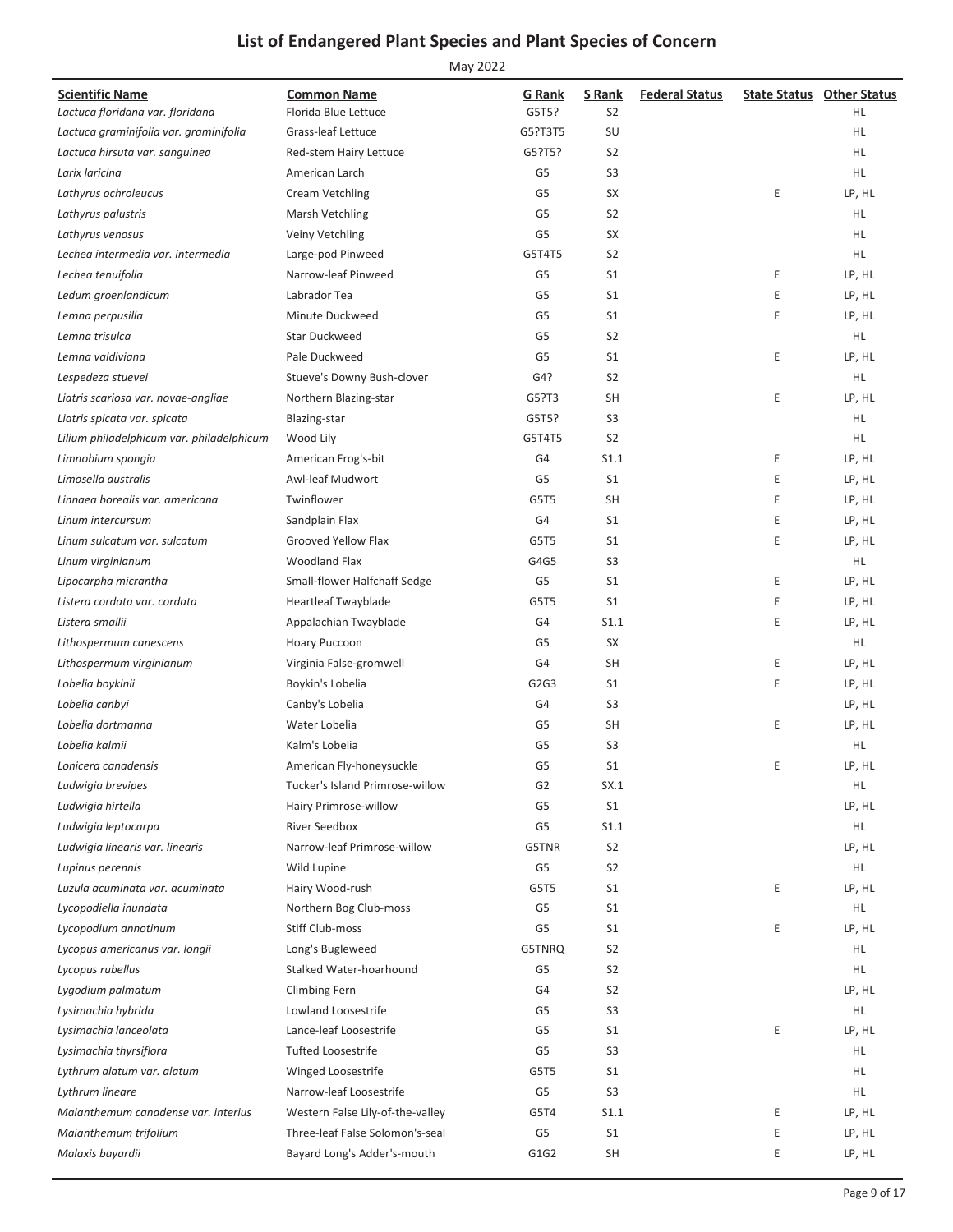| <b>Scientific Name</b>                               | <b>Common Name</b>                                         | G Rank         | S Rank         | <b>Federal Status</b> |   | <b>State Status Other Status</b> |
|------------------------------------------------------|------------------------------------------------------------|----------------|----------------|-----------------------|---|----------------------------------|
| Malaxis brachypoda                                   | White Adder's-mouth                                        | G5T4T5         | <b>SH</b>      |                       | E | LP, HL                           |
| Malaxis unifolia                                     | Green Adder's-mouth                                        | G <sub>5</sub> | <b>SH</b>      |                       | E | LP, HL                           |
| Malus angustifolia var. puberula                     | Spiny Wild Crabapple                                       | G5?T2T4        | S <sub>2</sub> |                       |   | HL                               |
| Malus coronaria                                      | American Crabapple                                         | G <sub>5</sub> | S <sub>2</sub> |                       |   | HL.                              |
| Mecardonia acuminata var. acuminata                  | Axil-flower                                                | G5T5           | S1.1           |                       |   | HL.                              |
| Menyanthes trifoliata                                | Buck-bean                                                  | G <sub>5</sub> | S <sub>2</sub> |                       |   | HL.                              |
| Mertensia virginica                                  | Virginia Bluebells                                         | G5             | S <sub>2</sub> |                       |   | HL.                              |
| Micranthemum micranthemoides                         | <b>Nuttall's Mudwort</b>                                   | GH             | <b>SH</b>      |                       | Ε | LP, HL                           |
| Milium effusum var. cisatlanticum                    | <b>Tall Millet Grass</b>                                   | G5T5           | S <sub>1</sub> |                       | E | LP, HL                           |
| Mimulus moschatus var. moschatus                     | Muskflower                                                 | G5T5           | S <sub>1</sub> |                       |   | HL                               |
| Minuartia michauxii var. michauxii                   | <b>Rock Sandwort</b>                                       | G5T5           | <b>SH</b>      |                       | Ε | LP, HL                           |
| Monarda clinopodia                                   | <b>Basil Beebalm</b>                                       | G5             | <b>SH</b>      |                       | E | LP, HL                           |
| Monarda didyma                                       | Oswego-tea                                                 | G <sub>5</sub> | S <sub>2</sub> |                       |   | HL                               |
| Morus rubra                                          | <b>Red Mulberry</b>                                        | G <sub>5</sub> | S <sub>3</sub> |                       |   | HL.                              |
| Muhlenbergia capillaris                              | Long-awn Smoke Grass                                       | G <sub>5</sub> | S <sub>1</sub> |                       | E | LP, HL                           |
| Muhlenbergia glomerata                               | Eastern Smoke Grass                                        | G <sub>5</sub> | S <sub>2</sub> |                       |   | HL.                              |
| Muhlenbergia sylvatica                               | <b>Woodland Dropseed</b>                                   | G <sub>5</sub> | S <sub>3</sub> |                       |   | HL.                              |
| Muhlenbergia torreyana                               | Pine Barren Smoke Grass                                    | G3             | S <sub>3</sub> |                       |   | LP, HL                           |
| Myrica gale                                          | Sweetgale                                                  | G <sub>5</sub> | S <sub>3</sub> |                       |   | HL.                              |
| Myriophyllum heterophyllum                           | Variable-leaf Water-milfoil                                | G <sub>5</sub> | S <sub>3</sub> |                       |   | HL.                              |
| Myriophyllum pinnatum                                | <b>Cutleaf Water-milfoil</b>                               | G5             | S <sub>1</sub> |                       | Ε | LP, HL                           |
| Myriophyllum sibiricum                               | Common Water-milfoil                                       | G <sub>5</sub> | S <sub>1</sub> |                       | Ε | LP, HL                           |
| Myriophyllum tenellum                                | Slender Water-milfoil                                      | G <sub>5</sub> | S <sub>1</sub> |                       | Ε | LP, HL                           |
| Myriophyllum verticillatum                           | Whorled Water-milfoil                                      | G <sub>5</sub> | <b>SH</b>      |                       | E | LP, HL                           |
| Nabalus autumnalis                                   | Pine Barren Rattlesnake-root                               | G4G5           | S <sub>2</sub> |                       |   | LP, HL                           |
| Nabalus racemosus                                    | Smooth Rattlesnake-root                                    | G <sub>5</sub> | <b>SH</b>      |                       | E | LP, HL                           |
| Najas gracillima                                     | Thread-nymph                                               | G5?            | S <sub>2</sub> |                       |   | HL.                              |
| Najas guadalupensis var. guadalupensis               | Southern Water-nymph                                       | G5T5           | S <sub>1</sub> |                       |   | HL.                              |
| Narthecium americanum                                | Bog Asphodel                                               | G <sub>2</sub> | S <sub>2</sub> |                       | Ε | LP, HL                           |
| Nelumbo lutea                                        | American Lotus                                             | G <sub>4</sub> | S <sub>1</sub> |                       | Ε | LP, HL                           |
|                                                      |                                                            | G5T4T5         | <b>SH</b>      |                       | Ε | LP, HL                           |
| Nuphar microphylla<br>Nymphaea odorata ssp. tuberosa | Small Yellow Pond-lily<br><b>Tuberous White Water-lily</b> | G5T5           | S <sub>1</sub> |                       |   | HL.                              |
|                                                      |                                                            | G <sub>5</sub> | S <sub>3</sub> |                       |   |                                  |
| Nymphoides cordata<br>Obolaria virginica             | Floatingheart                                              |                | S <sub>2</sub> |                       |   | LP, HL                           |
|                                                      | Virginia Pennywort                                         | G5             |                |                       |   | HL.                              |
| Oenothera gaura                                      | <b>Biennial Beeblosom</b>                                  | G5             | S <sub>2</sub> |                       |   | HL                               |
| Oenothera humifusa                                   | Sea-beach Evening-primrose                                 | G5             | S <sub>2</sub> |                       |   | HL.                              |
| Oenothera oakesiana                                  | Oakes' Evening-primrose                                    | G5             | S <sub>3</sub> |                       |   | HL.                              |
| Ophioglossum pusillum                                | Northern Adder's-tongue                                    | G5             | S <sub>3</sub> |                       |   | HL.                              |
| Ophioglossum pycnostichum                            | Southern Adder's-tongue                                    | G5             | S <sub>1</sub> |                       | Ε | LP, HL                           |
| Orthilia secunda                                     | Sidebells                                                  | G5             | S <sub>2</sub> |                       |   | HL.                              |
| Oryzopsis asperifolia                                | White-grained Mountain-rice Grass                          | G <sub>5</sub> | S <sub>1</sub> |                       | Ε | LP, HL                           |
| Osmundastrum cinnamomeum var.<br>glandulosum         | Glandular Cinnamon Fern                                    | G5TNR          | S <sub>2</sub> |                       |   | HL.                              |
| Packera anonyma                                      | Small's Groundsel                                          | G5             | S <sub>2</sub> |                       |   | HL                               |
| Packera paupercula var. paupercula                   | <b>Balsam Ragwort</b>                                      | G <sub>5</sub> | S <sub>2</sub> |                       |   | HL.                              |
| Packera tomentosa                                    | <b>Woolly Ragwort</b>                                      | G4G5           | S <sub>2</sub> |                       |   | HL.                              |
| Panax quinquefolius                                  | <b>American Ginseng</b>                                    | G3G4           | S <sub>2</sub> |                       |   | HL.                              |
| Panicum flexile                                      | <b>Wiry Panic Grass</b>                                    | G5             | S <sub>1</sub> |                       | Ε | LP, HL                           |
| Panicum hemitomon                                    | Maiden-cane                                                | G5?            | S <sub>2</sub> |                       |   | LP, HL                           |
| Panicum philadelphicum ssp. gattingeri               | Gattinger's Witch Grass                                    | G4             | S <sub>2</sub> |                       |   | HL.                              |
| Panicum rigidulum var. condensum                     | <b>Dense Panic Grass</b>                                   | G5T5?          | SH             |                       |   | HL.                              |
| Paronychia fastigiata var. nuttallii                 | Hairy Forked Nailwort                                      | G5T3T5         | S <sub>1</sub> |                       |   | LP, HL                           |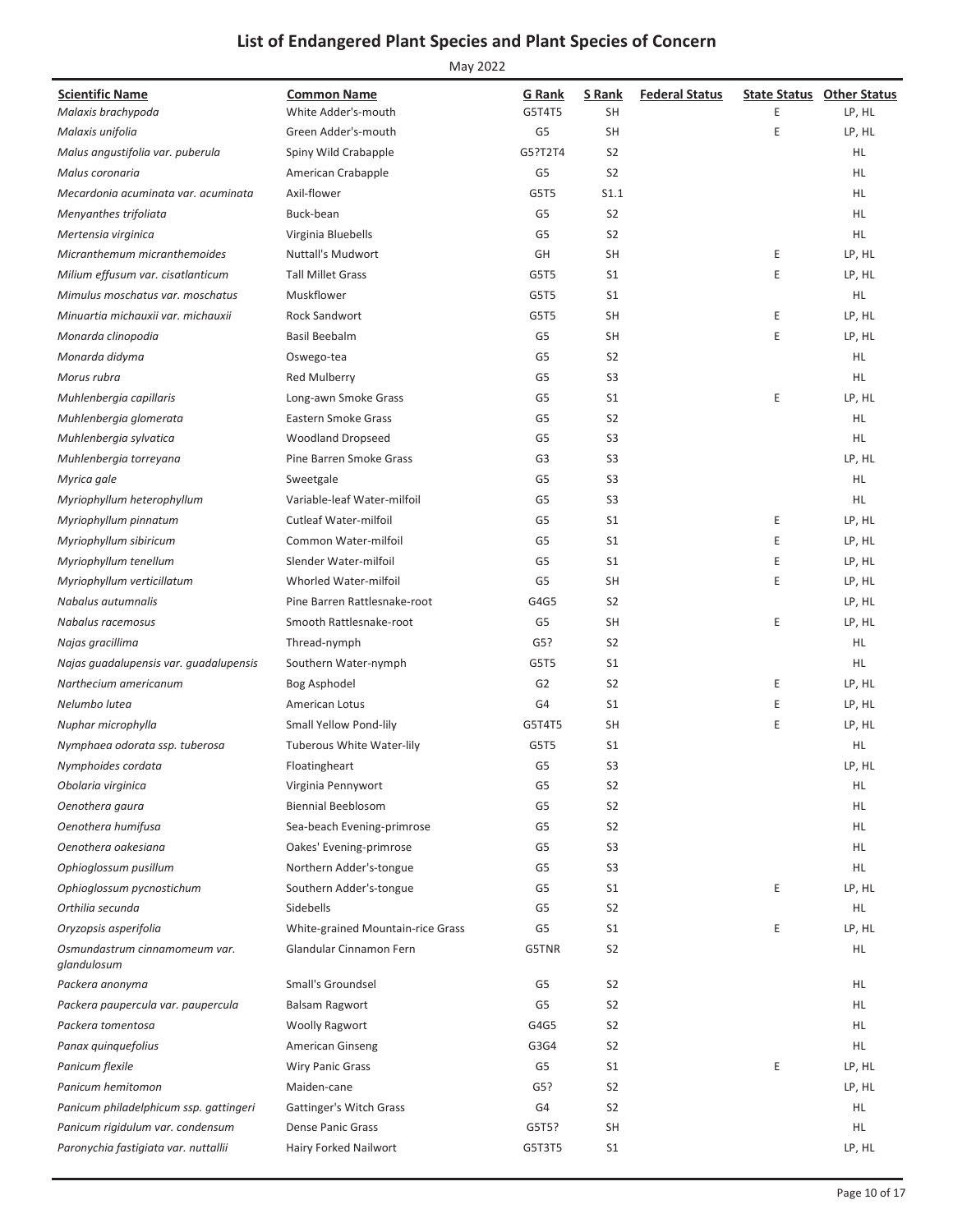| <b>Scientific Name</b>                     | <b>Common Name</b>           | G Rank         | S Rank         | <b>Federal Status</b> |   | <b>State Status</b> Other Status |
|--------------------------------------------|------------------------------|----------------|----------------|-----------------------|---|----------------------------------|
| Paronychia montana                         | <b>Mountain Nailwort</b>     | G4             | SH             |                       |   | HL                               |
| Paspalum dissectum                         | <b>Mudbank Crown Grass</b>   | G4?            | S <sub>2</sub> |                       |   | HL.                              |
| Paspalum floridanum                        | Florida Crown Grass          | G5             | S3             |                       |   | HL.                              |
| Paspalum setaceum var. ciliatifolium       | Ciliate-leaf Crown Grass     | G5T5           | S <sub>2</sub> |                       |   | HL                               |
| Paspalum setaceum var. psammophilum        | <b>Prostrate Crown Grass</b> | G5T4?          | S <sub>2</sub> |                       |   | HL.                              |
| Pedicularis lanceolata                     | Swamp Lousewort              | G <sub>5</sub> | S <sub>3</sub> |                       |   | HL.                              |
| Pellaea glabella var. glabella             | Smooth Cliffbrake            | G5T5           | S <sub>2</sub> |                       |   | HL.                              |
| Penstemon laevigatus                       | Smooth Beardtongue           | G5             | S <sub>1</sub> |                       | Ε | LP, HL                           |
| Persicaria careyi                          | Carey's Smartweed            | G4             | S3             |                       |   | HL.                              |
| Persicaria densiflora                      | Dense-flower Knotweed        | G5             | S <sub>2</sub> |                       | E | LP, HL                           |
| Persicaria hydropiperoides var. opelousana | Opelousas Water-pepper       | G5TNRQ         | S <sub>2</sub> |                       |   | HL.                              |
| Persicaria robustior                       | <b>Stout Smartweed</b>       | G4G5           | S <sub>2</sub> |                       |   | HL.                              |
| Persicaria setacea var. setacea            | <b>Bristly Smartweed</b>     | G5T3T5         | S <sub>2</sub> |                       |   | HL.                              |
| Phacelia bipinnatifida                     | Fern-leaf Scorpion-flower    | G5             | S1.1           |                       | Е | LP, HL                           |
| Phaseolus polystachios var. polystachios   | Wild Kidney Bean             | G5T5?          | S <sub>2</sub> |                       |   | HL.                              |
| Phegopteris connectilis                    | Northern Beech Fern          | G <sub>5</sub> | S <sub>2</sub> |                       |   | HL.                              |
| Phlox divaricata var. divaricata           | Wild Blue Phlox              | G5T3T5         | S <sub>1</sub> |                       | Ε | LP, HL                           |
| Phlox maculata var. maculata               | Spotted Phlox                | G5T4T5         | S <sub>2</sub> |                       |   | HL.                              |
| Phlox pilosa var. pilosa                   | Downy Phlox                  | G5T5           | <b>SH</b>      |                       | Ε | LP, HL                           |
| Phyla lanceolata                           | Fogfruit                     | G5             | <b>SH</b>      |                       | E | LP, HL                           |
| Physalis grisea                            | Strawberry-tomato            | G5?            | SH             |                       |   | HL.                              |
| Physalis pubescens var. integrifolia       | Husk-tomato                  | G5T5?Q         | <b>SH</b>      |                       |   | HL.                              |
| Picea rubens                               | <b>Red Spruce</b>            | G5             | S <sub>1</sub> |                       | Ε | LP, HL                           |
| Pinus pungens                              | <b>Table Mountain Pine</b>   | G4             | S1.1           |                       | E | LP, HL                           |
| Pinus resinosa                             | <b>Red Pine</b>              | G5             | S1.1           |                       | E | LP, HL                           |
| Pinus serotina                             | Pond Pine                    | G5             | S <sub>2</sub> |                       |   | HL                               |
| Pinus taeda                                | Loblolly Pine                | G5             | S <sub>3</sub> |                       |   | HL.                              |
| Piptatheropsis pungens                     | Slender Mountain-rice Grass  | G5             | SH.1           |                       | E | LP, HL                           |
| Pityopsis falcata                          | Sickle-leaf Golden-aster     | G3G4           | S <sub>3</sub> |                       |   | LP, HL                           |
| Pityopsis graminifolia var. latifolia      | Wide-leaf Silkgrass          | G5T5?          | S1.1           |                       |   | HL.                              |
| Plantago maritima var. juncoides           | Seaside Plantain             | G5T5           | S <sub>2</sub> |                       |   | HL.                              |
| Plantago pusilla                           | Dwarf Plantain               | G <sub>5</sub> | S <sub>1</sub> |                       | Ε | LP, HL                           |
| Platanthera ciliaris                       | Yellow Fringed Orchid        | G5             | S <sub>2</sub> |                       |   | LP, HL                           |
| Platanthera cristata                       | Crested Yellow Orchid        | G5             | S3             |                       |   | LP, HL                           |
| Platanthera flava var. flava               | Southern Rein Orchid         | G4?T4?Q        | S1             |                       | E | LP, HL                           |
| Platanthera flava var. herbiola            | <b>Tubercled Rein Orchid</b> | G4?T4Q         | S <sub>2</sub> |                       |   | HL.                              |
| Platanthera grandiflora                    | Large Purple Fringed Orchid  | G5             | S2             |                       |   | HL.                              |
| Platanthera hookeri                        | Hooker's Orchid              | G4             | <b>SH</b>      |                       | Е | LP, HL                           |
| Platanthera huronensis                     | Leafy Northern Green Orchid  | G5T5?          | SX             |                       |   | HL.                              |
| Platanthera integra                        | Yellow Fringeless Orchid     | G3G4           | S <sub>1</sub> |                       | Ε | LP, HL                           |
| Platanthera nivea                          | Snowy Orchid                 | G5             | <b>SH</b>      |                       | Ε | LP, HL                           |
| Platanthera orbiculata                     | Round-leaf Orchid            | G5             | S1             |                       | Ε | LP, HL                           |
| Platanthera peramoena                      | Purple Fringeless Orchid     | G5             | S <sub>1</sub> |                       | E | LP, HL                           |
| Platanthera psycodes                       | Purple Fringed Orchid        | G5             | S <sub>2</sub> |                       |   | HL.                              |
| Pluchea camphorata                         | Camphorweed                  | G5             | SX.1           |                       |   | HL.                              |
| Pluchea foetida var. foetida               | <b>Stinking Fleabane</b>     | G5T5           | SH             |                       | E | LP, HL                           |
| Poa autumnalis                             | <b>Flexuous Spear Grass</b>  | G5             | SH.1           |                       | Ε | LP, HL                           |
| Poa languida                               | <b>Drooping Spear Grass</b>  | G5T4Q          | S <sub>2</sub> |                       |   | HL.                              |
| Poa saltuensis                             | Old-pasture Spear Grass      | G5T5           | <b>SH</b>      |                       | Ε | LP, HL                           |
| Poa sylvestris                             | <b>Woodland Spear Grass</b>  | G5             | <b>SH</b>      |                       | Ε |                                  |
| Podostemum ceratophyllum                   | Threadfoot                   | G5             | S2             |                       |   | LP, HL<br>HL.                    |
| Polanisia dodecandra var. dodecandra       |                              |                |                |                       |   |                                  |
|                                            | Clammy-weed                  | G5T5?          | S1             |                       |   | HL.                              |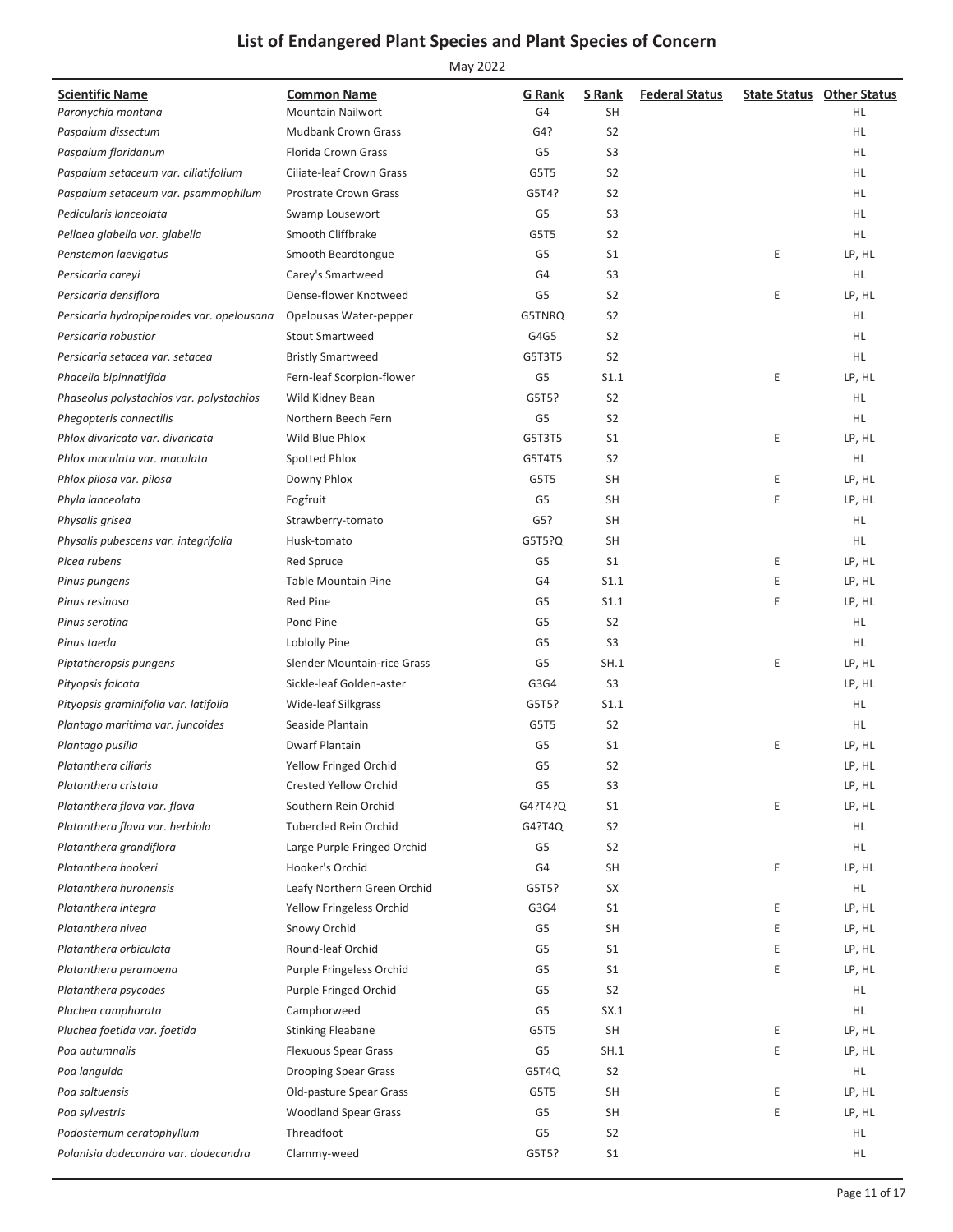| <b>Scientific Name</b><br>Polemonium reptans var. reptans | <b>Common Name</b><br>Greek-valerian | G Rank<br>G5T5 | S Rank<br>S <sub>1</sub> | <b>Federal Status</b> | E | <b>State Status Other Status</b><br>LP, HL |
|-----------------------------------------------------------|--------------------------------------|----------------|--------------------------|-----------------------|---|--------------------------------------------|
| Polemonium vanbruntiae                                    | Jacob's Ladder                       | G3G4           | SX.1                     |                       |   | HL.                                        |
| Polygala ambigua                                          | Loose-spike Milkwort                 | G5T5?          | S <sub>2</sub>           |                       |   | HL                                         |
| Polygala curtissii                                        | Curtiss' milkwort                    | G5             | S1.1                     |                       | E | LP, HL                                     |
| Polygala incarnata                                        | Pink Milkwort                        | G5             | <b>SH</b>                |                       | E | LP, HL                                     |
| Polygala mariana                                          | Maryland Milkwort                    | G <sub>5</sub> | S <sub>2</sub>           |                       |   | LP, HL                                     |
| Polygala polygama                                         | Racemed Milkwort                     | G <sub>5</sub> | S <sub>2</sub>           |                       |   | HL                                         |
| Polygala ramosa                                           | Low Pine Barren Milkwort             | G5             | SX.1                     |                       |   | HL.                                        |
| Polygala senega                                           | Seneca Snakeroot                     | G4G5           | S1.1                     |                       | E | LP, HL                                     |
| Polygonum buxiforme                                       | Small's Knotweed                     | G <sub>5</sub> | S <sub>3</sub>           |                       |   | HL.                                        |
| Polygonum erectum                                         | Erect Knotweed                       | G <sub>5</sub> | S <sub>3</sub>           |                       |   | HL.                                        |
| Polygonum glaucum                                         | Sea-beach Knotweed                   | G3             | S <sub>1</sub>           |                       | Ε | LP, HL                                     |
| Polypremum procumbens                                     | Juniper-leaf                         | G5             | S <sub>2</sub>           |                       | E | LP, HL                                     |
| Populus heterophylla                                      | Swamp Cottonwood                     | G <sub>5</sub> | S <sub>2</sub>           |                       |   | HL.                                        |
| Potamogeton bicupulatus                                   | Snail-seed Pondweed                  | G4             | S <sub>2</sub>           |                       |   | HL.                                        |
| Potamogeton confervoides                                  | Algae-like Pondweed                  | G5             | S <sub>2</sub>           |                       |   | HL                                         |
| Potamogeton illinoensis                                   | <b>Illinois Pondweed</b>             | G5             | S <sub>1</sub>           |                       | E | LP, HL                                     |
| Potamogeton oakesianus                                    | Oakes' Pondweed                      | G <sub>5</sub> | S <sub>2</sub>           |                       |   | HL                                         |
| Potamogeton obtusifolius                                  | <b>Blunt-leaf Pondweed</b>           | G <sub>5</sub> | S <sub>1</sub>           |                       | E | LP, HL                                     |
| Potamogeton praelongus                                    | White-stem Pondweed                  | G5             | S <sub>1</sub>           |                       | E | LP, HL                                     |
| Potamogeton robbinsii                                     | Robbin's Pondweed                    | G5             | S <sub>2</sub>           |                       |   | HL.                                        |
| Potamogeton zosteriformis                                 | Eel-grass Pondweed                   | G <sub>5</sub> | S <sub>1</sub>           |                       | E | LP, HL                                     |
| Proserpinaca intermedia                                   | Mackenzie's Mermaidweed              | G4?Q           | S <sub>3</sub>           |                       |   | HL.                                        |
| Prunus alleghaniensis var. alleghaniensis                 | Allegheny Plum                       | G4T4           | <b>SX</b>                |                       |   | HL                                         |
| Prunus angustifolia                                       | Chickasaw Plum                       | G5             | S <sub>2</sub>           |                       |   | HL                                         |
| Prunus pumila var. depressa                               | Low Sand Cherry                      | G5T5           | S <sub>1</sub>           |                       | Ε | LP, HL                                     |
| Prunus pumila var. susquehanae                            | Appalachian Cherry                   | G5T4T5         | S <sub>3</sub>           |                       |   | HL.                                        |
| Pseudognaphalium helleri ssp.<br>micradenium              | <b>Small Everlasting</b>             | G4G5T3?        | <b>SH</b>                |                       | E | LP, HL                                     |
| Pseudognaphalium macounii                                 | Winged Cudweed                       | G5             | <b>SH</b>                |                       | E | LP, HL                                     |
| Ptelea trifoliata var. trifoliata                         | Wafer-ash                            | G5T5           | S <sub>1</sub>           |                       | E | LP, HL                                     |
| Puccinellia fasciculata                                   | Saltmarsh Alkali Grass               | G3G5           | S <sub>2</sub>           |                       |   | HL.                                        |
| Pycnanthemum clinopodioides                               | <b>Basil Mountain-mint</b>           | G1G2           | S <sub>1</sub>           |                       | E | LP, HL                                     |
| Pycnanthemum setosum                                      | Awned Mountain-mint                  | G4             | S <sub>3</sub>           |                       |   | HL                                         |
| Pycnanthemum torreyi                                      | Torrey's Mountain-mint               | G <sub>2</sub> | S1                       |                       | E | LP, HL                                     |
| Pycnanthemum verticillatum var.<br>verticillatum          | Whorled Mountain-mint                | G5T5           | S <sub>3</sub>           |                       |   | HL.                                        |
| Pyrola chlorantha                                         | Greenish-flower Wintergreen          | G5             | S1                       |                       | E | LP, HL                                     |
| Pyrrhopappus carolinianus                                 | Carolina desert-chicory              | G <sub>5</sub> | S <sub>1</sub>           |                       | E | LP, HL                                     |
| Quercus imbricaria                                        | Shingle Oak                          | G5             | S1.1                     |                       | E | LP, HL                                     |
| Quercus lyrata                                            | Overcup Oak                          | G5             | S <sub>1</sub>           |                       | E | LP, HL                                     |
| Quercus macrocarpa var. macrocarpa                        | Mossy-cup Oak                        | G5T5           | S1.1                     |                       | E | LP, HL                                     |
| Quercus michauxii                                         | <b>Basket Oak</b>                    | G5             | S <sub>3</sub>           |                       |   | HL.                                        |
| Quercus nigra                                             | Water Oak                            | G5             | S <sub>1</sub>           |                       | E | LP, HL                                     |
| Ranunculus allegheniensis                                 | Allegheny Mountain Buttercup         | G4G5           | S1.1                     |                       | Ε | LP, HL                                     |
| Ranunculus ambigens                                       | Water-plantain Spearwort             | G4             | S <sub>1</sub>           |                       |   | HL.                                        |
| Ranunculus cymbalaria                                     | Seaside Buttercup                    | G5             | <b>SH</b>                |                       | E | LP, HL                                     |
| Ranunculus fascicularis                                   | Early Buttercup                      | G5             | S <sub>1</sub>           |                       | E | LP, HL                                     |
| Ranunculus flabellaris                                    | <b>Yellow Water Buttercup</b>        | G5             | S <sub>3</sub>           |                       |   | HL                                         |
| Ranunculus flammula var. reptans                          | <b>Creeping Spearwort</b>            | G5T5           | <b>SH</b>                |                       | Ε | LP, HL                                     |
| Ranunculus longirostris                                   | Long-beak Water Buttercup            | G5             | S <sub>1</sub>           |                       |   | HL.                                        |
| Ranunculus micranthus                                     | Rock Buttercup                       | G5             | S <sub>2</sub>           |                       |   | HL                                         |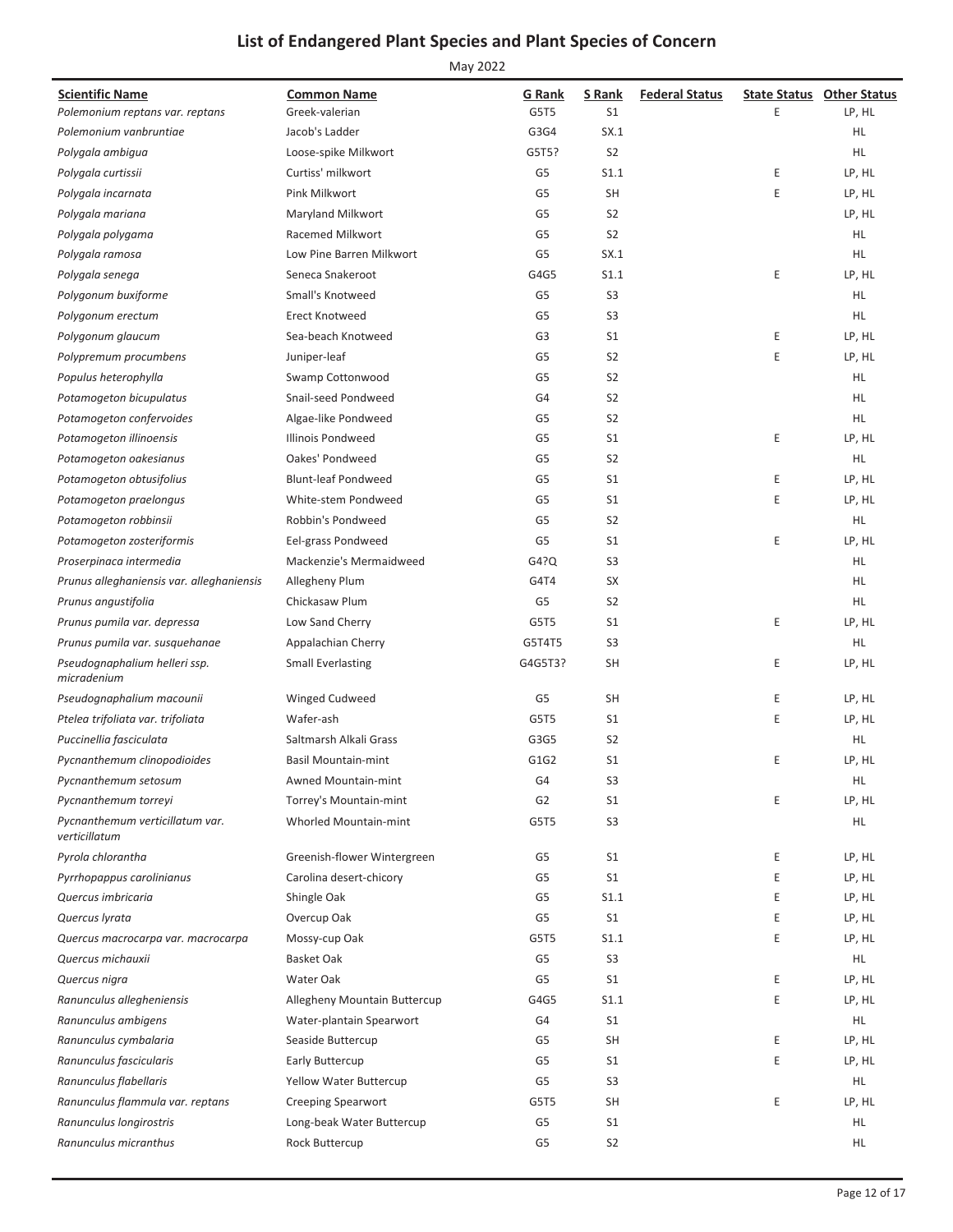| <b>Scientific Name</b>                       | <b>Common Name</b>            | G Rank         | S Rank         | <b>Federal Status</b> |   | <b>State Status Other Status</b> |
|----------------------------------------------|-------------------------------|----------------|----------------|-----------------------|---|----------------------------------|
| Ranunculus pensylvanicus                     | <b>Bristly Buttercup</b>      | G5             | S <sub>2</sub> |                       |   | HL.                              |
| Ranunculus pusillus                          | Low Spearwort                 | G <sub>5</sub> | S <sub>2</sub> |                       |   | HL                               |
| Ranunculus trichophyllus var. trichophyllus  | Thread-leaf Water Buttercup   | G5T5           | S <sub>2</sub> |                       |   | HL.                              |
| Rhexia aristosa                              | Awned Meadow-beauty           | G3G4           | S <sub>1</sub> |                       | Ε | LP, HL                           |
| Rhexia ventricosa                            | Showy Meadow-beauty           | G5T4T5         | S <sub>2</sub> |                       | Ε | LP, HL                           |
| Rhododendron atlanticum                      | Dwarf Azalea                  | G4G5           | S <sub>1</sub> |                       |   | HL.                              |
| Rhododendron canadense                       | Rhodora                       | G5             | S <sub>1</sub> |                       | Ε | LP, HL                           |
| Rhododendron prinophyllum                    | Mountain Azalea               | G5             | S <sub>3</sub> |                       |   | HL                               |
| Rhynchospora capillacea                      | Capillary Beaked-rush         | G4G5           | S <sub>1</sub> |                       | Ε | LP, HL                           |
| Rhynchospora cephalantha var.<br>cephalantha | Large-head Beaked-rush        | G5T4T5         | S <sub>3</sub> |                       |   | LP, HL                           |
| Rhynchospora filifolia                       | Thread-leaf Beaked-rush       | G5             | S <sub>1</sub> |                       | Ε | LP, HL                           |
| Rhynchospora globularis                      | Globe Beaked-rush             | G5?            | S <sub>1</sub> |                       |   | HL.                              |
| Rhynchospora glomerata                       | Clustered Beaked-rush         | G5             | S <sub>1</sub> |                       | Ε | LP, HL                           |
| Rhynchospora grayi                           | Gray's Beaked-rush            | G4             | SH.1           |                       | Ε | LP, HL                           |
| Rhynchospora inexpansa                       | Nodding Beak Rush             | G5             | S <sub>1</sub> |                       |   | HL.                              |
| Rhynchospora inundata                        | Slender Horned-rush           | G4?            | S <sub>2</sub> |                       |   | LP, HL                           |
| Rhynchospora knieskernii                     | Knieskern's Beaked-rush       | G <sub>2</sub> | S <sub>2</sub> | LT                    | Ε | LP, HL                           |
| Rhynchospora leptocarpa                      | Slender-fruit Beak Rush       | G <sub>3</sub> | S <sub>1</sub> |                       |   | HL.                              |
| Rhynchospora microcephala                    | Small-head Beaked-rush        | G5T5           | S <sub>2</sub> |                       | Ε | LP, HL                           |
| Rhynchospora nitens                          | Short-beaked Bald-rush        | G4?            | S <sub>1</sub> |                       |   | HL.                              |
| Rhynchospora oligantha                       | Few-flower Beaked-rush        | G4             | S <sub>2</sub> |                       |   | HL.                              |
| Rhynchospora pallida                         | Pale Beaked-rush              | G <sub>3</sub> | S <sub>3</sub> |                       |   | HL.                              |
| Rhynchospora rariflora                       | Rare-flower Beaked-rush       | G5             | S <sub>1</sub> |                       | Ε | LP, HL                           |
| Rhynchospora recognita                       | Coarse Grass-like Beaked-rush | G5?            | S <sub>1</sub> |                       | Ε | LP, HL                           |
| Rhynchospora scirpoides                      | Long-beak Bald-rush           | G4             | S <sub>2</sub> |                       |   | HL.                              |
| Ribes cynosbati                              | Prickly Gooseberry            | G5             | S <sub>1</sub> |                       |   | HL.                              |
| Ribes glandulosum                            | <b>Skunk Currant</b>          | G5             | S1.1           |                       | Ε | LP, HL                           |
| Ribes missouriense                           | Missouri Gooseberry           | G5             | S <sub>3</sub> |                       | Ε | LP, HL                           |
| Rorippa aquatica                             | Lake Water-cress              | G4?            | <b>SH</b>      |                       | Ε | LP, HL                           |
| Rotala ramosior                              | Toothcup                      | G5             | S <sub>3</sub> |                       |   | HL.                              |
| Rubus ascendens                              | Clausen's Dewberry            | <b>GNR</b>     | S1             |                       |   | HL.                              |
| Rubus canadensis                             | Smooth Blackberry             | G5             | S <sub>1</sub> |                       | Ε | LP, HL                           |
| Rubus gnarus                                 | Pollock's Mill Blackberry     | G3?            | SH.1           |                       |   | HL                               |
| Rubus longii                                 | Long's Blackberry             | G4?Q           | S <sub>1</sub> |                       |   | HL.                              |
| Rubus novocaesarius                          | New Jersey Dewberry           | G1             | S1.1           |                       | Ε | LP, HL                           |
| Rubus originalis                             | <b>Cold Spring Blackberry</b> | G3?            | S <sub>2</sub> |                       |   | HL.                              |
| Rubus ostryifolius                           | Highbush Blackberry           | G3?Q           | SH.1           |                       |   | HL.                              |
| Rubus pervarius                              | Davis' Dewberry               | G4?            | SH.1           |                       |   | HL.                              |
| Rubus recurvicaulis                          | <b>Blanchard's Dewberry</b>   | G4?            | S1.1           |                       |   | HL.                              |
| Rubus setosus                                | <b>Bristly Blackberry</b>     | G5             | SH.1           |                       |   | HL.                              |
| Rudbeckia fulgida var. fulgida               | Orange Coneflower             | G5T4?          | S <sub>1</sub> |                       | Ε | LP, HL                           |
| Rudbeckia fulgida var. speciosa              | Showy Coneflower              | G5T4?          | SX.1           |                       |   | HL.                              |
| Ruellia caroliniensis                        | Carolina Petunia              | G5             | SH             |                       | Ε | LP, HL                           |
| Ruellia strepens                             | Limestone Petunia             | G4G5           | SX.1           |                       |   | HL.                              |
| Rumex britannica                             | <b>Great Water Dock</b>       | G5             | S <sub>3</sub> |                       |   | HL.                              |
| Rumex hastatulus                             | Engelmann's Sorrel            | G5             | <b>SH</b>      |                       | Ε | LP, HL                           |
| Sabatia campanulata                          | Slender Marsh-pink            | G5             | S <sub>3</sub> |                       |   | HL.                              |
| Sabatia dodecandra var. dodecandra           | Large Marsh-pink              | G5?T4T5        | S <sub>2</sub> |                       |   | HL.                              |
| Saccharum alopecuroidum                      | <b>Silver Plume Grass</b>     | G5             | <b>SH</b>      |                       | Ε | LP, HL                           |
| Sacciolepis striata                          | American Cupscale             | G5             | <b>SH</b>      |                       | Ε | LP, HL                           |
| Sagittaria australis                         | Southern Arrowhead            | G5             | S <sub>1</sub> |                       | Ε | LP, HL                           |
|                                              |                               |                |                |                       |   |                                  |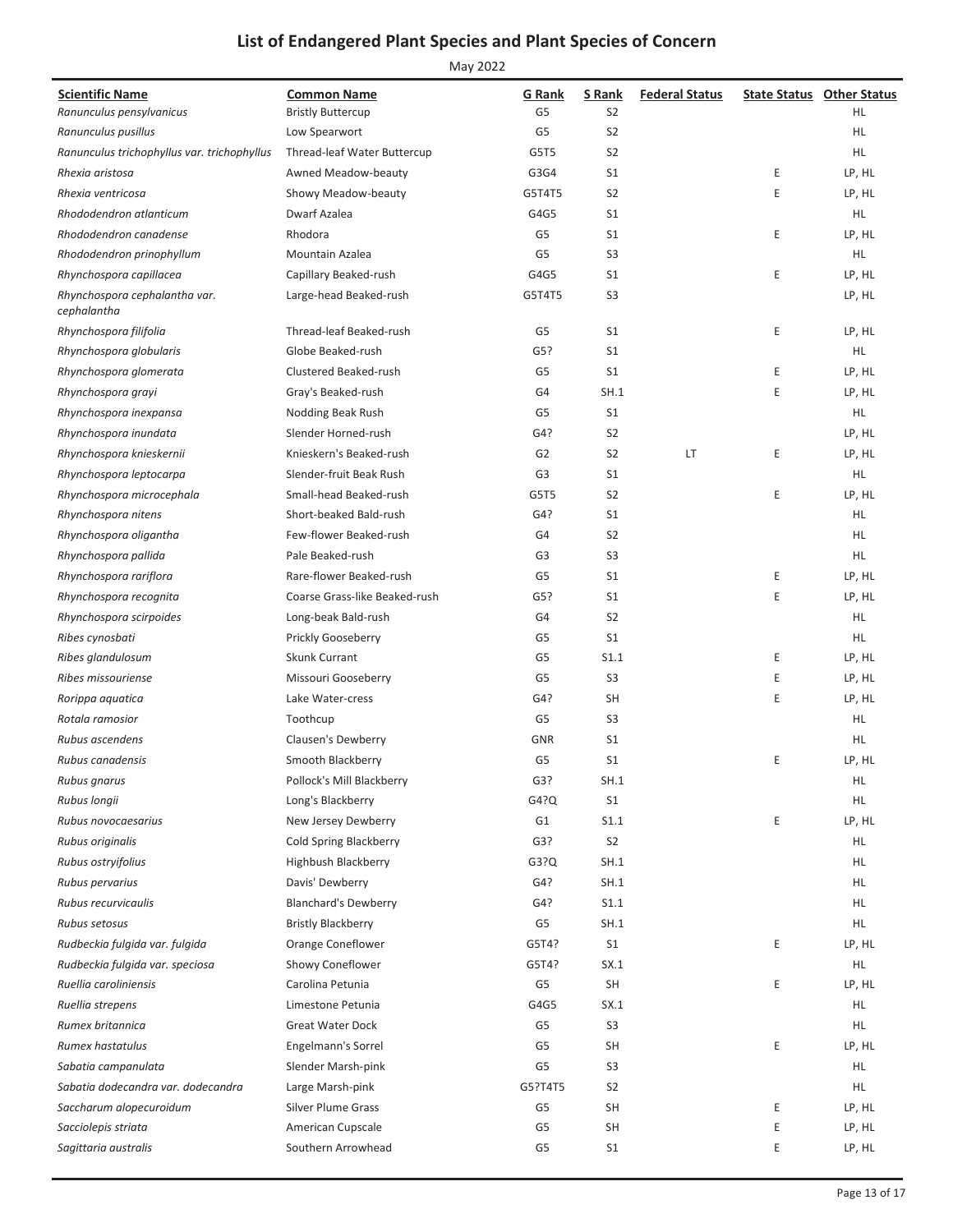| Sagittaria calycina var. calycina<br>Mississippi Arrowhead<br>G5T5?<br>S <sub>1</sub><br>HL.<br>S <sub>3</sub><br>HL.<br>Sagittaria calycina var. spongiosa<br><b>Tidal Arrowhead</b><br>G5T4<br>Arum-leaf Arrowhead<br>G5<br>S <sub>1</sub><br>Ε<br>LP, HL<br>Sagittaria cuneata<br>Narrow-leaf Arrowhead<br>G4G5<br>SH<br>E<br>LP, HL<br>Sagittaria filiformis<br>Awl-leaf Arrowhead<br>G4<br>S <sub>3</sub><br>HL.<br>Sagittaria subulata<br>E<br>Slender Arrowhead<br>G <sub>3</sub><br>S <sub>2</sub><br>LP, HL<br>Sagittaria teres<br>S <sub>2</sub><br>Salix candida<br>Hoary Willow<br>G <sub>5</sub><br>HL.<br>Salix interior<br>Sandbar Willow<br>G <sub>5</sub><br>S <sub>3</sub><br>HL.<br>S <sub>1</sub><br>HL.<br>Salix lucida var. lucida<br><b>Shining Willow</b><br>G5T5<br>E<br>Salix pedicellaris<br><b>Bog Willow</b><br>G <sub>5</sub><br>S <sub>1</sub><br>LP, HL<br>Salix serissima<br><b>Autumn Willow</b><br>G <sub>5</sub><br>S <sub>2</sub><br>HL.<br>Sanicula trifoliata<br>Large-fruit Black-snakeroot<br>G4<br>S <sub>1</sub><br>E<br>LP, HL<br>E<br><b>SH</b><br>LP, HL<br>Sceptridium multifidum<br>Leathery Grape Fern<br>G5<br>G4<br>S <sub>2</sub><br>HL.<br>Sceptridium oneidense<br>Blunt-lobe Grape Fern<br>Scheuchzeria palustris var. americana<br>G5T5<br><b>SH</b><br>Ε<br>LP, HL<br>Arrow-grass<br>Purple Oat<br>G5<br>S1.1<br>E<br>LP, HL<br>Schizachne purpurascens<br>Curly Grass Fern<br>G3G4<br>S <sub>3</sub><br>LP, HL<br>Schizaea pusilla<br>S <sub>3</sub><br>Hard-stem Bulrush<br>HL.<br>Schoenoplectus acutus var. acutus<br>G5T5<br>HL.<br>Schoenoplectus smithii<br>Smith's Club-rush<br>G5?<br>S <sub>2</sub><br>Schoenoplectus torreyi<br>Torrey's Bulrush<br>G5?<br>S <sub>1</sub><br>Ε<br>LP, HL<br>Chaffseed<br>E<br>Schwalbea americana<br>G <sub>2</sub><br>S <sub>1</sub><br>LE<br>LP, HL<br><b>Black-girdle Woolgrass</b><br>G <sub>5</sub><br>S <sub>2</sub><br>HL.<br>Scirpus atrocinctus<br><b>Woodland Bulrush</b><br>G4<br>S <sub>3</sub><br>HL.<br>Scirpus expansus<br>G <sub>3</sub><br>S <sub>2</sub><br>Ε<br>LP, HL<br>Scirpus longii<br>Long's Woolgrass<br>Barberpole Bulrush<br>G5<br>S <sub>1</sub><br>Ε<br>LP, HL<br>Scirpus microcarpus<br>E<br>Scirpus pedicellatus<br><b>Stalked Woolgrass</b><br>G4<br>S <sub>1</sub><br>LP, HL<br>Scirpus pendulus<br><b>Reddish Bulrush</b><br>G <sub>5</sub><br>S <sub>2</sub><br>HL.<br>Scleria pauciflora var. caroliniana<br>Carolina Nut-rush<br>G5T4T5<br>S <sub>2</sub><br>HL.<br>Scleria pauciflora var. pauciflora<br>Papillose Nut-rush<br>G5T5?<br>S1?<br>HL.<br>Scleria verticillata<br><b>Whorled Nut-rush</b><br>G <sub>5</sub><br>S <sub>1</sub><br>Ε<br>LP, HL<br>Sclerolepis uniflora<br><b>Bog Buttons</b><br>G4<br>S <sub>2</sub><br>LP, HL<br>Scutellaria leonardii<br>Small Skullcap<br>G4T4<br>S <sub>1</sub><br>E<br>LP, HL<br>Veined Skullcap<br>G <sub>5</sub><br>S <sub>2</sub><br>HL.<br>Scutellaria nervosa<br><b>Woodland Stonecrop</b><br>G <sub>5</sub><br>S <sub>3</sub><br>HL.<br>Sedum ternatum<br>Rock Spike-moss<br>G <sub>5</sub><br>S <sub>2</sub><br>HL.<br>Selaginella rupestris<br>Seabeach Purslane<br>G <sub>5</sub><br>S <sub>2</sub><br>HL.<br>Sesuvium maritimum<br>Giant Fox-tail<br>S <sub>2</sub><br>HL.<br>Setaria magna<br>G4G5<br>G <sub>5</sub><br>Three-toothed Cinquefoil<br>S1.1<br>Ε<br>LP, HL<br>Sibbaldiopsis tridentata<br>Silene caroliniana var. pensylvanica<br>G5T4T5<br>S <sub>3</sub><br>HL.<br>Wild-pink<br>G4?<br>S <sub>1</sub><br>E<br>LP, HL<br>Silene nivea<br>Snowy Catchfly<br>Sand-plain Blue-eyed Grass<br>G5?<br>S1<br>HL.<br>Sisyrinchium fuscatum<br>Strict Blue-eyed Grass<br>G5T5<br>S <sub>2</sub><br>HL.<br>Sisyrinchium montanum var. crebrum<br>Smallanthus uvedalia<br>Bear's-foot<br>G4G5<br>S <sub>1</sub><br>E<br>LP, HL<br>G5<br>S <sub>2</sub><br>HL<br>Smilax hispida<br><b>Bristly Greenbrier</b><br>Smilax pulverulenta<br>Downy Carrion-flower<br>G4G5<br>S <sub>3</sub><br>HL.<br>Solidago hispida var. hispida<br>G5T5<br>SU<br>Hairy Goldenrod<br>HL<br>Solidago latissimifolia<br>Elliott's Goldenrod<br>G <sub>5</sub><br>S <sub>3</sub><br>HL.<br>Solidago rigida var. rigida<br>Prairie Goldenrod<br>G5T5<br>S1<br>Ε<br>LP, HL<br>Summer Goldenrod<br>S <sub>3</sub><br>HL.<br>Solidago rugosa ssp. rugosa var.<br>G5T3T5<br>sphagnophila<br>Solidago speciosa var. speciosa<br>Showy Goldenrod<br>G5T5?<br>S <sub>2</sub><br>HL<br><b>Stout Ragged Goldenrod</b><br>G4G5<br>S1<br>HL.<br>Solidago squarrosa | <b>Scientific Name</b> | <b>Common Name</b> | G Rank | S Rank | <b>Federal Status</b> | <b>State Status Other Status</b> |
|-----------------------------------------------------------------------------------------------------------------------------------------------------------------------------------------------------------------------------------------------------------------------------------------------------------------------------------------------------------------------------------------------------------------------------------------------------------------------------------------------------------------------------------------------------------------------------------------------------------------------------------------------------------------------------------------------------------------------------------------------------------------------------------------------------------------------------------------------------------------------------------------------------------------------------------------------------------------------------------------------------------------------------------------------------------------------------------------------------------------------------------------------------------------------------------------------------------------------------------------------------------------------------------------------------------------------------------------------------------------------------------------------------------------------------------------------------------------------------------------------------------------------------------------------------------------------------------------------------------------------------------------------------------------------------------------------------------------------------------------------------------------------------------------------------------------------------------------------------------------------------------------------------------------------------------------------------------------------------------------------------------------------------------------------------------------------------------------------------------------------------------------------------------------------------------------------------------------------------------------------------------------------------------------------------------------------------------------------------------------------------------------------------------------------------------------------------------------------------------------------------------------------------------------------------------------------------------------------------------------------------------------------------------------------------------------------------------------------------------------------------------------------------------------------------------------------------------------------------------------------------------------------------------------------------------------------------------------------------------------------------------------------------------------------------------------------------------------------------------------------------------------------------------------------------------------------------------------------------------------------------------------------------------------------------------------------------------------------------------------------------------------------------------------------------------------------------------------------------------------------------------------------------------------------------------------------------------------------------------------------------------------------------------------------------------------------------------------------------------------------------------------------------------------------------------------------------------------------------------------------------------------------------------------------------------------------------------------------------------------------------------------------------------------------------------------------------------------------------------------------------------------------------------------------------------------------------------------------------------------------------------------------------------------------------------------------------------------------------------------------------------------------------------------------------------------------------------------------------------------------------------------------------------------|------------------------|--------------------|--------|--------|-----------------------|----------------------------------|
|                                                                                                                                                                                                                                                                                                                                                                                                                                                                                                                                                                                                                                                                                                                                                                                                                                                                                                                                                                                                                                                                                                                                                                                                                                                                                                                                                                                                                                                                                                                                                                                                                                                                                                                                                                                                                                                                                                                                                                                                                                                                                                                                                                                                                                                                                                                                                                                                                                                                                                                                                                                                                                                                                                                                                                                                                                                                                                                                                                                                                                                                                                                                                                                                                                                                                                                                                                                                                                                                                                                                                                                                                                                                                                                                                                                                                                                                                                                                                                                                                                                                                                                                                                                                                                                                                                                                                                                                                                                                                                                                         |                        |                    |        |        |                       |                                  |
|                                                                                                                                                                                                                                                                                                                                                                                                                                                                                                                                                                                                                                                                                                                                                                                                                                                                                                                                                                                                                                                                                                                                                                                                                                                                                                                                                                                                                                                                                                                                                                                                                                                                                                                                                                                                                                                                                                                                                                                                                                                                                                                                                                                                                                                                                                                                                                                                                                                                                                                                                                                                                                                                                                                                                                                                                                                                                                                                                                                                                                                                                                                                                                                                                                                                                                                                                                                                                                                                                                                                                                                                                                                                                                                                                                                                                                                                                                                                                                                                                                                                                                                                                                                                                                                                                                                                                                                                                                                                                                                                         |                        |                    |        |        |                       |                                  |
|                                                                                                                                                                                                                                                                                                                                                                                                                                                                                                                                                                                                                                                                                                                                                                                                                                                                                                                                                                                                                                                                                                                                                                                                                                                                                                                                                                                                                                                                                                                                                                                                                                                                                                                                                                                                                                                                                                                                                                                                                                                                                                                                                                                                                                                                                                                                                                                                                                                                                                                                                                                                                                                                                                                                                                                                                                                                                                                                                                                                                                                                                                                                                                                                                                                                                                                                                                                                                                                                                                                                                                                                                                                                                                                                                                                                                                                                                                                                                                                                                                                                                                                                                                                                                                                                                                                                                                                                                                                                                                                                         |                        |                    |        |        |                       |                                  |
|                                                                                                                                                                                                                                                                                                                                                                                                                                                                                                                                                                                                                                                                                                                                                                                                                                                                                                                                                                                                                                                                                                                                                                                                                                                                                                                                                                                                                                                                                                                                                                                                                                                                                                                                                                                                                                                                                                                                                                                                                                                                                                                                                                                                                                                                                                                                                                                                                                                                                                                                                                                                                                                                                                                                                                                                                                                                                                                                                                                                                                                                                                                                                                                                                                                                                                                                                                                                                                                                                                                                                                                                                                                                                                                                                                                                                                                                                                                                                                                                                                                                                                                                                                                                                                                                                                                                                                                                                                                                                                                                         |                        |                    |        |        |                       |                                  |
|                                                                                                                                                                                                                                                                                                                                                                                                                                                                                                                                                                                                                                                                                                                                                                                                                                                                                                                                                                                                                                                                                                                                                                                                                                                                                                                                                                                                                                                                                                                                                                                                                                                                                                                                                                                                                                                                                                                                                                                                                                                                                                                                                                                                                                                                                                                                                                                                                                                                                                                                                                                                                                                                                                                                                                                                                                                                                                                                                                                                                                                                                                                                                                                                                                                                                                                                                                                                                                                                                                                                                                                                                                                                                                                                                                                                                                                                                                                                                                                                                                                                                                                                                                                                                                                                                                                                                                                                                                                                                                                                         |                        |                    |        |        |                       |                                  |
|                                                                                                                                                                                                                                                                                                                                                                                                                                                                                                                                                                                                                                                                                                                                                                                                                                                                                                                                                                                                                                                                                                                                                                                                                                                                                                                                                                                                                                                                                                                                                                                                                                                                                                                                                                                                                                                                                                                                                                                                                                                                                                                                                                                                                                                                                                                                                                                                                                                                                                                                                                                                                                                                                                                                                                                                                                                                                                                                                                                                                                                                                                                                                                                                                                                                                                                                                                                                                                                                                                                                                                                                                                                                                                                                                                                                                                                                                                                                                                                                                                                                                                                                                                                                                                                                                                                                                                                                                                                                                                                                         |                        |                    |        |        |                       |                                  |
|                                                                                                                                                                                                                                                                                                                                                                                                                                                                                                                                                                                                                                                                                                                                                                                                                                                                                                                                                                                                                                                                                                                                                                                                                                                                                                                                                                                                                                                                                                                                                                                                                                                                                                                                                                                                                                                                                                                                                                                                                                                                                                                                                                                                                                                                                                                                                                                                                                                                                                                                                                                                                                                                                                                                                                                                                                                                                                                                                                                                                                                                                                                                                                                                                                                                                                                                                                                                                                                                                                                                                                                                                                                                                                                                                                                                                                                                                                                                                                                                                                                                                                                                                                                                                                                                                                                                                                                                                                                                                                                                         |                        |                    |        |        |                       |                                  |
|                                                                                                                                                                                                                                                                                                                                                                                                                                                                                                                                                                                                                                                                                                                                                                                                                                                                                                                                                                                                                                                                                                                                                                                                                                                                                                                                                                                                                                                                                                                                                                                                                                                                                                                                                                                                                                                                                                                                                                                                                                                                                                                                                                                                                                                                                                                                                                                                                                                                                                                                                                                                                                                                                                                                                                                                                                                                                                                                                                                                                                                                                                                                                                                                                                                                                                                                                                                                                                                                                                                                                                                                                                                                                                                                                                                                                                                                                                                                                                                                                                                                                                                                                                                                                                                                                                                                                                                                                                                                                                                                         |                        |                    |        |        |                       |                                  |
|                                                                                                                                                                                                                                                                                                                                                                                                                                                                                                                                                                                                                                                                                                                                                                                                                                                                                                                                                                                                                                                                                                                                                                                                                                                                                                                                                                                                                                                                                                                                                                                                                                                                                                                                                                                                                                                                                                                                                                                                                                                                                                                                                                                                                                                                                                                                                                                                                                                                                                                                                                                                                                                                                                                                                                                                                                                                                                                                                                                                                                                                                                                                                                                                                                                                                                                                                                                                                                                                                                                                                                                                                                                                                                                                                                                                                                                                                                                                                                                                                                                                                                                                                                                                                                                                                                                                                                                                                                                                                                                                         |                        |                    |        |        |                       |                                  |
|                                                                                                                                                                                                                                                                                                                                                                                                                                                                                                                                                                                                                                                                                                                                                                                                                                                                                                                                                                                                                                                                                                                                                                                                                                                                                                                                                                                                                                                                                                                                                                                                                                                                                                                                                                                                                                                                                                                                                                                                                                                                                                                                                                                                                                                                                                                                                                                                                                                                                                                                                                                                                                                                                                                                                                                                                                                                                                                                                                                                                                                                                                                                                                                                                                                                                                                                                                                                                                                                                                                                                                                                                                                                                                                                                                                                                                                                                                                                                                                                                                                                                                                                                                                                                                                                                                                                                                                                                                                                                                                                         |                        |                    |        |        |                       |                                  |
|                                                                                                                                                                                                                                                                                                                                                                                                                                                                                                                                                                                                                                                                                                                                                                                                                                                                                                                                                                                                                                                                                                                                                                                                                                                                                                                                                                                                                                                                                                                                                                                                                                                                                                                                                                                                                                                                                                                                                                                                                                                                                                                                                                                                                                                                                                                                                                                                                                                                                                                                                                                                                                                                                                                                                                                                                                                                                                                                                                                                                                                                                                                                                                                                                                                                                                                                                                                                                                                                                                                                                                                                                                                                                                                                                                                                                                                                                                                                                                                                                                                                                                                                                                                                                                                                                                                                                                                                                                                                                                                                         |                        |                    |        |        |                       |                                  |
|                                                                                                                                                                                                                                                                                                                                                                                                                                                                                                                                                                                                                                                                                                                                                                                                                                                                                                                                                                                                                                                                                                                                                                                                                                                                                                                                                                                                                                                                                                                                                                                                                                                                                                                                                                                                                                                                                                                                                                                                                                                                                                                                                                                                                                                                                                                                                                                                                                                                                                                                                                                                                                                                                                                                                                                                                                                                                                                                                                                                                                                                                                                                                                                                                                                                                                                                                                                                                                                                                                                                                                                                                                                                                                                                                                                                                                                                                                                                                                                                                                                                                                                                                                                                                                                                                                                                                                                                                                                                                                                                         |                        |                    |        |        |                       |                                  |
|                                                                                                                                                                                                                                                                                                                                                                                                                                                                                                                                                                                                                                                                                                                                                                                                                                                                                                                                                                                                                                                                                                                                                                                                                                                                                                                                                                                                                                                                                                                                                                                                                                                                                                                                                                                                                                                                                                                                                                                                                                                                                                                                                                                                                                                                                                                                                                                                                                                                                                                                                                                                                                                                                                                                                                                                                                                                                                                                                                                                                                                                                                                                                                                                                                                                                                                                                                                                                                                                                                                                                                                                                                                                                                                                                                                                                                                                                                                                                                                                                                                                                                                                                                                                                                                                                                                                                                                                                                                                                                                                         |                        |                    |        |        |                       |                                  |
|                                                                                                                                                                                                                                                                                                                                                                                                                                                                                                                                                                                                                                                                                                                                                                                                                                                                                                                                                                                                                                                                                                                                                                                                                                                                                                                                                                                                                                                                                                                                                                                                                                                                                                                                                                                                                                                                                                                                                                                                                                                                                                                                                                                                                                                                                                                                                                                                                                                                                                                                                                                                                                                                                                                                                                                                                                                                                                                                                                                                                                                                                                                                                                                                                                                                                                                                                                                                                                                                                                                                                                                                                                                                                                                                                                                                                                                                                                                                                                                                                                                                                                                                                                                                                                                                                                                                                                                                                                                                                                                                         |                        |                    |        |        |                       |                                  |
|                                                                                                                                                                                                                                                                                                                                                                                                                                                                                                                                                                                                                                                                                                                                                                                                                                                                                                                                                                                                                                                                                                                                                                                                                                                                                                                                                                                                                                                                                                                                                                                                                                                                                                                                                                                                                                                                                                                                                                                                                                                                                                                                                                                                                                                                                                                                                                                                                                                                                                                                                                                                                                                                                                                                                                                                                                                                                                                                                                                                                                                                                                                                                                                                                                                                                                                                                                                                                                                                                                                                                                                                                                                                                                                                                                                                                                                                                                                                                                                                                                                                                                                                                                                                                                                                                                                                                                                                                                                                                                                                         |                        |                    |        |        |                       |                                  |
|                                                                                                                                                                                                                                                                                                                                                                                                                                                                                                                                                                                                                                                                                                                                                                                                                                                                                                                                                                                                                                                                                                                                                                                                                                                                                                                                                                                                                                                                                                                                                                                                                                                                                                                                                                                                                                                                                                                                                                                                                                                                                                                                                                                                                                                                                                                                                                                                                                                                                                                                                                                                                                                                                                                                                                                                                                                                                                                                                                                                                                                                                                                                                                                                                                                                                                                                                                                                                                                                                                                                                                                                                                                                                                                                                                                                                                                                                                                                                                                                                                                                                                                                                                                                                                                                                                                                                                                                                                                                                                                                         |                        |                    |        |        |                       |                                  |
|                                                                                                                                                                                                                                                                                                                                                                                                                                                                                                                                                                                                                                                                                                                                                                                                                                                                                                                                                                                                                                                                                                                                                                                                                                                                                                                                                                                                                                                                                                                                                                                                                                                                                                                                                                                                                                                                                                                                                                                                                                                                                                                                                                                                                                                                                                                                                                                                                                                                                                                                                                                                                                                                                                                                                                                                                                                                                                                                                                                                                                                                                                                                                                                                                                                                                                                                                                                                                                                                                                                                                                                                                                                                                                                                                                                                                                                                                                                                                                                                                                                                                                                                                                                                                                                                                                                                                                                                                                                                                                                                         |                        |                    |        |        |                       |                                  |
|                                                                                                                                                                                                                                                                                                                                                                                                                                                                                                                                                                                                                                                                                                                                                                                                                                                                                                                                                                                                                                                                                                                                                                                                                                                                                                                                                                                                                                                                                                                                                                                                                                                                                                                                                                                                                                                                                                                                                                                                                                                                                                                                                                                                                                                                                                                                                                                                                                                                                                                                                                                                                                                                                                                                                                                                                                                                                                                                                                                                                                                                                                                                                                                                                                                                                                                                                                                                                                                                                                                                                                                                                                                                                                                                                                                                                                                                                                                                                                                                                                                                                                                                                                                                                                                                                                                                                                                                                                                                                                                                         |                        |                    |        |        |                       |                                  |
|                                                                                                                                                                                                                                                                                                                                                                                                                                                                                                                                                                                                                                                                                                                                                                                                                                                                                                                                                                                                                                                                                                                                                                                                                                                                                                                                                                                                                                                                                                                                                                                                                                                                                                                                                                                                                                                                                                                                                                                                                                                                                                                                                                                                                                                                                                                                                                                                                                                                                                                                                                                                                                                                                                                                                                                                                                                                                                                                                                                                                                                                                                                                                                                                                                                                                                                                                                                                                                                                                                                                                                                                                                                                                                                                                                                                                                                                                                                                                                                                                                                                                                                                                                                                                                                                                                                                                                                                                                                                                                                                         |                        |                    |        |        |                       |                                  |
|                                                                                                                                                                                                                                                                                                                                                                                                                                                                                                                                                                                                                                                                                                                                                                                                                                                                                                                                                                                                                                                                                                                                                                                                                                                                                                                                                                                                                                                                                                                                                                                                                                                                                                                                                                                                                                                                                                                                                                                                                                                                                                                                                                                                                                                                                                                                                                                                                                                                                                                                                                                                                                                                                                                                                                                                                                                                                                                                                                                                                                                                                                                                                                                                                                                                                                                                                                                                                                                                                                                                                                                                                                                                                                                                                                                                                                                                                                                                                                                                                                                                                                                                                                                                                                                                                                                                                                                                                                                                                                                                         |                        |                    |        |        |                       |                                  |
|                                                                                                                                                                                                                                                                                                                                                                                                                                                                                                                                                                                                                                                                                                                                                                                                                                                                                                                                                                                                                                                                                                                                                                                                                                                                                                                                                                                                                                                                                                                                                                                                                                                                                                                                                                                                                                                                                                                                                                                                                                                                                                                                                                                                                                                                                                                                                                                                                                                                                                                                                                                                                                                                                                                                                                                                                                                                                                                                                                                                                                                                                                                                                                                                                                                                                                                                                                                                                                                                                                                                                                                                                                                                                                                                                                                                                                                                                                                                                                                                                                                                                                                                                                                                                                                                                                                                                                                                                                                                                                                                         |                        |                    |        |        |                       |                                  |
|                                                                                                                                                                                                                                                                                                                                                                                                                                                                                                                                                                                                                                                                                                                                                                                                                                                                                                                                                                                                                                                                                                                                                                                                                                                                                                                                                                                                                                                                                                                                                                                                                                                                                                                                                                                                                                                                                                                                                                                                                                                                                                                                                                                                                                                                                                                                                                                                                                                                                                                                                                                                                                                                                                                                                                                                                                                                                                                                                                                                                                                                                                                                                                                                                                                                                                                                                                                                                                                                                                                                                                                                                                                                                                                                                                                                                                                                                                                                                                                                                                                                                                                                                                                                                                                                                                                                                                                                                                                                                                                                         |                        |                    |        |        |                       |                                  |
|                                                                                                                                                                                                                                                                                                                                                                                                                                                                                                                                                                                                                                                                                                                                                                                                                                                                                                                                                                                                                                                                                                                                                                                                                                                                                                                                                                                                                                                                                                                                                                                                                                                                                                                                                                                                                                                                                                                                                                                                                                                                                                                                                                                                                                                                                                                                                                                                                                                                                                                                                                                                                                                                                                                                                                                                                                                                                                                                                                                                                                                                                                                                                                                                                                                                                                                                                                                                                                                                                                                                                                                                                                                                                                                                                                                                                                                                                                                                                                                                                                                                                                                                                                                                                                                                                                                                                                                                                                                                                                                                         |                        |                    |        |        |                       |                                  |
|                                                                                                                                                                                                                                                                                                                                                                                                                                                                                                                                                                                                                                                                                                                                                                                                                                                                                                                                                                                                                                                                                                                                                                                                                                                                                                                                                                                                                                                                                                                                                                                                                                                                                                                                                                                                                                                                                                                                                                                                                                                                                                                                                                                                                                                                                                                                                                                                                                                                                                                                                                                                                                                                                                                                                                                                                                                                                                                                                                                                                                                                                                                                                                                                                                                                                                                                                                                                                                                                                                                                                                                                                                                                                                                                                                                                                                                                                                                                                                                                                                                                                                                                                                                                                                                                                                                                                                                                                                                                                                                                         |                        |                    |        |        |                       |                                  |
|                                                                                                                                                                                                                                                                                                                                                                                                                                                                                                                                                                                                                                                                                                                                                                                                                                                                                                                                                                                                                                                                                                                                                                                                                                                                                                                                                                                                                                                                                                                                                                                                                                                                                                                                                                                                                                                                                                                                                                                                                                                                                                                                                                                                                                                                                                                                                                                                                                                                                                                                                                                                                                                                                                                                                                                                                                                                                                                                                                                                                                                                                                                                                                                                                                                                                                                                                                                                                                                                                                                                                                                                                                                                                                                                                                                                                                                                                                                                                                                                                                                                                                                                                                                                                                                                                                                                                                                                                                                                                                                                         |                        |                    |        |        |                       |                                  |
|                                                                                                                                                                                                                                                                                                                                                                                                                                                                                                                                                                                                                                                                                                                                                                                                                                                                                                                                                                                                                                                                                                                                                                                                                                                                                                                                                                                                                                                                                                                                                                                                                                                                                                                                                                                                                                                                                                                                                                                                                                                                                                                                                                                                                                                                                                                                                                                                                                                                                                                                                                                                                                                                                                                                                                                                                                                                                                                                                                                                                                                                                                                                                                                                                                                                                                                                                                                                                                                                                                                                                                                                                                                                                                                                                                                                                                                                                                                                                                                                                                                                                                                                                                                                                                                                                                                                                                                                                                                                                                                                         |                        |                    |        |        |                       |                                  |
|                                                                                                                                                                                                                                                                                                                                                                                                                                                                                                                                                                                                                                                                                                                                                                                                                                                                                                                                                                                                                                                                                                                                                                                                                                                                                                                                                                                                                                                                                                                                                                                                                                                                                                                                                                                                                                                                                                                                                                                                                                                                                                                                                                                                                                                                                                                                                                                                                                                                                                                                                                                                                                                                                                                                                                                                                                                                                                                                                                                                                                                                                                                                                                                                                                                                                                                                                                                                                                                                                                                                                                                                                                                                                                                                                                                                                                                                                                                                                                                                                                                                                                                                                                                                                                                                                                                                                                                                                                                                                                                                         |                        |                    |        |        |                       |                                  |
|                                                                                                                                                                                                                                                                                                                                                                                                                                                                                                                                                                                                                                                                                                                                                                                                                                                                                                                                                                                                                                                                                                                                                                                                                                                                                                                                                                                                                                                                                                                                                                                                                                                                                                                                                                                                                                                                                                                                                                                                                                                                                                                                                                                                                                                                                                                                                                                                                                                                                                                                                                                                                                                                                                                                                                                                                                                                                                                                                                                                                                                                                                                                                                                                                                                                                                                                                                                                                                                                                                                                                                                                                                                                                                                                                                                                                                                                                                                                                                                                                                                                                                                                                                                                                                                                                                                                                                                                                                                                                                                                         |                        |                    |        |        |                       |                                  |
|                                                                                                                                                                                                                                                                                                                                                                                                                                                                                                                                                                                                                                                                                                                                                                                                                                                                                                                                                                                                                                                                                                                                                                                                                                                                                                                                                                                                                                                                                                                                                                                                                                                                                                                                                                                                                                                                                                                                                                                                                                                                                                                                                                                                                                                                                                                                                                                                                                                                                                                                                                                                                                                                                                                                                                                                                                                                                                                                                                                                                                                                                                                                                                                                                                                                                                                                                                                                                                                                                                                                                                                                                                                                                                                                                                                                                                                                                                                                                                                                                                                                                                                                                                                                                                                                                                                                                                                                                                                                                                                                         |                        |                    |        |        |                       |                                  |
|                                                                                                                                                                                                                                                                                                                                                                                                                                                                                                                                                                                                                                                                                                                                                                                                                                                                                                                                                                                                                                                                                                                                                                                                                                                                                                                                                                                                                                                                                                                                                                                                                                                                                                                                                                                                                                                                                                                                                                                                                                                                                                                                                                                                                                                                                                                                                                                                                                                                                                                                                                                                                                                                                                                                                                                                                                                                                                                                                                                                                                                                                                                                                                                                                                                                                                                                                                                                                                                                                                                                                                                                                                                                                                                                                                                                                                                                                                                                                                                                                                                                                                                                                                                                                                                                                                                                                                                                                                                                                                                                         |                        |                    |        |        |                       |                                  |
|                                                                                                                                                                                                                                                                                                                                                                                                                                                                                                                                                                                                                                                                                                                                                                                                                                                                                                                                                                                                                                                                                                                                                                                                                                                                                                                                                                                                                                                                                                                                                                                                                                                                                                                                                                                                                                                                                                                                                                                                                                                                                                                                                                                                                                                                                                                                                                                                                                                                                                                                                                                                                                                                                                                                                                                                                                                                                                                                                                                                                                                                                                                                                                                                                                                                                                                                                                                                                                                                                                                                                                                                                                                                                                                                                                                                                                                                                                                                                                                                                                                                                                                                                                                                                                                                                                                                                                                                                                                                                                                                         |                        |                    |        |        |                       |                                  |
|                                                                                                                                                                                                                                                                                                                                                                                                                                                                                                                                                                                                                                                                                                                                                                                                                                                                                                                                                                                                                                                                                                                                                                                                                                                                                                                                                                                                                                                                                                                                                                                                                                                                                                                                                                                                                                                                                                                                                                                                                                                                                                                                                                                                                                                                                                                                                                                                                                                                                                                                                                                                                                                                                                                                                                                                                                                                                                                                                                                                                                                                                                                                                                                                                                                                                                                                                                                                                                                                                                                                                                                                                                                                                                                                                                                                                                                                                                                                                                                                                                                                                                                                                                                                                                                                                                                                                                                                                                                                                                                                         |                        |                    |        |        |                       |                                  |
|                                                                                                                                                                                                                                                                                                                                                                                                                                                                                                                                                                                                                                                                                                                                                                                                                                                                                                                                                                                                                                                                                                                                                                                                                                                                                                                                                                                                                                                                                                                                                                                                                                                                                                                                                                                                                                                                                                                                                                                                                                                                                                                                                                                                                                                                                                                                                                                                                                                                                                                                                                                                                                                                                                                                                                                                                                                                                                                                                                                                                                                                                                                                                                                                                                                                                                                                                                                                                                                                                                                                                                                                                                                                                                                                                                                                                                                                                                                                                                                                                                                                                                                                                                                                                                                                                                                                                                                                                                                                                                                                         |                        |                    |        |        |                       |                                  |
|                                                                                                                                                                                                                                                                                                                                                                                                                                                                                                                                                                                                                                                                                                                                                                                                                                                                                                                                                                                                                                                                                                                                                                                                                                                                                                                                                                                                                                                                                                                                                                                                                                                                                                                                                                                                                                                                                                                                                                                                                                                                                                                                                                                                                                                                                                                                                                                                                                                                                                                                                                                                                                                                                                                                                                                                                                                                                                                                                                                                                                                                                                                                                                                                                                                                                                                                                                                                                                                                                                                                                                                                                                                                                                                                                                                                                                                                                                                                                                                                                                                                                                                                                                                                                                                                                                                                                                                                                                                                                                                                         |                        |                    |        |        |                       |                                  |
|                                                                                                                                                                                                                                                                                                                                                                                                                                                                                                                                                                                                                                                                                                                                                                                                                                                                                                                                                                                                                                                                                                                                                                                                                                                                                                                                                                                                                                                                                                                                                                                                                                                                                                                                                                                                                                                                                                                                                                                                                                                                                                                                                                                                                                                                                                                                                                                                                                                                                                                                                                                                                                                                                                                                                                                                                                                                                                                                                                                                                                                                                                                                                                                                                                                                                                                                                                                                                                                                                                                                                                                                                                                                                                                                                                                                                                                                                                                                                                                                                                                                                                                                                                                                                                                                                                                                                                                                                                                                                                                                         |                        |                    |        |        |                       |                                  |
|                                                                                                                                                                                                                                                                                                                                                                                                                                                                                                                                                                                                                                                                                                                                                                                                                                                                                                                                                                                                                                                                                                                                                                                                                                                                                                                                                                                                                                                                                                                                                                                                                                                                                                                                                                                                                                                                                                                                                                                                                                                                                                                                                                                                                                                                                                                                                                                                                                                                                                                                                                                                                                                                                                                                                                                                                                                                                                                                                                                                                                                                                                                                                                                                                                                                                                                                                                                                                                                                                                                                                                                                                                                                                                                                                                                                                                                                                                                                                                                                                                                                                                                                                                                                                                                                                                                                                                                                                                                                                                                                         |                        |                    |        |        |                       |                                  |
|                                                                                                                                                                                                                                                                                                                                                                                                                                                                                                                                                                                                                                                                                                                                                                                                                                                                                                                                                                                                                                                                                                                                                                                                                                                                                                                                                                                                                                                                                                                                                                                                                                                                                                                                                                                                                                                                                                                                                                                                                                                                                                                                                                                                                                                                                                                                                                                                                                                                                                                                                                                                                                                                                                                                                                                                                                                                                                                                                                                                                                                                                                                                                                                                                                                                                                                                                                                                                                                                                                                                                                                                                                                                                                                                                                                                                                                                                                                                                                                                                                                                                                                                                                                                                                                                                                                                                                                                                                                                                                                                         |                        |                    |        |        |                       |                                  |
|                                                                                                                                                                                                                                                                                                                                                                                                                                                                                                                                                                                                                                                                                                                                                                                                                                                                                                                                                                                                                                                                                                                                                                                                                                                                                                                                                                                                                                                                                                                                                                                                                                                                                                                                                                                                                                                                                                                                                                                                                                                                                                                                                                                                                                                                                                                                                                                                                                                                                                                                                                                                                                                                                                                                                                                                                                                                                                                                                                                                                                                                                                                                                                                                                                                                                                                                                                                                                                                                                                                                                                                                                                                                                                                                                                                                                                                                                                                                                                                                                                                                                                                                                                                                                                                                                                                                                                                                                                                                                                                                         |                        |                    |        |        |                       |                                  |
|                                                                                                                                                                                                                                                                                                                                                                                                                                                                                                                                                                                                                                                                                                                                                                                                                                                                                                                                                                                                                                                                                                                                                                                                                                                                                                                                                                                                                                                                                                                                                                                                                                                                                                                                                                                                                                                                                                                                                                                                                                                                                                                                                                                                                                                                                                                                                                                                                                                                                                                                                                                                                                                                                                                                                                                                                                                                                                                                                                                                                                                                                                                                                                                                                                                                                                                                                                                                                                                                                                                                                                                                                                                                                                                                                                                                                                                                                                                                                                                                                                                                                                                                                                                                                                                                                                                                                                                                                                                                                                                                         |                        |                    |        |        |                       |                                  |
|                                                                                                                                                                                                                                                                                                                                                                                                                                                                                                                                                                                                                                                                                                                                                                                                                                                                                                                                                                                                                                                                                                                                                                                                                                                                                                                                                                                                                                                                                                                                                                                                                                                                                                                                                                                                                                                                                                                                                                                                                                                                                                                                                                                                                                                                                                                                                                                                                                                                                                                                                                                                                                                                                                                                                                                                                                                                                                                                                                                                                                                                                                                                                                                                                                                                                                                                                                                                                                                                                                                                                                                                                                                                                                                                                                                                                                                                                                                                                                                                                                                                                                                                                                                                                                                                                                                                                                                                                                                                                                                                         |                        |                    |        |        |                       |                                  |
|                                                                                                                                                                                                                                                                                                                                                                                                                                                                                                                                                                                                                                                                                                                                                                                                                                                                                                                                                                                                                                                                                                                                                                                                                                                                                                                                                                                                                                                                                                                                                                                                                                                                                                                                                                                                                                                                                                                                                                                                                                                                                                                                                                                                                                                                                                                                                                                                                                                                                                                                                                                                                                                                                                                                                                                                                                                                                                                                                                                                                                                                                                                                                                                                                                                                                                                                                                                                                                                                                                                                                                                                                                                                                                                                                                                                                                                                                                                                                                                                                                                                                                                                                                                                                                                                                                                                                                                                                                                                                                                                         |                        |                    |        |        |                       |                                  |
|                                                                                                                                                                                                                                                                                                                                                                                                                                                                                                                                                                                                                                                                                                                                                                                                                                                                                                                                                                                                                                                                                                                                                                                                                                                                                                                                                                                                                                                                                                                                                                                                                                                                                                                                                                                                                                                                                                                                                                                                                                                                                                                                                                                                                                                                                                                                                                                                                                                                                                                                                                                                                                                                                                                                                                                                                                                                                                                                                                                                                                                                                                                                                                                                                                                                                                                                                                                                                                                                                                                                                                                                                                                                                                                                                                                                                                                                                                                                                                                                                                                                                                                                                                                                                                                                                                                                                                                                                                                                                                                                         |                        |                    |        |        |                       |                                  |
|                                                                                                                                                                                                                                                                                                                                                                                                                                                                                                                                                                                                                                                                                                                                                                                                                                                                                                                                                                                                                                                                                                                                                                                                                                                                                                                                                                                                                                                                                                                                                                                                                                                                                                                                                                                                                                                                                                                                                                                                                                                                                                                                                                                                                                                                                                                                                                                                                                                                                                                                                                                                                                                                                                                                                                                                                                                                                                                                                                                                                                                                                                                                                                                                                                                                                                                                                                                                                                                                                                                                                                                                                                                                                                                                                                                                                                                                                                                                                                                                                                                                                                                                                                                                                                                                                                                                                                                                                                                                                                                                         |                        |                    |        |        |                       |                                  |
|                                                                                                                                                                                                                                                                                                                                                                                                                                                                                                                                                                                                                                                                                                                                                                                                                                                                                                                                                                                                                                                                                                                                                                                                                                                                                                                                                                                                                                                                                                                                                                                                                                                                                                                                                                                                                                                                                                                                                                                                                                                                                                                                                                                                                                                                                                                                                                                                                                                                                                                                                                                                                                                                                                                                                                                                                                                                                                                                                                                                                                                                                                                                                                                                                                                                                                                                                                                                                                                                                                                                                                                                                                                                                                                                                                                                                                                                                                                                                                                                                                                                                                                                                                                                                                                                                                                                                                                                                                                                                                                                         |                        |                    |        |        |                       |                                  |
|                                                                                                                                                                                                                                                                                                                                                                                                                                                                                                                                                                                                                                                                                                                                                                                                                                                                                                                                                                                                                                                                                                                                                                                                                                                                                                                                                                                                                                                                                                                                                                                                                                                                                                                                                                                                                                                                                                                                                                                                                                                                                                                                                                                                                                                                                                                                                                                                                                                                                                                                                                                                                                                                                                                                                                                                                                                                                                                                                                                                                                                                                                                                                                                                                                                                                                                                                                                                                                                                                                                                                                                                                                                                                                                                                                                                                                                                                                                                                                                                                                                                                                                                                                                                                                                                                                                                                                                                                                                                                                                                         |                        |                    |        |        |                       |                                  |
|                                                                                                                                                                                                                                                                                                                                                                                                                                                                                                                                                                                                                                                                                                                                                                                                                                                                                                                                                                                                                                                                                                                                                                                                                                                                                                                                                                                                                                                                                                                                                                                                                                                                                                                                                                                                                                                                                                                                                                                                                                                                                                                                                                                                                                                                                                                                                                                                                                                                                                                                                                                                                                                                                                                                                                                                                                                                                                                                                                                                                                                                                                                                                                                                                                                                                                                                                                                                                                                                                                                                                                                                                                                                                                                                                                                                                                                                                                                                                                                                                                                                                                                                                                                                                                                                                                                                                                                                                                                                                                                                         |                        |                    |        |        |                       |                                  |
|                                                                                                                                                                                                                                                                                                                                                                                                                                                                                                                                                                                                                                                                                                                                                                                                                                                                                                                                                                                                                                                                                                                                                                                                                                                                                                                                                                                                                                                                                                                                                                                                                                                                                                                                                                                                                                                                                                                                                                                                                                                                                                                                                                                                                                                                                                                                                                                                                                                                                                                                                                                                                                                                                                                                                                                                                                                                                                                                                                                                                                                                                                                                                                                                                                                                                                                                                                                                                                                                                                                                                                                                                                                                                                                                                                                                                                                                                                                                                                                                                                                                                                                                                                                                                                                                                                                                                                                                                                                                                                                                         |                        |                    |        |        |                       |                                  |
|                                                                                                                                                                                                                                                                                                                                                                                                                                                                                                                                                                                                                                                                                                                                                                                                                                                                                                                                                                                                                                                                                                                                                                                                                                                                                                                                                                                                                                                                                                                                                                                                                                                                                                                                                                                                                                                                                                                                                                                                                                                                                                                                                                                                                                                                                                                                                                                                                                                                                                                                                                                                                                                                                                                                                                                                                                                                                                                                                                                                                                                                                                                                                                                                                                                                                                                                                                                                                                                                                                                                                                                                                                                                                                                                                                                                                                                                                                                                                                                                                                                                                                                                                                                                                                                                                                                                                                                                                                                                                                                                         |                        |                    |        |        |                       |                                  |
|                                                                                                                                                                                                                                                                                                                                                                                                                                                                                                                                                                                                                                                                                                                                                                                                                                                                                                                                                                                                                                                                                                                                                                                                                                                                                                                                                                                                                                                                                                                                                                                                                                                                                                                                                                                                                                                                                                                                                                                                                                                                                                                                                                                                                                                                                                                                                                                                                                                                                                                                                                                                                                                                                                                                                                                                                                                                                                                                                                                                                                                                                                                                                                                                                                                                                                                                                                                                                                                                                                                                                                                                                                                                                                                                                                                                                                                                                                                                                                                                                                                                                                                                                                                                                                                                                                                                                                                                                                                                                                                                         |                        |                    |        |        |                       |                                  |
|                                                                                                                                                                                                                                                                                                                                                                                                                                                                                                                                                                                                                                                                                                                                                                                                                                                                                                                                                                                                                                                                                                                                                                                                                                                                                                                                                                                                                                                                                                                                                                                                                                                                                                                                                                                                                                                                                                                                                                                                                                                                                                                                                                                                                                                                                                                                                                                                                                                                                                                                                                                                                                                                                                                                                                                                                                                                                                                                                                                                                                                                                                                                                                                                                                                                                                                                                                                                                                                                                                                                                                                                                                                                                                                                                                                                                                                                                                                                                                                                                                                                                                                                                                                                                                                                                                                                                                                                                                                                                                                                         |                        |                    |        |        |                       |                                  |
|                                                                                                                                                                                                                                                                                                                                                                                                                                                                                                                                                                                                                                                                                                                                                                                                                                                                                                                                                                                                                                                                                                                                                                                                                                                                                                                                                                                                                                                                                                                                                                                                                                                                                                                                                                                                                                                                                                                                                                                                                                                                                                                                                                                                                                                                                                                                                                                                                                                                                                                                                                                                                                                                                                                                                                                                                                                                                                                                                                                                                                                                                                                                                                                                                                                                                                                                                                                                                                                                                                                                                                                                                                                                                                                                                                                                                                                                                                                                                                                                                                                                                                                                                                                                                                                                                                                                                                                                                                                                                                                                         |                        |                    |        |        |                       |                                  |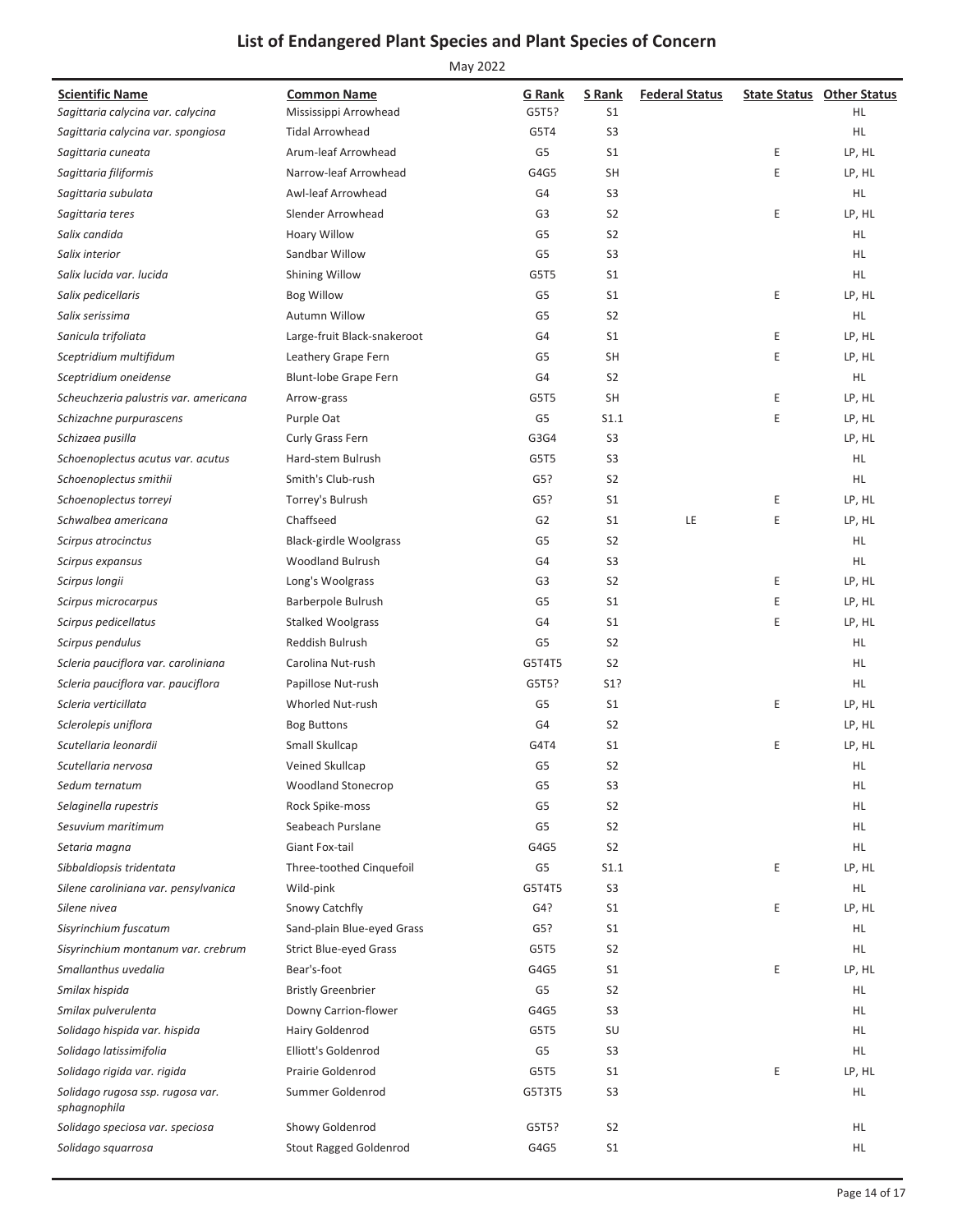| <b>Scientific Name</b>                                 | <b>Common Name</b>                            | G Rank         | S Rank               | <b>Federal Status</b> |   | <b>State Status Other Status</b> |
|--------------------------------------------------------|-----------------------------------------------|----------------|----------------------|-----------------------|---|----------------------------------|
| Solidago stricta                                       | Wand-like Goldenrod                           | G <sub>5</sub> | S <sub>3</sub>       |                       |   | LP, HL                           |
| Solidago tarda                                         | Late Goldenrod                                | G4?Q           | S <sub>3</sub>       |                       |   | HL                               |
| Solidago uliginosa var. linoides                       | Flax-leaf Bog Goldenrod                       | G5T4T5         | S <sub>3</sub>       |                       |   | HL.                              |
| Solidago uliginosa var. uliginosa                      | Bog Goldenrod                                 | G5T4T5         | S <sub>3</sub>       |                       |   | HL.                              |
| Sophronanthe pilosa                                    | Hairy Hedge Hyssop                            | G5?            | S <sub>2</sub>       |                       |   | HL.                              |
| Sorbus americana                                       | American Mountain-ash                         | G5             | S <sub>2</sub>       |                       |   | HL.                              |
| Sparganium angustifolium                               | Narrow-leaf Burr-reed                         | G <sub>5</sub> | <b>SH</b>            |                       | Е | LP, HL                           |
| Sparganium emersum                                     | Green-fruited Bur-reed                        | G <sub>5</sub> | S <sub>3</sub>       |                       |   | HL                               |
| Sparganium natans                                      | Small Burr-reed                               | G5             | S <sub>1</sub>       |                       | Ε | LP, HL                           |
| Sphagnum angustifolium                                 | <b>Narrowleaf Peatmoss</b>                    | G5             | S <sub>1</sub>       |                       | E | LP, HL                           |
| Sphagnum austinii                                      | Austin's Sphagnum                             | G <sub>5</sub> | SX                   |                       |   | HL.                              |
| Sphagnum capillifolium                                 | Northern Peatmoss                             | G <sub>5</sub> | S <sub>2</sub>       |                       |   | HL                               |
| Sphagnum carolinianum                                  | Carolina Peatmoss                             | G3             | S <sub>2</sub>       |                       |   | HL                               |
| Sphagnum centrale                                      | <b>Central Peatmoss</b>                       | G5             | S <sub>1</sub>       |                       | Ε | LP, HL                           |
| Sphagnum contortum                                     | <b>Twisted Peatmoss</b>                       | G5             | S <sub>1</sub>       |                       | Ε | LP, HL                           |
| Sphagnum cribrosum                                     | Florida Largeleaf Peatmoss                    | G <sub>3</sub> | S <sub>1</sub>       |                       | Ε | LP, HL                           |
| Sphagnum cyclophyllum                                  | <b>Circular-leaf Peatmoss</b>                 | G <sub>3</sub> | S <sub>3</sub>       |                       |   | HL                               |
| Sphagnum fuscum                                        | <b>Brown Peatmoss</b>                         | G5             | S <sub>2</sub>       |                       |   | HL                               |
| Sphagnum macrophyllum                                  | Largeleaf Peatmoss                            | G <sub>5</sub> | S <sub>2</sub>       |                       |   | <b>HL</b>                        |
| Sphagnum majus ssp. norvegicum                         | Norway Greater Peatmoss                       | G5TNR          | S1.1                 |                       | E | LP, HL                           |
| Sphagnum perichaetiale                                 | <b>Bract Peatmoss</b>                         | G <sub>5</sub> | S <sub>2</sub>       |                       |   | HL.                              |
| Sphagnum platyphyllum                                  | <b>Flatleaf Peatmoss</b>                      | G5             | S <sub>1</sub>       |                       |   | HL                               |
| Sphagnum portoricense                                  | Puerto Rico Sphagnum                          | G5             | S <sub>2</sub>       |                       |   | HL                               |
| Sphagnum quinquefarium                                 | Five-ranked Bogmoss                           | G <sub>5</sub> | S1.1                 |                       | Ε | LP, HL                           |
| Sphagnum riparium                                      | Streamside Sphagnum                           | G5             | S <sub>1</sub>       |                       | Ε | LP, HL                           |
| Sphagnum russowii                                      | <b>Russow's Peatmoss</b>                      | G5             | S <sub>2</sub>       |                       |   | HL.                              |
| Sphagnum squarrosum                                    | <b>Shaggy Peatmoss</b>                        | G <sub>5</sub> | S <sub>2</sub>       |                       |   | HL                               |
| Sphagnum strictum                                      | <b>Straight Peatmoss</b>                      | G <sub>5</sub> | S <sub>1</sub>       |                       | Ε | LP, HL                           |
| Sphagnum subfulvum                                     | <b>Fulvous Peatmoss</b>                       | G5             | S <sub>1</sub>       |                       | Ε | LP, HL                           |
| Sphagnum subsecundum                                   | Orange Peatmoss                               | G5             | S <sub>1</sub>       |                       | Ε | LP, HL                           |
| Sphagnum subtile                                       | <b>Slender Peatmoss</b>                       | G5             | S <sub>2</sub>       |                       |   | HL.                              |
| Sphagnum tenellum                                      | <b>Delicate Peatmoss</b>                      | G <sub>5</sub> | S <sub>1</sub>       |                       |   | HL.                              |
| Sphagnum teres                                         | <b>Rigid Peatmoss</b>                         | G <sub>5</sub> | S <sub>2</sub>       |                       |   | HL.                              |
| Sphagnum warnstorfii                                   | <b>Warnstorf's Peatmoss</b>                   | G5             | S <sub>2</sub>       |                       |   | HL                               |
| Sphenopholis pensylvanica                              | Swamp Oats                                    | G4             | S <sub>2</sub>       |                       |   | <b>HL</b>                        |
| Spiraea alba                                           | Narrow-leaf Meadow-sweet                      | G5T5           | S <sub>1</sub>       |                       |   | HL.                              |
| Spiranthes laciniata                                   | Lace-lip Ladies'-tresses                      | G4G5           | S1                   |                       | Ε | LP, HL                           |
| Spiranthes lucida                                      | <b>Shining Ladies'-tresses</b>                | G4             | S <sub>2</sub>       |                       |   | HL                               |
| Spiranthes ochroleuca                                  | Yellowish Nodding Ladies'-tresses             | G4             | S <sub>3</sub>       |                       |   | HL                               |
| Spiranthes odorata                                     | Fragrant Ladies'-tresses                      | G5             | S <sub>2</sub>       |                       |   | HL.                              |
| Spiranthes ovalis var. erostellata                     | Lesser Ladies'-tresses                        | G5?T4?         | S1.1                 |                       |   | HL.                              |
| Spiranthes tuberosa                                    | Little Ladies'-tresses                        | G5             | S <sub>3</sub>       |                       |   | LP, HL                           |
| Sporobolus clandestinus                                | Rough Rush-grass                              | G5             | S <sub>3</sub>       |                       |   | HL.                              |
| Sporobolus compositus var. compositus                  | Long-leaf Rush-grass                          | G5T5           | S <sub>2</sub>       |                       |   | HL.                              |
| Sporobolus neglectus                                   | Small Rush-grass                              | G5             | S <sub>1</sub>       |                       | Ε | LP, HL                           |
| Stachys hyssopifolia var. hyssopifolia                 |                                               | G5T4T5         |                      |                       |   | HL.                              |
| Stachys pilosa var. pilosa                             | Hyssop Hedge-nettle                           | G5T5           | S1<br><b>SH</b>      |                       | E | LP, HL                           |
|                                                        | Hairy Hedge-nettle                            |                |                      |                       |   |                                  |
| Stachys tenuifolia<br>Stellaria borealis var. borealis | Smooth Hedge-nettle<br><b>Boreal Starwort</b> | G5             | S <sub>3</sub><br>S1 |                       | Ε | HL.<br>LP, HL                    |
|                                                        |                                               | G5T5           |                      |                       |   |                                  |
| Stellaria pubera                                       | <b>Star Chickweed</b>                         | G5             | SX                   |                       | Ε | LP, HL                           |
| Stenanthium leimanthoides                              | Death-camus                                   | G4Q            | S1                   |                       | Ε | LP, HL                           |
| Streptopus amplexifolius var. amplexifolius            | White Twisted-stalk                           | G5T5           | S <sub>1</sub>       |                       | E | LP, HL                           |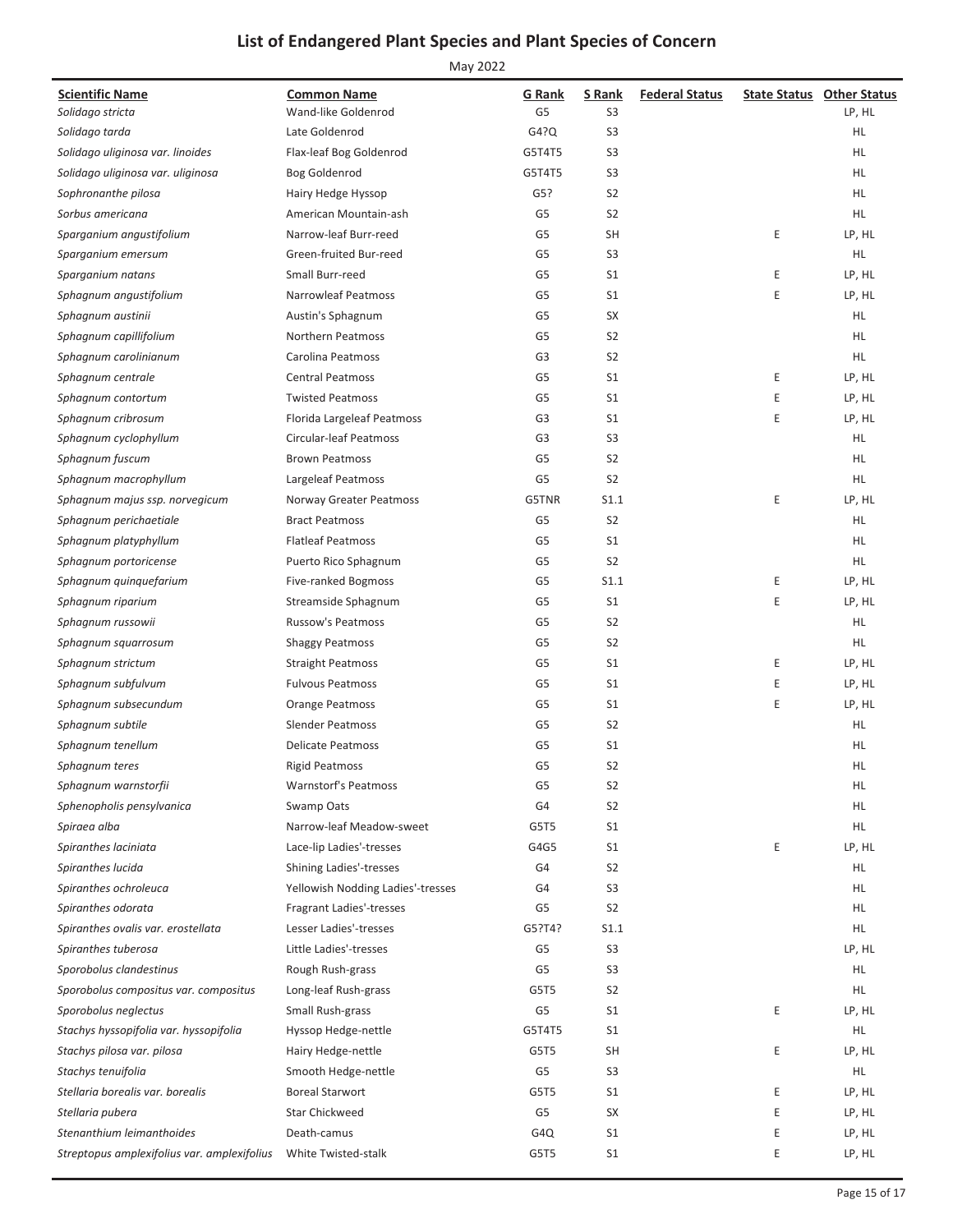| <b>Scientific Name</b>                     | <b>Common Name</b>                                       | G Rank   | S Rank                           | <b>Federal Status</b> |   | <b>State Status Other Status</b> |
|--------------------------------------------|----------------------------------------------------------|----------|----------------------------------|-----------------------|---|----------------------------------|
| Streptopus lanceolatus var. lanceolatus    | Rosy Twisted-stalk                                       | G5T5     | S1                               |                       | Ε | LP, HL                           |
| Stylisma pickeringii var. pickeringii      | Pickering's Morning-glory                                | G4T3     | S <sub>1</sub>                   |                       | Ε | LP, HL                           |
| Stylosanthes biflora                       | Pencil-flower                                            | G5       | S <sub>3</sub>                   |                       |   | HL                               |
| Suaeda calceoliformis                      | American Seablite                                        | G5       | S <sub>3</sub>                   |                       |   | HL                               |
| Suaeda rolandii                            | Roland's Seablite                                        | G1G2     | S1                               |                       | E | LP, HL                           |
| Symphyotrichum boreale                     | Rush Aster                                               | G5       | S1                               |                       | E | LP, HL                           |
| Symphyotrichum concolor var. concolor      | Eastern Silvery Aster                                    | G5T5     | S <sub>1</sub>                   |                       |   | LP, HL                           |
| Symphyotrichum ericoides var. ericoides    | White Heath Aster                                        | G5T5     | S <sub>1</sub>                   |                       |   | HL                               |
| Symphyotrichum ericoides var. prostratum   | Prostrate White Heath Aster                              | G5T4T5Q  | S <sub>2</sub>                   |                       |   | HL                               |
| Symphyotrichum firmum                      | <b>Shining Aster</b>                                     | G5       | SX.1                             |                       |   | HL                               |
| Symphyotrichum lowrieanum                  | Lowrie's Aster                                           | G3G5Q    | S <sub>2</sub>                   |                       |   | HL.                              |
| Symphyotrichum novi-belgii var. elodes     | Marsh New York Aster                                     | G5TNR    | S <sub>3</sub>                   |                       |   | HL.                              |
| Symphyotrichum praealtum var. praealtum    | Willow-leaf Aster                                        | G5T5?    | S <sub>1</sub>                   |                       | E | LP, HL                           |
| Symphyotrichum prenanthoides               | Crooked-stem Aster                                       | G4G5     | S <sub>2</sub>                   |                       |   | HL                               |
| Symphyotrichum tradescantii                | <b>Tradescant's Aster</b>                                | G4Q      | S <sub>1</sub>                   |                       |   | HL                               |
| Symphyotrichum urophyllum                  | Arrow-leaf Aster                                         | G4G5     | S <sub>2</sub>                   |                       |   | HL                               |
| Taenidia integerrima                       | Yellow-pimpernel                                         | G5       | S <sub>3</sub>                   |                       |   | HL.                              |
| Taxodium distichum                         | <b>Bald Cypress</b>                                      | G5       | S2?                              |                       |   | HL                               |
| Taxus canadensis                           | American Yew                                             | G5       | S <sub>1</sub>                   |                       |   | HL                               |
| Teucrium canadense var. occidentale        | Hairy Germander                                          | G5T5?    | <b>SH</b>                        |                       |   | HL                               |
| Thaspium barbinode                         | Hairy-joint Meadow-parsnip                               | G5       | SX                               |                       |   | HL                               |
| Thaspium trifoliatum var. trifoliatum      | Purple Meadow-parsnip                                    | G5T5     | S <sub>3</sub>                   |                       |   | HL                               |
| Thuja occidentalis                         | Arborvitae                                               | G5       | S <sub>1</sub>                   |                       | E | LP, HL                           |
| Tiarella cordifolia var. cordifolia        | Foamflower                                               | G5T5     | S <sub>1</sub>                   |                       | E | LP, HL                           |
| Torreyochloa pallida var. fernaldii        | Fernald's False Manna Grass                              | G5T5Q    | S <sub>1</sub>                   |                       |   | HL                               |
| Toxicodendron pubescens                    | Poison-oak                                               | G5       | S <sub>3</sub>                   |                       |   | HL                               |
| Tradescantia ohiensis                      | Ohio Spiderwort                                          | G5       | S <sub>2</sub>                   |                       |   | HL.                              |
| Triadenum fraseri                          | Fraser's St. John's-wort                                 | G5       | S <sub>3</sub>                   |                       |   | HL.                              |
| Triadenum walteri                          | Walter's St. John's-wort                                 | G5       | S <sub>1</sub>                   |                       | E | LP, HL                           |
| Triantha racemosa                          | False Asphodel                                           | G5       | S <sub>1</sub>                   |                       | Ε | LP, HL                           |
| Trichostema brachiatum                     | False Pennyroyal                                         | G5       | S <sub>1</sub>                   |                       | Ε | LP, HL                           |
| Trichostema setaceum                       | Narrow-leaf Bluecurls                                    | G5       | S <sub>2</sub>                   |                       |   | HL.                              |
| Tridens flavus var. chapmanii              | Chapman's Redtop                                         | G5T3     | <b>SH</b>                        |                       | Ε | LP, HL                           |
| Triglochin maritima                        | Seaside Arrow-grass                                      | G5       | S1                               |                       | Ε | LP, HL                           |
| Trillium grandiflorum                      | Large-flower Trillium                                    | G5       | S1                               |                       | E | LP, HL                           |
| Trillium undulatum                         | <b>Painted Trillium</b>                                  | G5       | S <sub>2</sub>                   |                       |   | HL.                              |
| Triosteum angustifolium var. angustifolium | Narrow-leaf Horse-gentian                                | G5       | <b>SH</b>                        |                       | E | LP, HL                           |
| Triphora trianthophoros                    | Three Birds Orchid                                       | G4?      | S1                               |                       | E | LP, HL                           |
| Trollius laxus ssp. laxus                  | Spreading Globe Flower                                   | G5T3     | S <sub>1</sub>                   |                       | E | LP, HL                           |
| Ulmus thomasii                             | Rock Elm                                                 | G5       | SX                               |                       |   | HL.                              |
| Utricularia biflora                        | Two-flower Bladderwort                                   | G5       | S <sub>1</sub>                   |                       | E | LP, HL                           |
| Utricularia gibba                          | Humped Bladderwort                                       | G5       | S <sub>3</sub>                   |                       |   | LP, HL                           |
| Utricularia intermedia                     | Flat-leaf Bladderwort                                    | G5       | S <sub>2</sub>                   |                       |   | HL.                              |
| Utricularia minor                          | Lesser Bladderwort                                       | G5       | S <sub>1</sub>                   |                       | E | LP, HL                           |
| Utricularia olivacea                       | Dwarf White Bladderwort                                  | G4       | S1.1                             |                       | E | LP, HL                           |
| Utricularia purpurea                       | Purple Bladderwort                                       | G5       | S <sub>3</sub>                   |                       |   | LP, HL                           |
|                                            |                                                          |          |                                  |                       |   |                                  |
| Utricularia radiata                        | Small Swollen Bladderwort<br><b>Reversed Bladderwort</b> | G4<br>G4 | S <sub>2</sub><br>S <sub>2</sub> |                       | E | HL.                              |
| Utricularia resupinata                     |                                                          |          |                                  |                       |   | LP, HL                           |
| Uvularia puberula var. nitida              | Pine Barren Bellwort                                     | G5T3     | S <sub>2</sub>                   |                       | E | LP, HL                           |
| Vaccinium oxycoccos                        | Small Cranberry                                          | G5       | S <sub>1</sub>                   |                       |   | HL.                              |
| Valerianella chenopodiifolia               | Goose-foot Cornsalad                                     | G4       | SH.1                             |                       | E | LP, HL                           |
| Valerianella radiata                       | <b>Beaked Cornsalad</b>                                  | G5       | S <sub>1</sub>                   |                       | Ε | LP, HL                           |